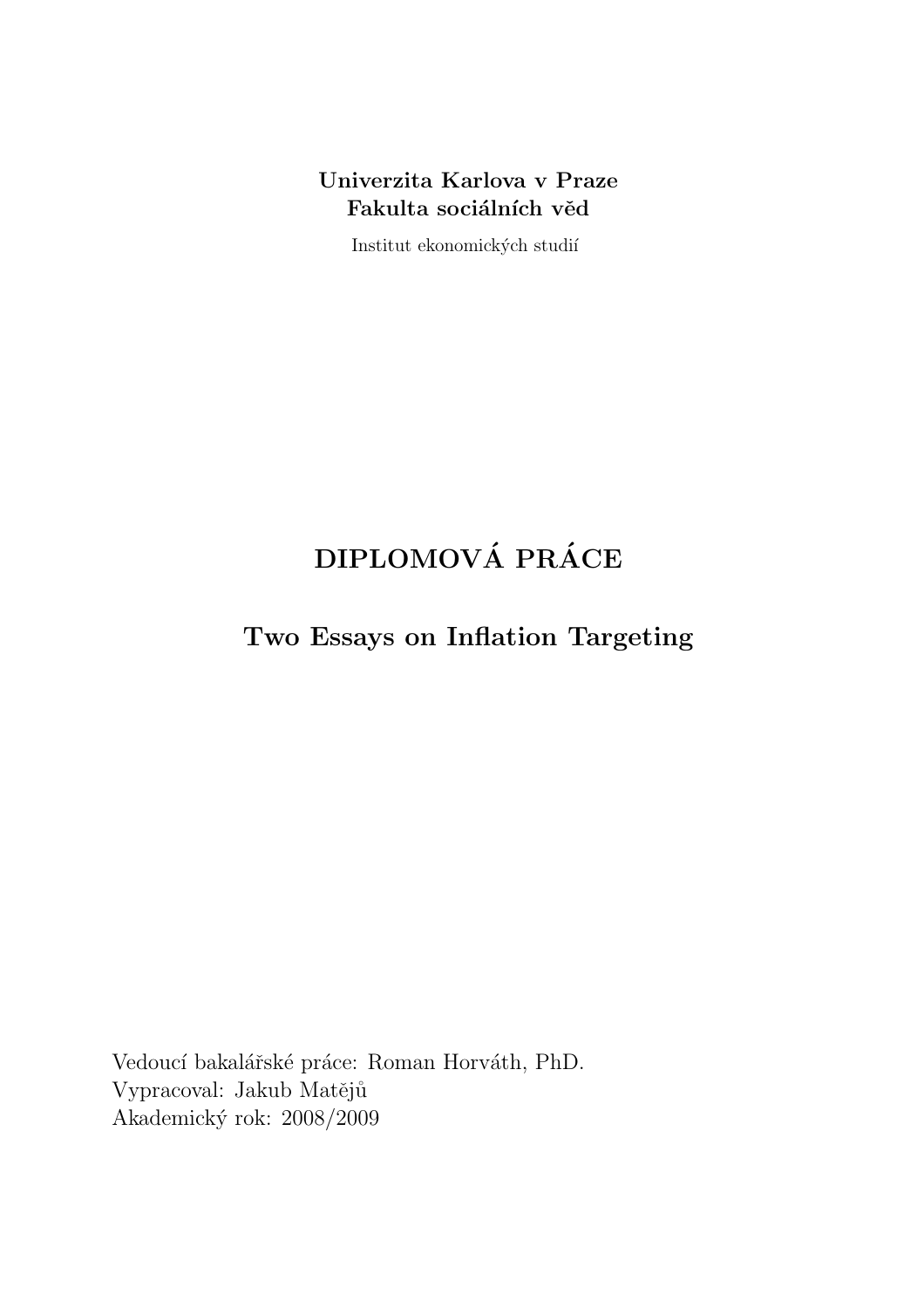Děkuji Romanovi Horváthovi, PhD. za mnoho inspirace i detailní komentáře a celkově podnětné vedení při psaní práce. Vekeré chyby nepřesnosti jsou mé vlastní.

Prohlasuji, ze jsem svou diplomovou práci napsal samostatně a výhradně s pouzitím citovaných pramenů. Souhlasím se zapůjčováním práce a jejím zveřejňováním.

V Praze dne Jakub Matějů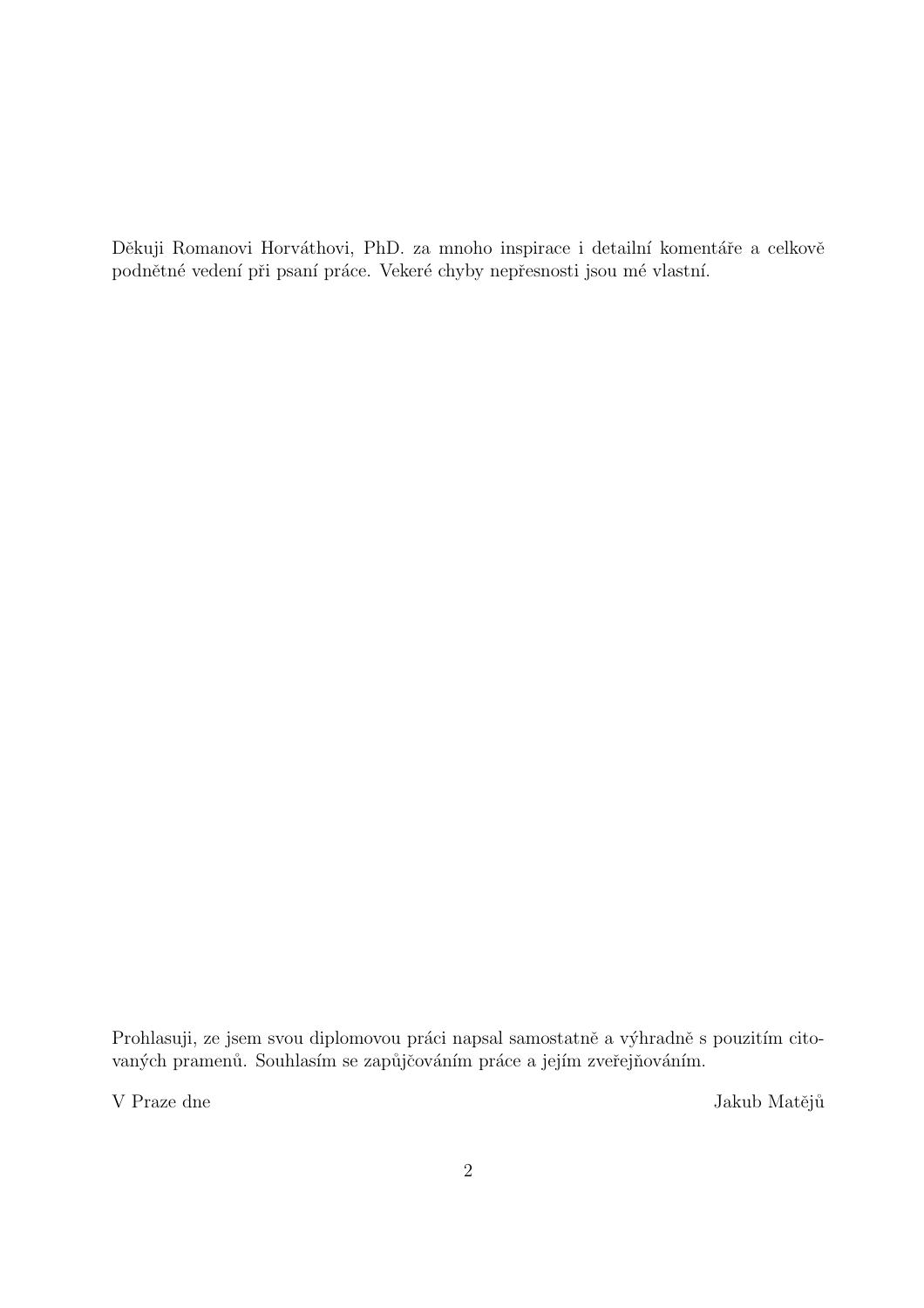# **Contents**

| How Do Central Banks Set Their Inflation Targets?<br>$\mathbf{1}$ |     |                                                                                                  |                |  |  |  |
|-------------------------------------------------------------------|-----|--------------------------------------------------------------------------------------------------|----------------|--|--|--|
|                                                                   | 1.1 |                                                                                                  | $\overline{7}$ |  |  |  |
|                                                                   |     | Inflation Targeting and Inflation Targets<br>1.1.1                                               | $\overline{7}$ |  |  |  |
|                                                                   | 1.2 | Determinants of Inflation Targets: State of Art                                                  | 9              |  |  |  |
|                                                                   |     | 1.2.1                                                                                            | 9              |  |  |  |
|                                                                   |     | Some Stylized Facts<br>1.2.2                                                                     | 11             |  |  |  |
|                                                                   |     | 1.2.3<br>What Do Central Banks Say About Their Targets?                                          | 16             |  |  |  |
|                                                                   |     | Case Study: Inflation Targets of the Czech National Bank<br>1.2.4                                | 19             |  |  |  |
|                                                                   | 1.3 | Model                                                                                            | 21             |  |  |  |
|                                                                   |     | 1.3.1                                                                                            | 21             |  |  |  |
|                                                                   |     | 1.3.2                                                                                            | 21             |  |  |  |
|                                                                   |     | Making the Inflation Target Endogenous<br>1.3.3                                                  | 23             |  |  |  |
|                                                                   |     | Model of Endogenous Inflation Target Under Imperfect Credibility.<br>1.3.4                       | 27             |  |  |  |
|                                                                   |     | 1.3.5                                                                                            | 34             |  |  |  |
|                                                                   | 1.4 |                                                                                                  | 35             |  |  |  |
|                                                                   |     | 1.4.1<br>The Data $\ldots \ldots \ldots \ldots \ldots \ldots \ldots \ldots \ldots \ldots \ldots$ | 35             |  |  |  |
|                                                                   |     | 1.4.2                                                                                            | 40             |  |  |  |
|                                                                   |     | 1.4.3                                                                                            | 40             |  |  |  |
|                                                                   |     | 1.4.4                                                                                            | 42             |  |  |  |
|                                                                   |     | 1.4.5                                                                                            | 44             |  |  |  |
|                                                                   |     | 1.4.6                                                                                            | 46             |  |  |  |
|                                                                   |     | 1.4.7                                                                                            | 48             |  |  |  |
|                                                                   | 1.5 |                                                                                                  | 49             |  |  |  |
|                                                                   |     | Bibliography                                                                                     | 51             |  |  |  |
|                                                                   |     |                                                                                                  | 55             |  |  |  |
| $\overline{2}$                                                    |     | Perspectives of Inflation Targeting: Will We Survive the Turmoil?                                | 58             |  |  |  |
|                                                                   | 2.1 |                                                                                                  | 58             |  |  |  |
|                                                                   | 2.2 |                                                                                                  | 60             |  |  |  |
|                                                                   |     | 2.2.1                                                                                            | 60             |  |  |  |
|                                                                   |     | Account of Inflation Targeting: Survey of Literature<br>2.2.2                                    | 61             |  |  |  |
|                                                                   | 2.3 |                                                                                                  | 64             |  |  |  |
|                                                                   |     | 2.3.1                                                                                            | 64             |  |  |  |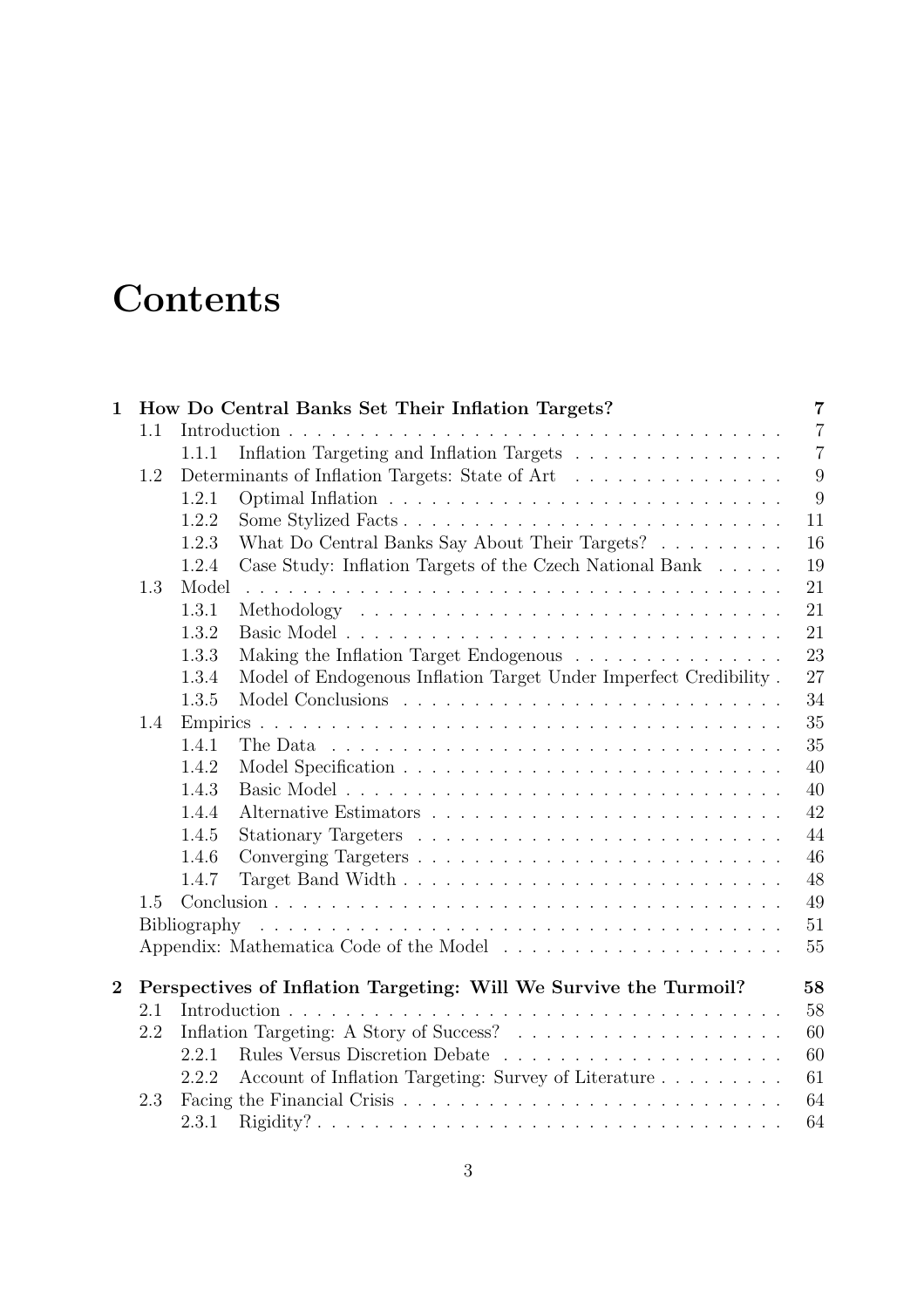|  | 2.3.3 Irrelevance of Forecasts and Communication Issues 66   |  |
|--|--------------------------------------------------------------|--|
|  | 2.3.4 Monetary Policy Inefficiency and Target Credibility 67 |  |
|  |                                                              |  |
|  |                                                              |  |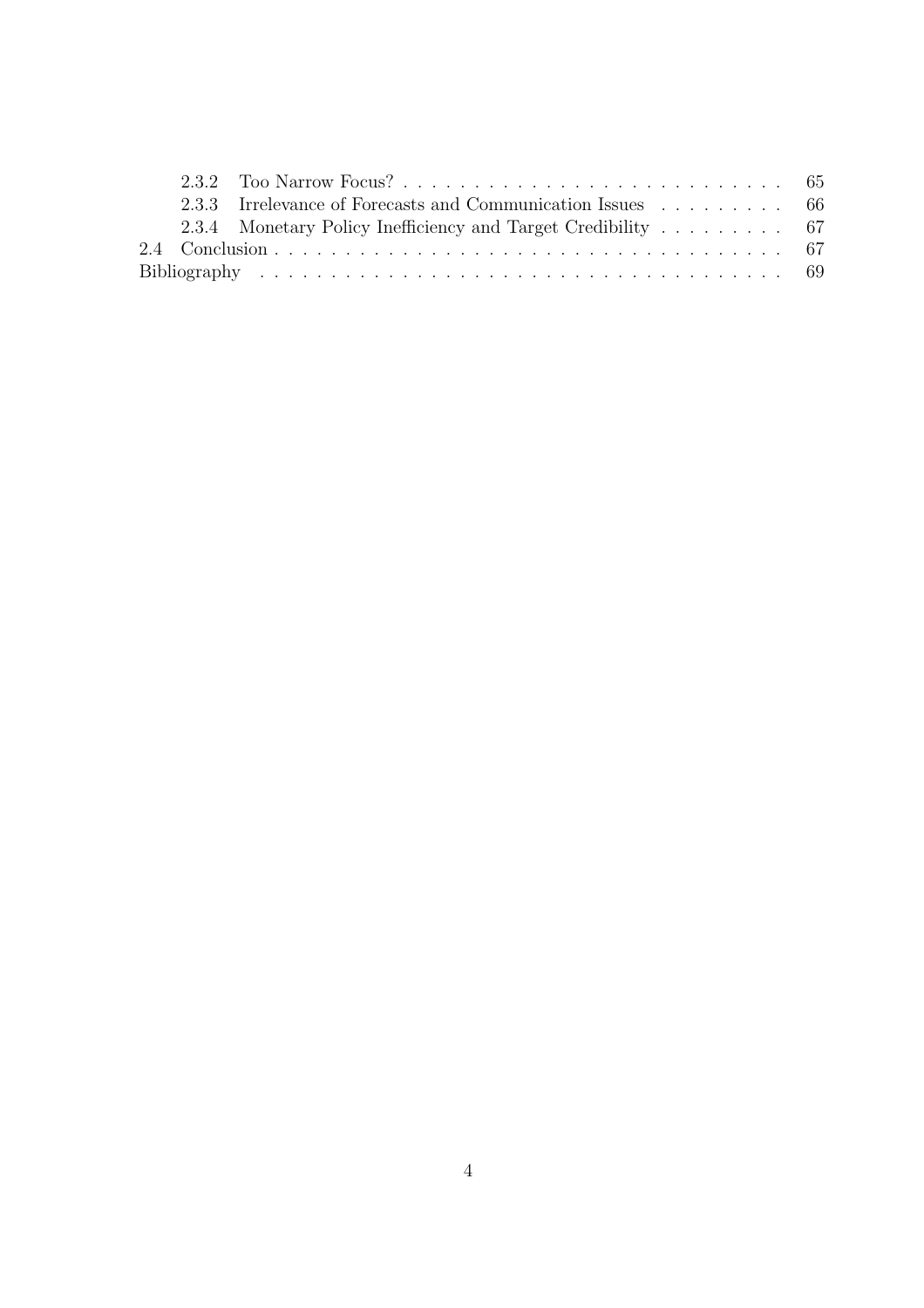Název práce: Dva eseje o cílování inflace Autor: Bc. Jakub Matějů Katedra (ústav): Institut ekonomických studií Vedoucí bakalářské práce: Roman Horváth, PhD.

Abstrakt:

Práce sestává ze dvou esejů o cílování inflace. První esej zkoumá, jak centrální banky určují své inflační cíle. Prezentován je přehled komunikace centrálních bank ohledně inflačních cílů, dále je zkoustruován teoretický model a nakonec je provedena panelová empirická analýza zemí cílujích inflaci. Tato první analýza daného problému vede k závěru, ze inflační cíle jsou ovlivněny více proměnnými nez centrální banky přiznávají. Kromě vlivu minulé a zahraniční inflace, variability inflace a růstu HDP nacházíme signifikantní vliv kredibility centrální banky a dalsích institucionálních faktorů. Krátký druhý esej se zabývá perspektivami cílování inflace jako rámce pro měnovou politiku a zároveň je přehledem dosavadní literatury hodnotící cílování inflace. Závěrem je, ze pokud budou centrální banky cílující inflaci pokračovat v důrazu na transparentnost a komunikaci a zároveň zůstanou otevřeny inovacím, cílování inflace má vysoké sance uspět i v období krize.

JEL Klasifikace: E31, E52, E58 Klíčová slova: cílování inflace, monetární politika

Title: Two Essays on Inflation Targeting Author: Bc. Jakub Matějů Department: Institute of Economic Studies Supervisor: Roman Horváth, PhD.

Abstract:

The thesis consists of two essays on inflation targeting. The first essay examines how do central banks set their inflation targets. Survey of central banks' communication regarding the target is presented, theoretical model is developed and finally empirical analysis is conducted on a panel of inflation targeting countries. This pioneering analysis of the topic leads us to conclusion that inflation targets are influenced by more variables than central banks admit. In addition to past and foreign inflation, inflation variability and GDP growth we find significant impact of central bank credibility and other institutional factors. The short second essay surveys literature assessing performance of inflation targeting and outlines perspectives of inflation targeting as a monetary policy framework. The conclusion is that if inflation targeting central banks stick to their best practice in transparency and communication and remain open to innovations, inflation targeting will have a good chance to score well even in the periods of turmoil.

JEL Classification: E31, E52, E58 Keywords: inflation targeting, monetary policy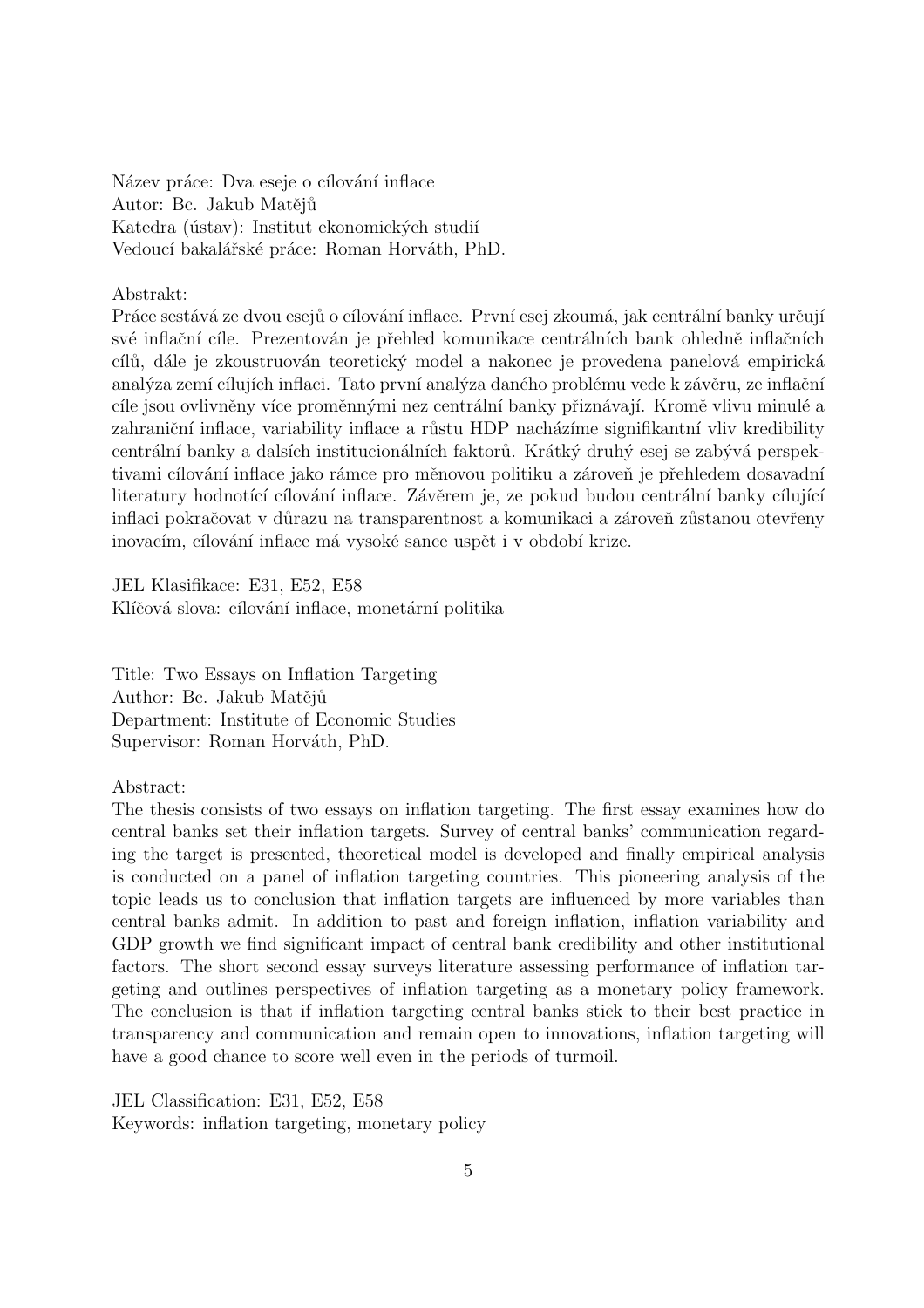...to Jana, who does not care about inflation targeting at all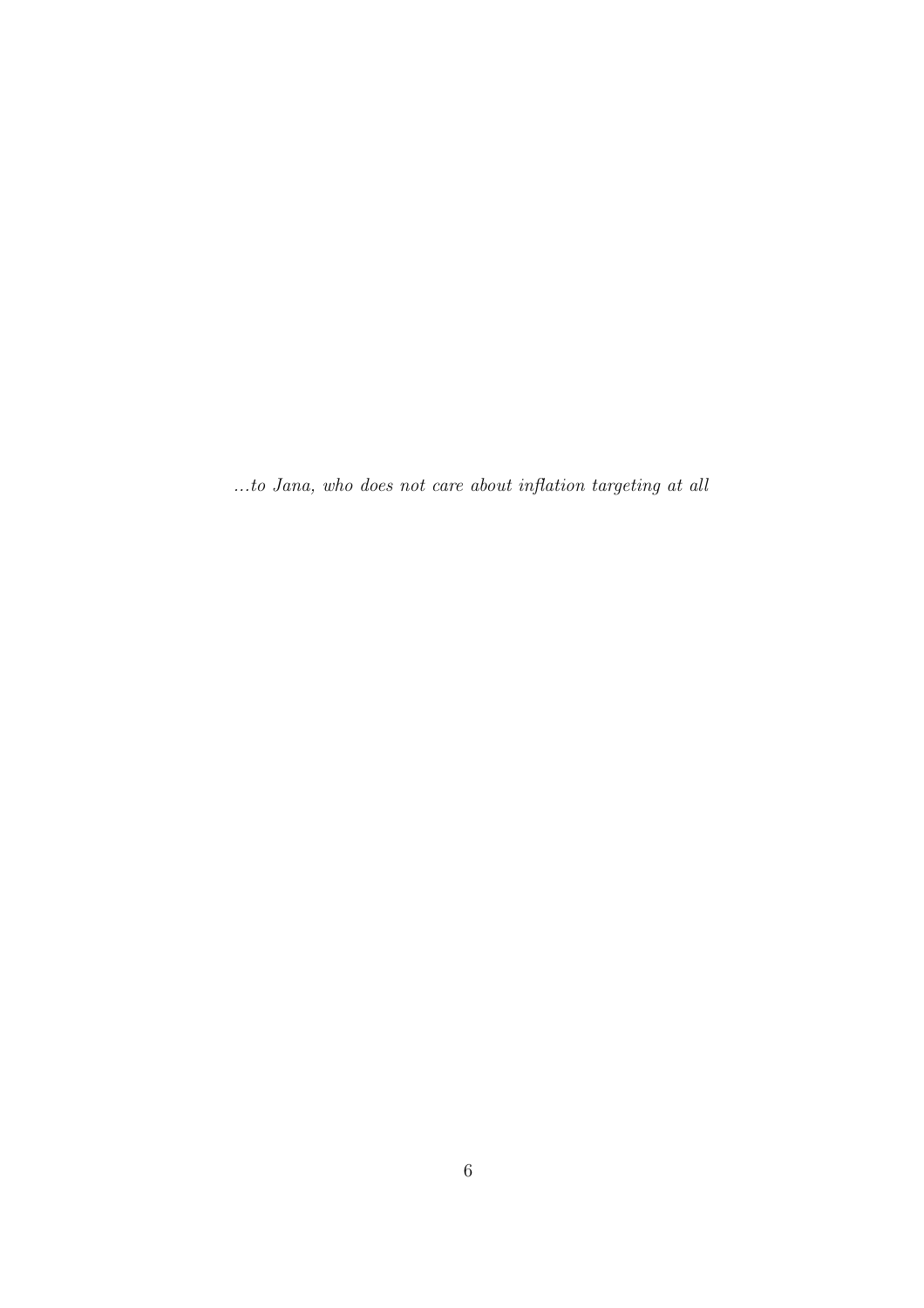## Chapter 1

# How Do Central Banks Set Their Inflation Targets?

## 1.1 Introduction

## 1.1.1 Inflation Targeting and Inflation Targets

Inflation targeting (IT) has become an increasingly popular monetary policy regime during the last twenty years. After the pioneering New Zealand adopted inflation targeting in 1989, other countries soon followed: Canada and Chile in early 1991, Israel and United Kingdom in 1992 and Finland and Sweden in 1993 led the league. Gradually, many more adopted the policy framework of IT. For example, several post-soviet emerging market economies like Czech Republic and Poland took advantage of IT during the disinflation process.

Inflation targeting, more precisely called inflation forecast targeting, is characterized by transparent communication of inflation target and a commitment to drive the interest rate trajectory (and in exceptional cases also exchange rate) to meet the target. As monetary policy faces significant transmission lags, the inflation targeting practice is to rely on forecast. As a result, the forecast itself is targeted by monetary policy as a mean of expected inflation distribution.

Unlike other monetary policy frameworks, namely exchange rate peg or money supply growth control, which have been discussed thoroughly by academics prior to implementing as an active policy, inflation targeting was at first adopted with no theory behind, as a ad-hoc measure to overcome high and unstable inflation rate.

The theory of modern inflation targeting began to being built first in mid 90's (Svensson's (1998) seminal paper), while the most significant contributions came in late 90's. As a result, many questions remain unresolved until today. One of them is "How do central banks set their inflation targets?"

The dispute over efficiency and sustainability of IT remains open. Many point out that inflation targeting helped countries keep inflation at desirable low and stable levels,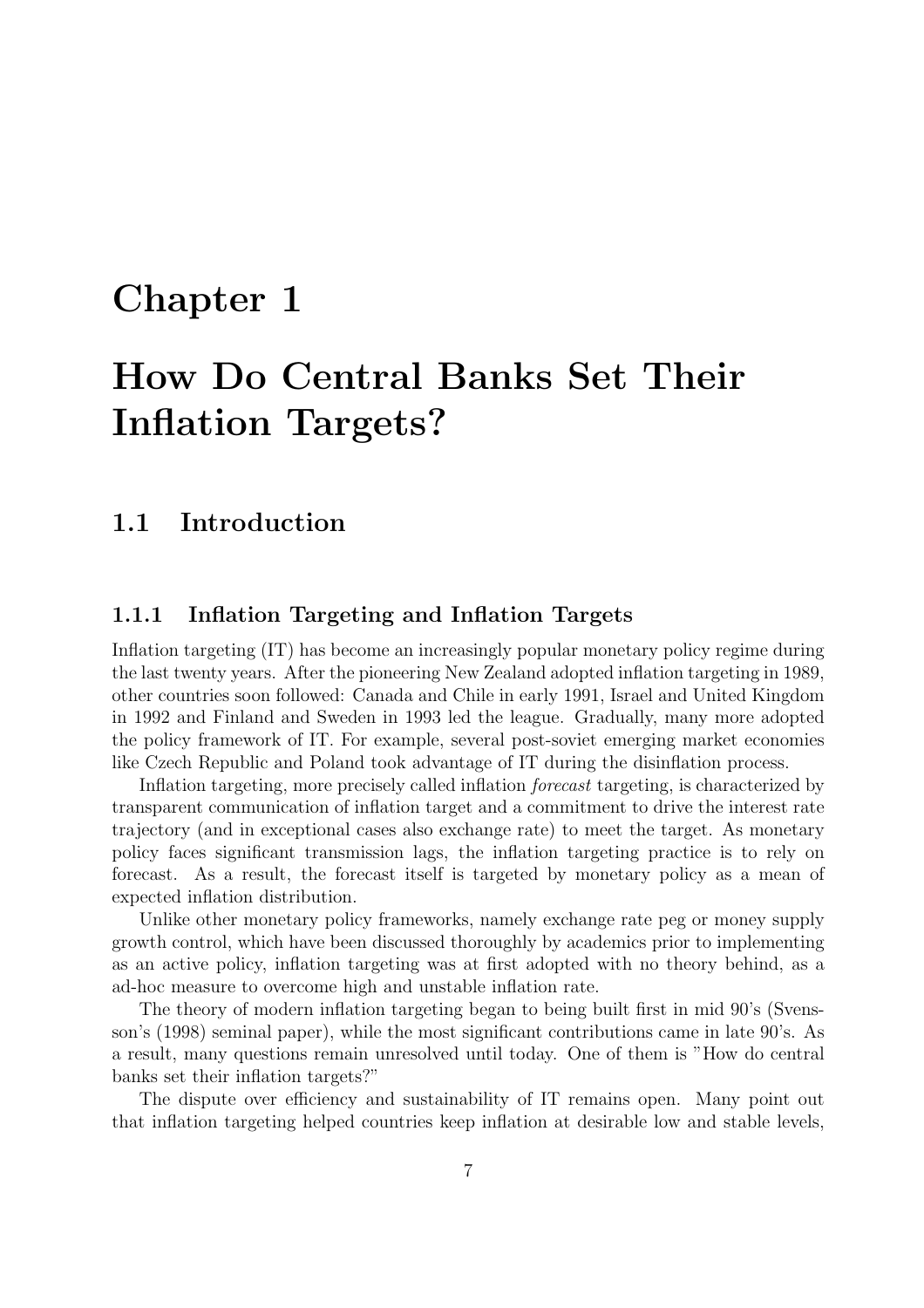while maintaining solid growth rates. (Mishkin and Schmidt-Hebbel (2001, 2006), Walsh (2008) ) Others (Ball and Sheridan (2005)) argue that almost all countries managed to considerably lower inflation rates during observed period and claim that inflation targeters did not perform better than non-targeters. Overall, the common accepted view is that IT did not worsen economic performance: did not cause more volatile output gap as feared. The non-failure view is also supported by the fact that no country has abandoned inflation targeting so far (apart from Finland and Spain entering the Eurozone).

Regardless of successful or not, IT has brought several bonuses to both academia and policymakers in general. Inflation targeting (more precisely, inflation forecast targeting) relies heavily on inflation forecast as an intermediate target variable. Not surprisingly then, this monetary policy framework contributed significantly to development of high quality, computer-intensive macroeconomic forecasts, usually based on DSGE models.

Second major contribution to both economic theory and policy is increased focus on central bank transparency and communication. Most importantly, inflation targeting means setting a strong nominal anchor: inflation target. It also involves commitment of central bank to behave accordingly to the goal. This helps to steer inflation expectations towards the target (there is a lot of research illustrating the effect, see for example van den Cruijsen and Demertzis (2007)). Mishkin (2006) argues that "the strengthening of the nominal anchor apparently helps move the economy toward the efficient frontier of the trade-off between inflation and output gap variability, generating better performance on both the inflation and output fronts." Publishing inflation reports, economic forecasts, MPC meeting minutes, giving speeches and press conferences after policy decisions has become common practice not only for inflation targeting central banks. Despite these favorable changes in monetary policy transparency, there is still an important issue in which the central bankers often remain silent: "How do central banks set their inflation targets?"

For example, National Bank of Poland in it's "Medium-Term Strategy of Monetary Policy (1999-2003)" writes "The Council has decided that the medium-term target of monetary policy will be to reduce inflation to below 4% by the year 2003." with no further explanation.

Further, Mervyn King, Governor of Bank of England, in his speech on the occasion of inflation target change said "From May 1997 the target was 2.5% for RPIX inflation. But in December the Chancellor gave the Monetary Policy Committee a new target for inflation. It is 2% as measured by the Consumer Prices Index", further explaining difference between RPIX and CPI measurement. No single word is given to explain rationale behind the particular target rate.(King (1997)) Gordon Brown, Britain's Chancellor of Exchequer by that time, did not explain the particular target value either. (Brown (1997))

However, some pieces information could be extracted from the scarce explanations of new inflation targets. We will survey the central banks' comments on inflation targets chosen later in the text.

The thesis proceeds as follows. First section establishes a crucial connection with theory of optimal inflation, presents some stylized facts and surveys the central banks communication regarding inflation targets. In the second part we build a model of central bank political economy to structure the problem and suggest possible determinants of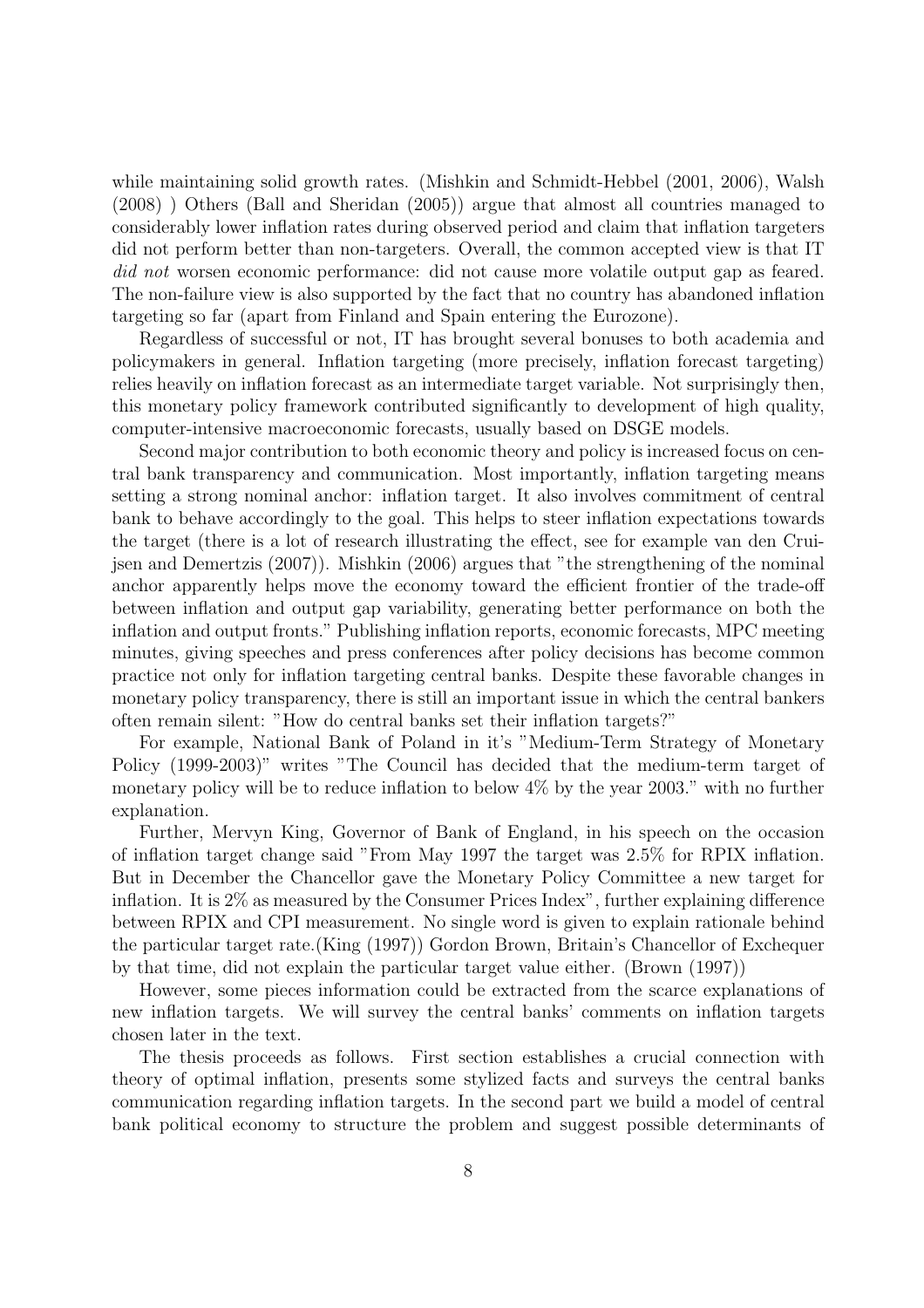inflation targets. Third section presents the empirical survey testing the former hypotheses. Fourth section concludes.

## 1.2 Determinants of Inflation Targets: State of Art

Although there has not been virtually any discussion on how central banks set their inflation targets, the topic is to some extent overlapping with theory of optimal inflation. Although we will see that inflation target does not generally equal optimal inflation, it is crucially important to look what the optimal inflation theory has to offer us.

## 1.2.1 Optimal Inflation

There has been considerably more research on what rate of inflation is socially optimal. The classical treatment of the topic is presented by Milton Friedman (1969). Friedman noticed, that people tend to hold money for carrying out transactions. Holding of money naturally means opportunity cost: lost interest if they invested the money in interestbearing assets. Friedman suggested to deflate money supply at a rate close to the real interest rate: this would ensure that holding transaction money would be virtually costless, as the price of money will rise with the same pace as value of investment. This result is equivalent to proposed paying interest of money, although with painful side-effects of deflation. Friedman's proposition is, however, rather irrelevant today, as it is based on assumption of money neutrality. Today's consensus is that deflation dampens real economic activity.

Further considerations stress the importance of inflation tax. Phelps (1976) argues, that inflation tax is one of the crucial revenues of the government and that other distortionary taxes would have to be raised in case of Friedman's proposed deflation.

McCallum (1986) sets up an OLG model and maximizes social welfare to get the optimal inflation rate. He comes to the same conclusion as Friedman: nominal interest rate should be set to zero, which means deflation at the real interest rate.

However, these classic discussions are of little relevance for modern monetary policy, as governments are nowadays generally unable to "print money", central banks are independent and deflation is one of the most feared crevasses due to various reasons, namely liquidity trap and deflation spiral, constraints on monetary policy, dampening effect on consumption, growing public debt.

More recent discussion settled down on consensus that optimal inflation is low, but positive. For example, Billi and Kahn (2008) from Kansas City Fed survey the literature on optimal inflation for the United States. The major trade-off is between costs of inflation and risks (and possible costs) of deflation.

#### Inflation Costs

Textbook list of major costs of inflation suggests keeping the inflation at a lowest possible rate: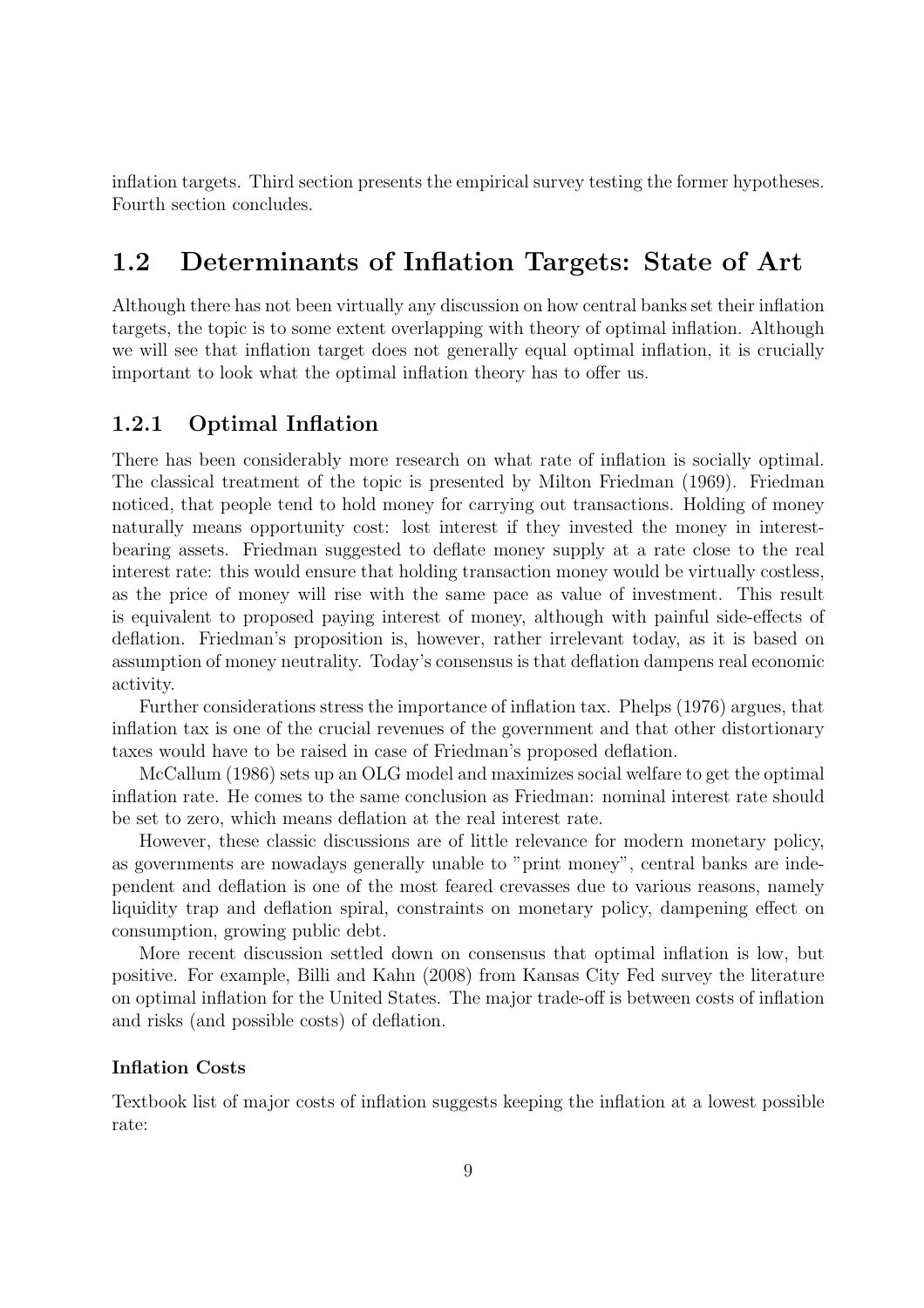- Menu costs: costs associated with changing prices
- Shoe-leather costs: costs of "going to the bank for money" (as holding it is costly)
- Redistribution from creditors to debtors, especially when unexpected
- Suboptimal planning: high inflation tends to be unstable, which makes planning difficult at best
- Disinflation costs: reducing inflation from high levels is costly in terms of unemployment and output

These reasons speak for keeping inflation close to zero. However, targeting inflation at zero does not seem to be the optimal policy either.

### Deflation Threat

Risks of falling to deflation grow with inflation getting closer to zero. Deflation is not a favorable state of economy due to number of reasons:

- + Monetary policy bound: nominal interest rate can not be set below zero (lowest possible real policy rate equals inflation)
- + Deflationary trap/spiral: wage- and price-setters start to expect negative inflation and monetary policy is unable to expand money supply via lower interest rates
- + Lower investment: as value of debts grow, entrepreneurs are less willing borrow, debt is generally less available (balance-sheet effects)
- + Lower consumption: as prices fall, people tend to postpone consumption waiting for better deals

Deflation could lead to prolonged periods of sluggish economic growth with self-fulfilling negative inflation expectations causing every policy attempt to fall flat. Monetary policy is impotent due to zero bound, fiscal policy is constrained by rising debt and mitigated by preference of liquidity. We have seen the hopeless fight of Japan during the 90's.

Generally, deflation is not where a policymaker wants the economy to be. Deflationary risks are naturally negatively related to the actual rate of inflation. They are also positively related to the volatility of inflation in recent years or, more precisely, to the magnitude of shocks hitting the price level. The conclusion is that the higher the variance of inflationary shocks, the higher will be the optimal level of inflation.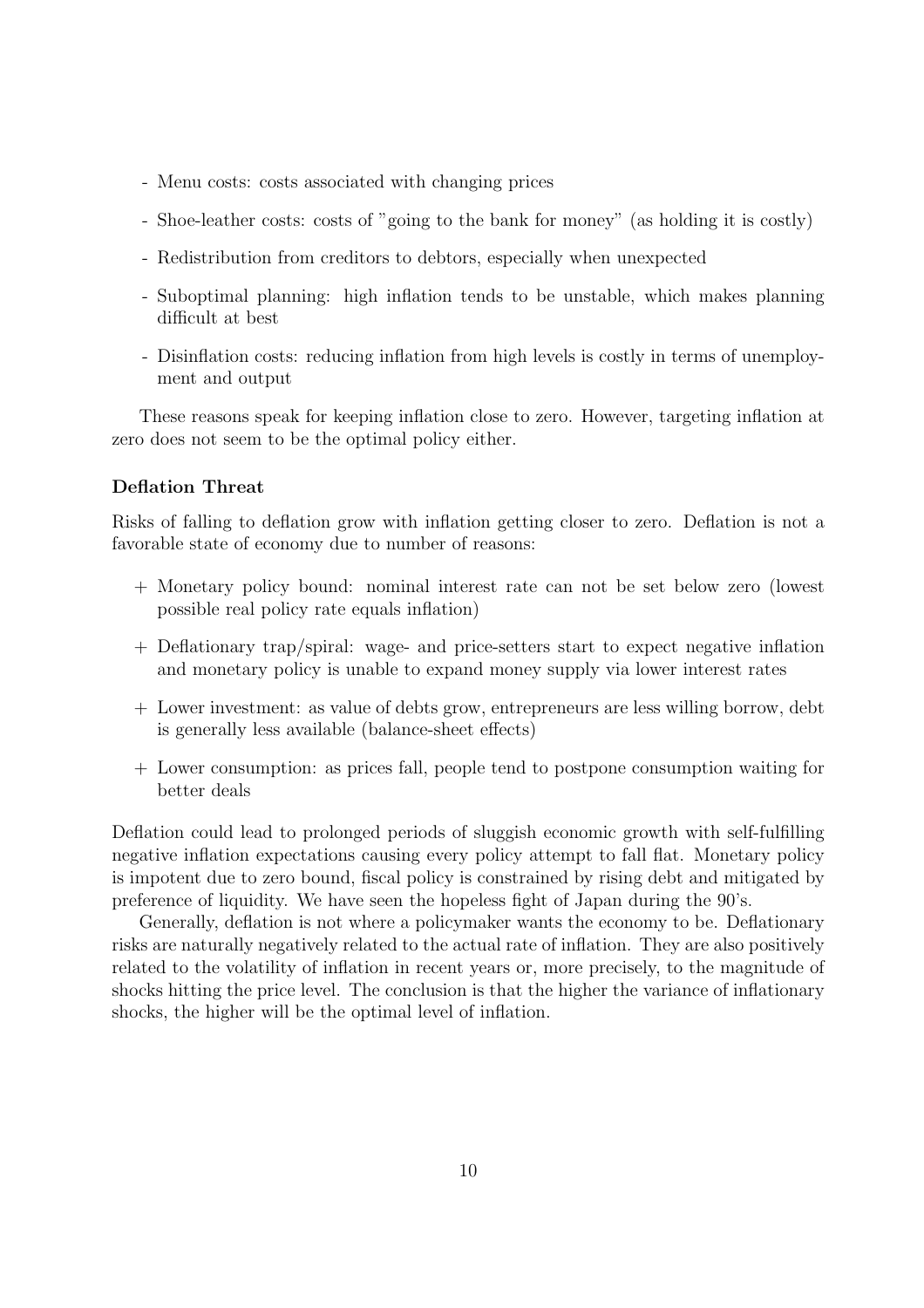#### Other Factors

There are several other important factors, pushing the optimal rate of inflation in upward direction:

- + Labor market grease: nominal wages are sticky downwards and positive inflation is often an only possibility how to lower real wages
- + Measurement error: price indices are usually upward biased. The index is not able to substitute in real time as consumers do and inflation is overstated as a result

Overall, the agreement is that inflation should be kept at low but positive level. Billi (2007) estimates simple New Keynesian structural model of United States Economy and maximizes social welfare. The resulting optimal inflation ranges between 0.7% and 1.4%, depending on degree of uncertainty. This finding strengthens the conclusion about importance of inflationary shocks.

Other suggestions of optimal inflation rate for the U.S. surveyed by Billi and Kahn (2008) concentrate between 1% and 2%, stressing either of the above arguments.

From the other recent studies, Camba-Méndez, García and Palenzuela (2003) from ECB review the consensus about low but positive inflation for the Euro area. They find that costs of inflation are on the one hand "even higher than previously thought" with on the other hand traditional arguments for positive inflation (in their paper this means labor market grease and inflation variability in the Euro area) are of "minor relevance".

To conclude, optimal inflation theory suggests low and positive inflation rate, while the major factor of variance among countries and over time is different level of uncertainty, particularly intensity of shocks to price level.

But do the inflation targets always equal rates suggested by optimal inflation theory? Generally no, although there is a close relation.

## 1.2.2 Some Stylized Facts

#### Inflation

During last twenty years, the inflation rates decreased by a substantial amount in majority of observed countries. The contribution of inflation targeting is still subject to discussion, as the trend of lowering inflation was common for both inflation targeters and non-targeters. However, this is not the purpose of this essay and we are leaving the dispute to others.

On our sample of 19 inflation targeting countries (including pre-targeting periods) the mean inflation rate was reduced from horrifying several hundred percent in 1990 to below 3% in 2005. The extreme values at the beginning of the sample is driven by hyperinflations in Brazil and Peru with non-negligible contributions of Central European economies, while the end suggests that inflation targeters managed to steer inflation to more desirable levels. Moreover, none of the countries did not experience return of hyperinflation or even high inflation period after adopting IT.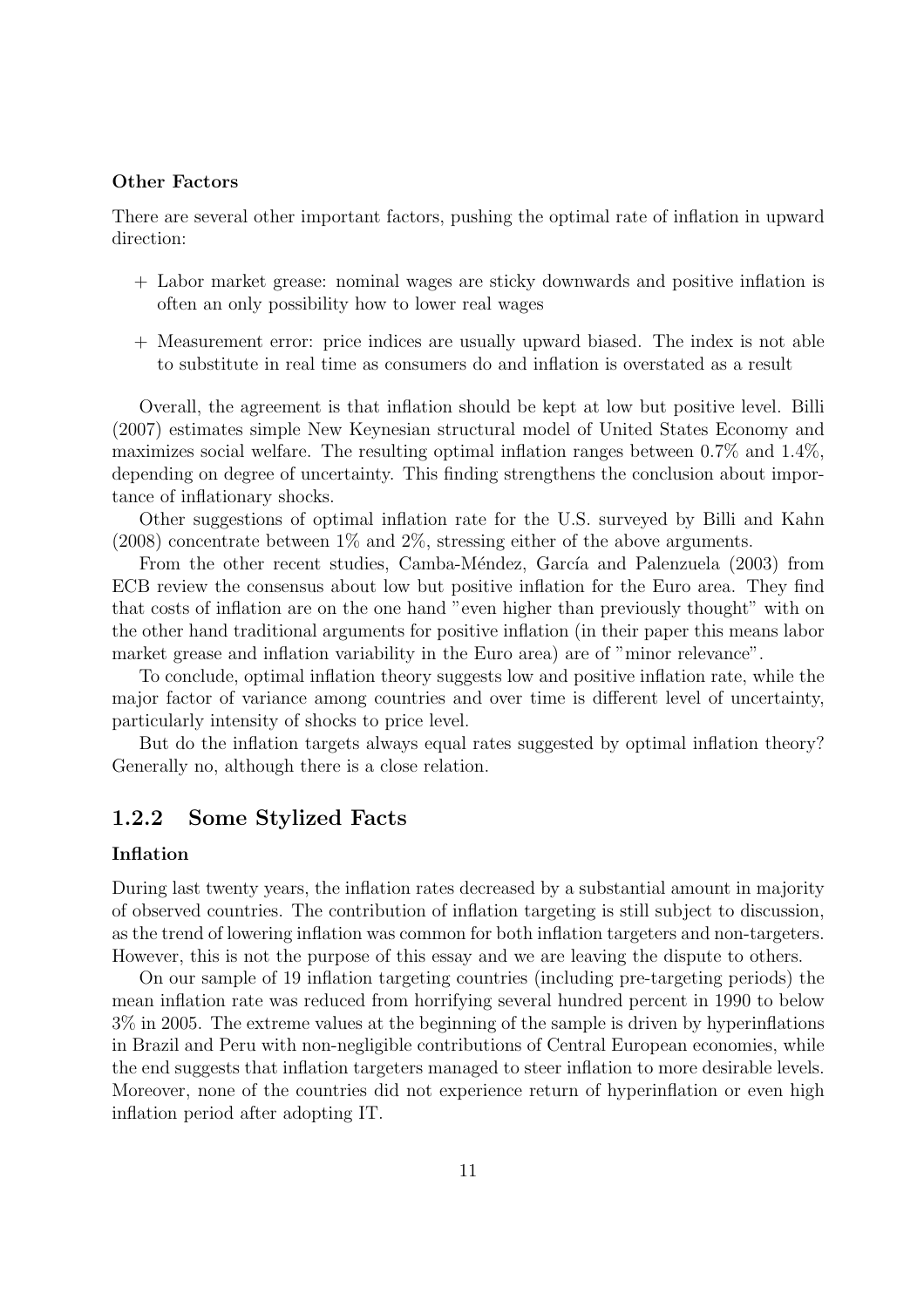Figure 1.1: Mean Inflation in 19 IT Countries, 1990-2005



Data source: SourceOECD. Yearly data.

Figure 1.2: Mean Inflation in 19 IT Countries, 1995-2005



Data source: SourceOECD. Yearly data.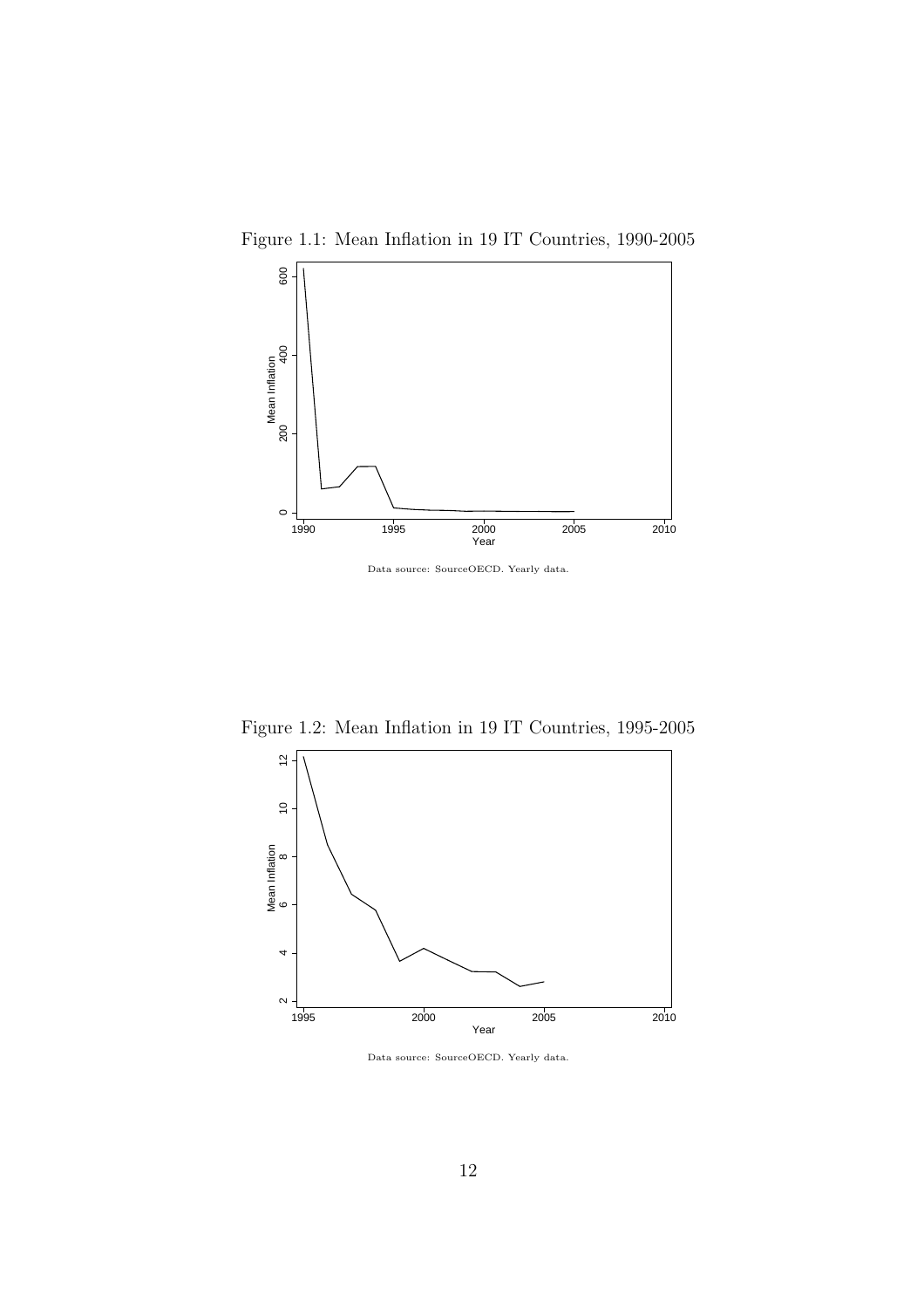| Table 1.1: Inflation in IT Countries |  |  |  |
|--------------------------------------|--|--|--|
|--------------------------------------|--|--|--|

|                                           | 1990              | 1995       | 2005 |
|-------------------------------------------|-------------------|------------|------|
| IT's Mean Inflation                       | 620.45 12.18 2.80 |            |      |
|                                           |                   |            |      |
| Cross-sectional S.D. of Inflation 1795.78 |                   | 15.52 1.52 |      |
|                                           |                   |            |      |
| World Inflation                           | $18.9*$           | 15.0       | 3.8  |
|                                           |                   |            |      |
| Developed Countries Inflation             | $5.5*$            | 42         | 2.7  |
|                                           |                   |            |      |

Data source: SourceOECD, Federal Reserve of Cleveland, Author's calculations

\*data for 1991 (1990 not available)

Even more convenient illustration of the convergence experienced during 90's and beyond we get by cutting the sample in 1995 and showing the development without bias caused by early hyper-inflations.

For comparison we present data on world inflation and inflation in developed countries. We can see that fall in inflation rates is rather a general phenomenon during the observed period, enjoyed by both inflation targeters and non-targeters (Mojon and Ciccarelli (2005) show that the portion of inflation variance accounted by "global inflation" goes up to 70% in OECD countries). Particularly, developing countries managed to get to levels comparable to developed countries, while developed countries were able to push inflation even lower on average.

In addition to substantial and general decrease in inflation, variance of inflation among countries dropped as well: even more than the inflation itself. This finding suggests that either low inflation is more stable even in relative terms, that shocks hitting the price level were mild, or that monetary authorities managed to stabilize it.

It is therefore not surprising that inflation targets exhibit strong convergence pattern as well. It is convenient to expect that lowering target implies lower inflation, yet for now we leave the dispute about effectiveness of this process (essential for IT) to others. Our task is to explore the other direction of the implication: how inflation targets are set. For example, rational policymaker would probably set inflation target with past inflation in sight, which suggests a two-way causality between inflation and inflation target. We will examine these thoughts further.

#### Institutional Development

The fall of inflation itself was accompanied by major developments in institutional characteristics of monetary authorities. The world of central banking has seen a complete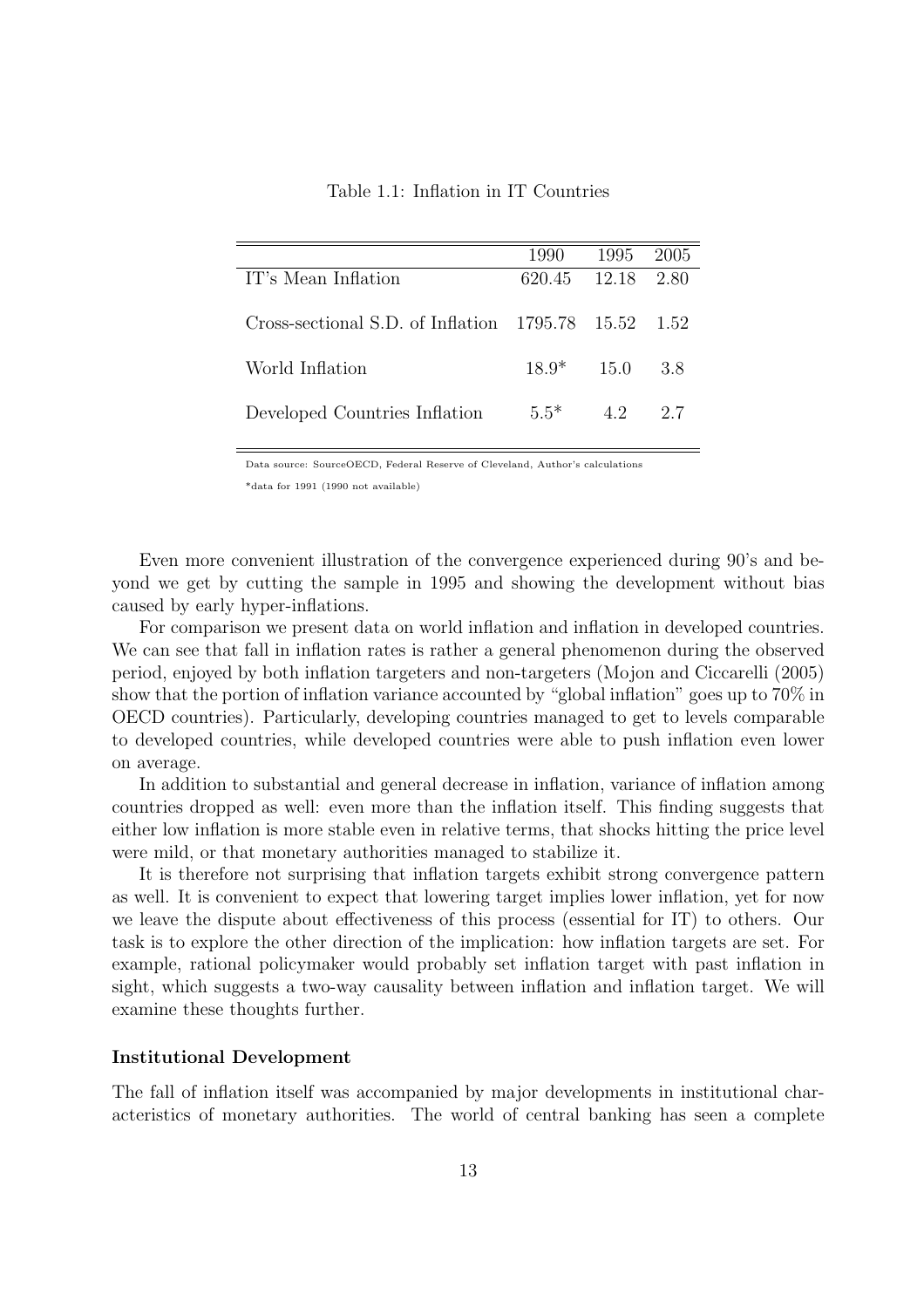

Figure 1.3: Central Bank Independence 1990-2000

Data source: Guillén and Polillo (2005)

turnaround in transparency and communication, central banks got independence in most cases, which created need for some form of accountability to prevent misbehavior. Central banks increased focus on public relations to enhance credibility, which is in turn believed to help achieve the goals of monetary policy.

There is not much time-series data on institutional development which would enable us to capture the institutional change. The notable exception is Cukierman's (1992) index of central bank independence (CBI), updated by Guillén and Polillo (2005), who extended it to the whole 1989-2000 period for majority of central banks. We could observe a major increase in the average central bank independence index during 90's, as illustrated in figure.

#### Converging and Stationary Targets

We have already said that inflation targets exhibited strong convergence, in a way and magnitude similar to inflation itself. However, not all inflation targeting countries started with high targets and ended with low. New Zealand, as a notable example, increased the midpoint of target rate several times, conversely. Several other developed targeters maintained fixed inflation target for the whole period. These are outweighed by disinflating IT countries, both developed and emerging. Substantive decrease in inflation targets therefore remains the overall pattern.

Inflation targeters could be divided (along with Mishkin and Schmidt-Hebbel (2006)) in stationary (those countries which pursue stationary target) and converging (those which adjust targets often to steer inflation towards some optimal rate). Converging inflation targeters generally become stationary after the disinflation and stabilization period, this characteristic evolves over time. It could be argued that the targets are set at the optimal inflation level considering stationary inflation targeters. This is, however, definitely not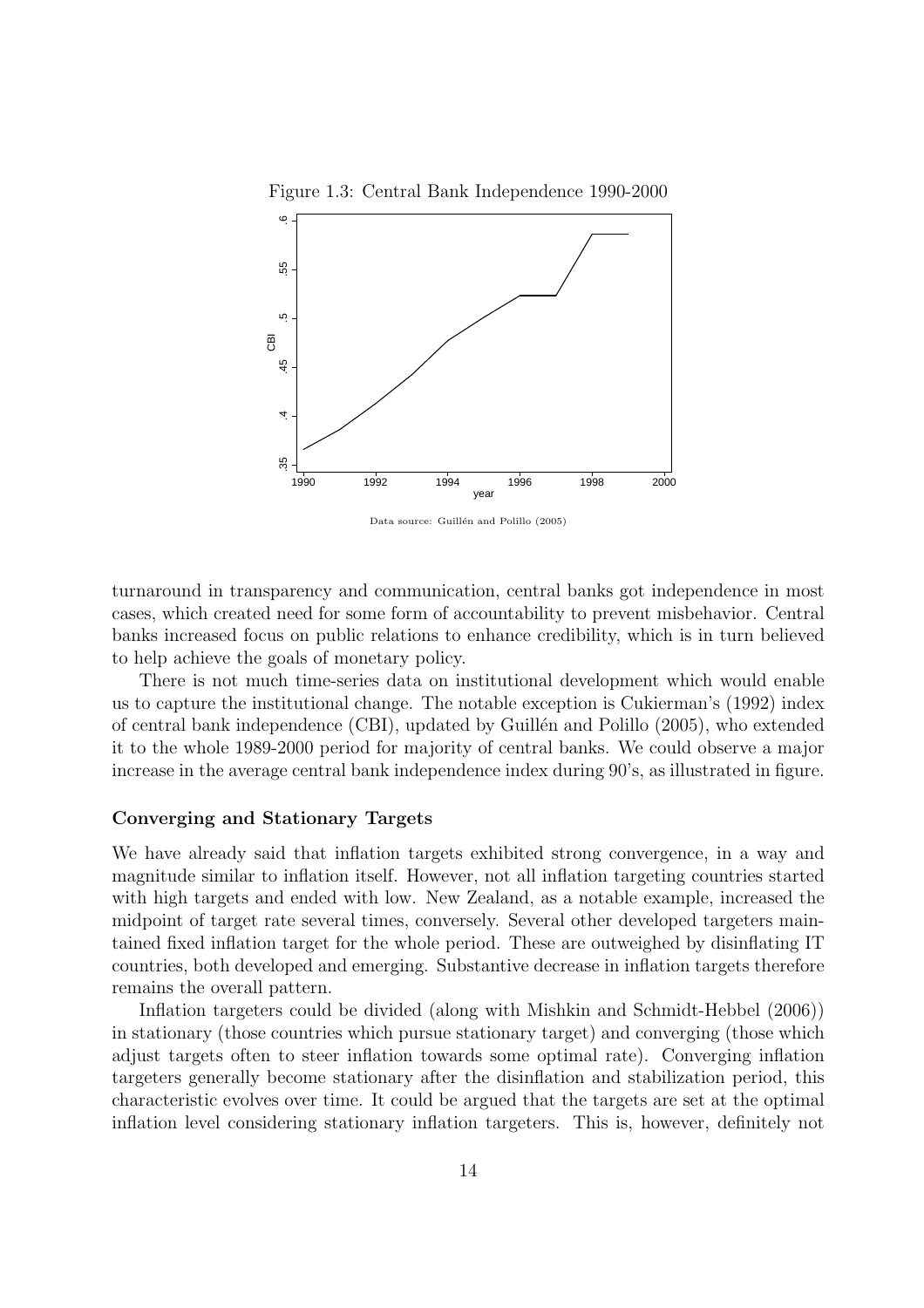Figure 1.4: Mean Inflation Target Trajectory



Data source: Central Banks' web pages, Mishkin and Schmidt-Hebbel (2006)

true for the converging periods.

Table 1.2 shows that while targets in converging IT countries are on average below actual inflation, in stationary IT-ers it is vice-versa. The former probably need lower target to steer inflation down, while the latter are suspicious of target asymmetry. There has been some literature on how and why do central banks consistently undershoot their targets, suggesting that inflation below target is more desired by the central bankers than the same deviation in opposite direction (see for example Buiter and Sibert (2004) discussion of UK case and Smidkova et al. (2008) for the Czech case)

Variance in inflation targets is naturally higher in converging targeters. However, substantial variance in targets chosen is present even among industrialized stationary targeters and our question is: what are the key determinants of observed variability?

#### Point and Interval Target

Inflation targets take basically two forms: either the bank sets the preferred inflation rate as a point target, or specifies band in which the inflation can fluctuate. The former case means transparent and straight definition of desired inflation, which will be also targeted. It removes public uncertainty about fluctuating inflation in a band. At the same time, it lacks accountability: the inflation will never be at the very target point, so how should we then measure performance of monetary policy? What is the tolerable deviation from the target? What is the implication for central bank governor and board when the target is missed and where is the threshold when we should start to care about it?

These questions are to a large extent solved when interval target is chosen. The fluctuation band is clear, and when it is missed, at least an explanation could be enforced. Reserve Bank of New Zealand goes even further: they fire the governor when he misses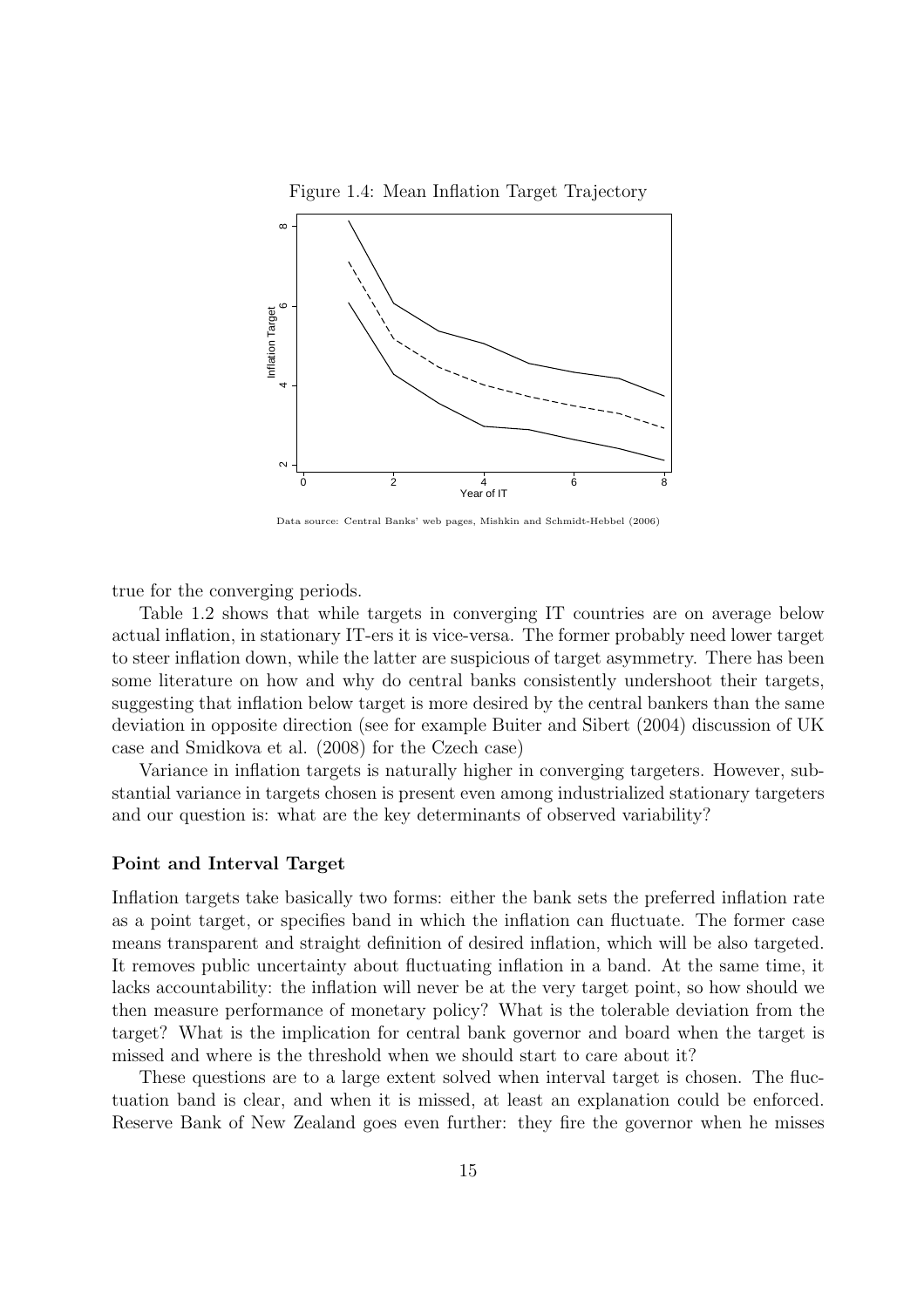|                          | All $IT's^*$ | Stationary $IT's^*$ | Converging $IT's^*$ |
|--------------------------|--------------|---------------------|---------------------|
| Mean Inflation           | 4.05         | 2.29                | 6.57                |
| S.D. of Inflation        | 3.87         | 1.15                | 4.76                |
| Mean Inflation Target    | 3.62         | 2.34                | 6.11                |
| S.D. of Inflation Target | 2.82         | 0.80                | 3.60                |
| Mean Target Width        | 2.14         | 2.08                | 2.27                |

Table 1.2: Inflation and Inflation Target

Data source: Central Banks' web pages, Mishkin and Schmidt-Hebbel (2006), Author's calculations

\*only periods of inflation targeting were taken into account

the target without serious exogenous reasons. Accountability could be therefore easily established. The mid-point can play a role of the straight targeted inflation, grabbing the mentioned benefits of simplification when properly communicated.

Therefore it is no surprise that although there were several point targeters in various periods during the two decades of IT, there is only one (Mexico) left nowadays. Others decided to rip the advantages of target band.

Although the point-band dispute seems almost resolved in practice, there is still an open question of the target spread, the width of the band. We do not observe any significant development over time, even in the individual cases. Converging inflation targeters choose a slightly larger spread, as they probably face larger shocks during the disinflaion process.

Still there is some variability in target width even when majority of targeters have yet converged. We will address this issue in the empirical section to get a picture of possible other determinants of inflation target width.

## 1.2.3 What Do Central Banks Say About Their Targets?

In the introduction we mentioned that central banks often remain silent in case of reasons behind choosing particular inflation target. They simply present the target as their "definition of price stability", like the ECB does<sup>1</sup>. This is for example the case of Poland, Colombia and to some extent also of Bank of England.

<sup>&</sup>lt;sup>1</sup>ECB announces its  $2\%$  inflation target although it is carefully avoiding the word "target" and rather uses the above mentioned "definition of price stability" designation, probably to remind the public that it is not doing inflation targeting.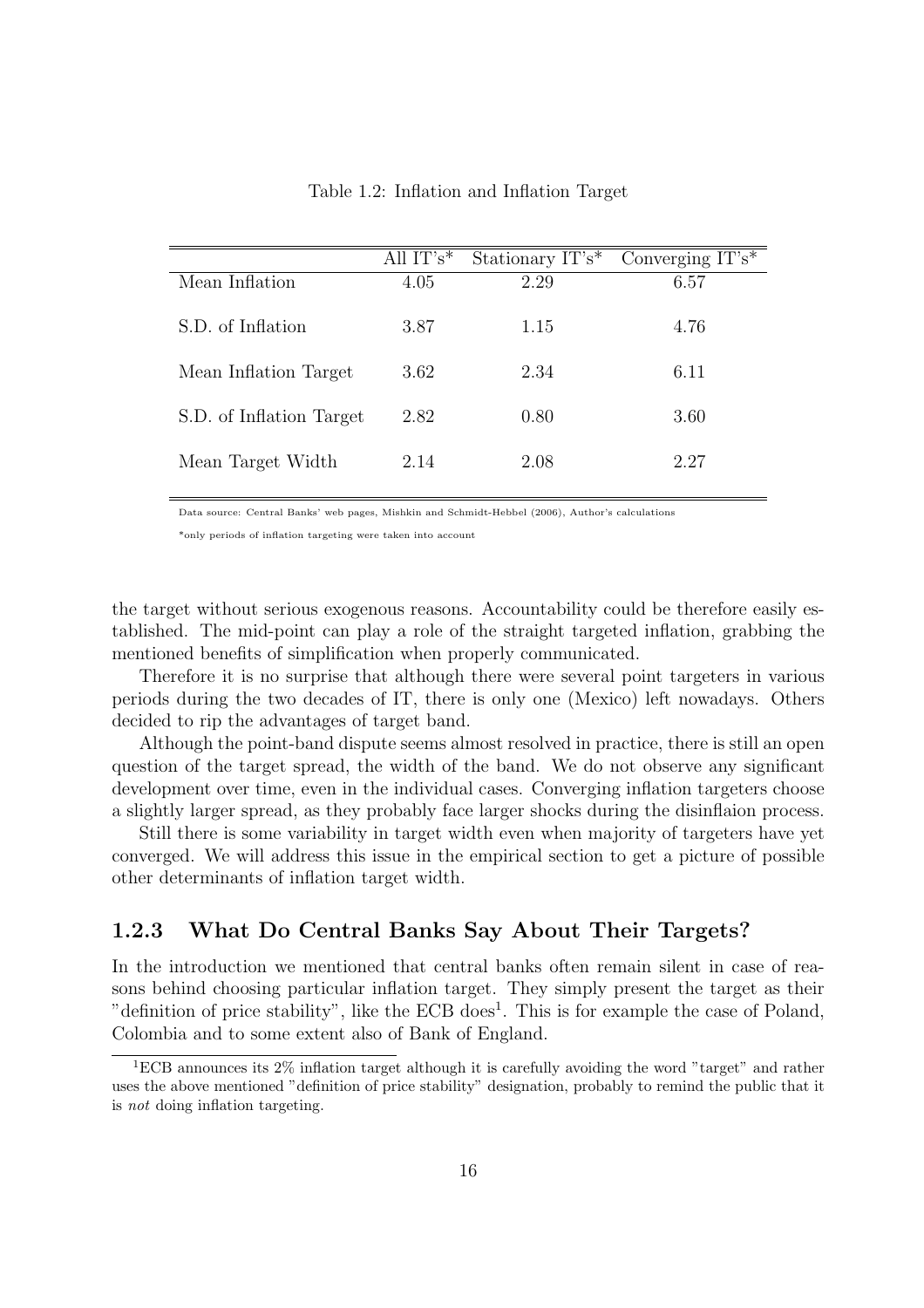Others, for example Bank of Israel, do not explicitly talk about the inflation target in detail.

The remaining third group provides at least some rationale behind the target rate. Following list presents the most transparent banks considering the inflation targets, together with factors they mention.

Czech National Bank provides relatively extensive explanations of the reasons behind each target. As we have found the Czech National Bank most transparent regarding determinants of inflation targets and moreover the story of inflation targets in Czech Republic is relatively rich, we will devote a separate section to a case study of inflation target decision making in CNB.

Sveriges Riksbank in a press release to the first inflation target in 1993 states "This objective corresponds to the current underlying rate of inflation." (Sweriges Riksbank (1993)) The only determinant presented is thus past inflation. Years after, a more elaborate description of the target appeared at the Riksbank web pages. Similarly to the main arguments of optimal inflation theory, the Riksbank explains the target as a result of trade-off between high volatile inflation: "Too high inflation is harmful to the economy, as inflation usually varies substantially when it is high." and deflationary risks: "But too low inflation is not good either. A too low inflation target increases the risk of deflation, that is, the general price level falls. Deflation has historically been proved to create problems.", also pointing out the CPI bias: "There is a tendency for the CPI to overestimate the actual rate of increase in the general price level. This is because it is difficult to entirely exclude the effects of quality changes in the CPI. To avoid deflation there is thus reason to set the target at a positive figure." (http://www.riksbank.com) Their conclusion is 2% inflation target rate.

Reserve Bank of New Zealand provides some relevant mentions about the reasons behind target setting: "The agreement [about inflation target] is broadly as the markets have been anticipating and is consistent with the publicly stated advice of expert commentators. I expect it to be well-received by the financial markets and by other stakeholders in the economy." Michael Cullen, Minister of Finance.

"The raising of the bottom of the band brings the overall target more in line with New Zealand's inflation outcomes in recent years and those in other countries." Alan Bollard, Governor of Reserve Bank of New Zealand. Both in RBNZ press release in September 2002 (RBNZ02).

The first statement suggests role of inflation target expectations, while the second points out importance of both domestic and foreign inflation.

Bank of Korea is giving satisfactory explanation without saying anything about the particular determinants: "In setting the inflation target itself at the range of  $3.0\pm0.5\%$ , the Bank aims to reflect the appropriate rate of inflation consistent with Korean economic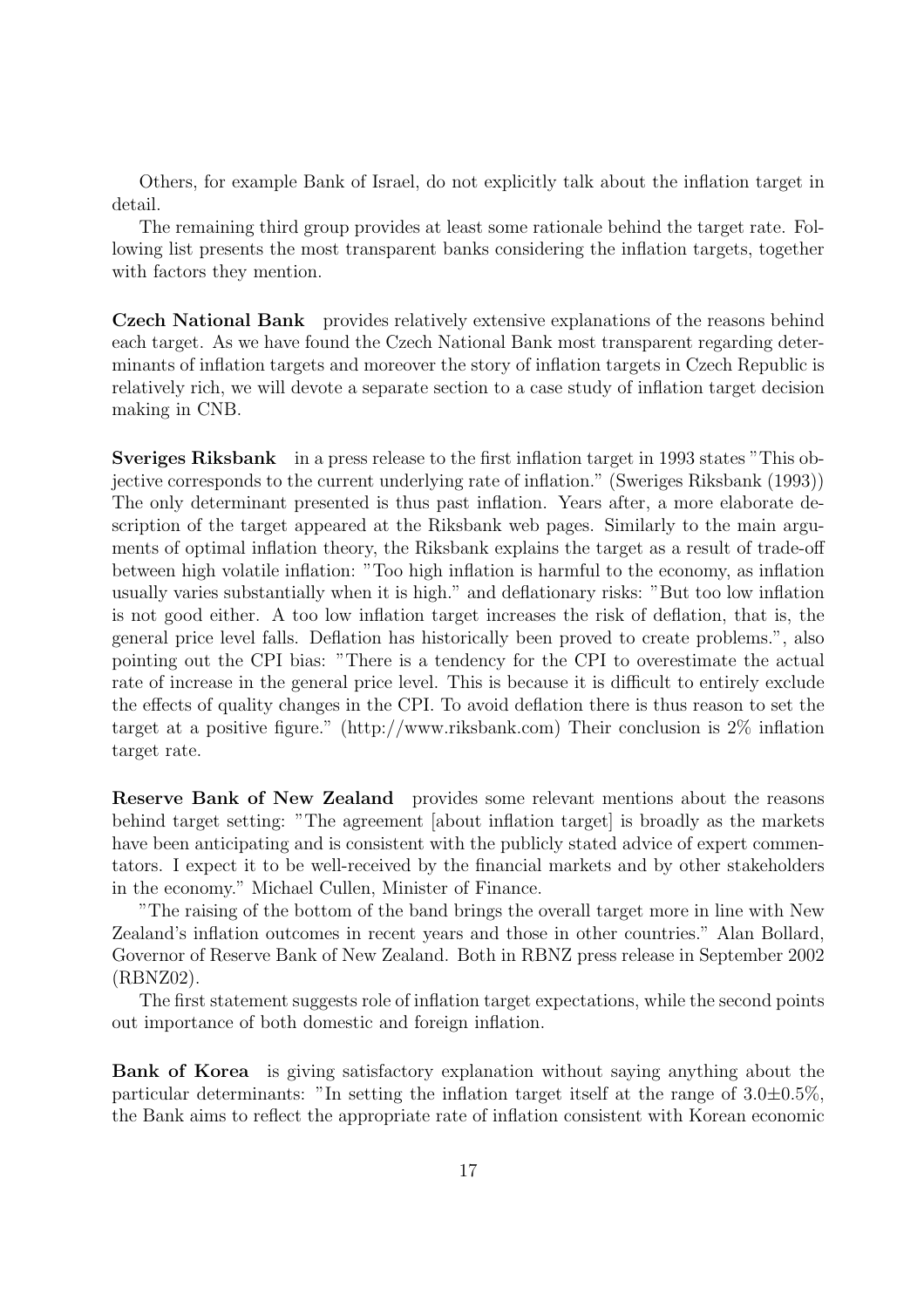fundamentals and to allow itself flexibility in conducting monetary policy to deal with short-term economic fluctuations." But what are the "economic fundamentals" and why is particularly this target consistent with them? We infer that GDP growth and inflation are meant by the statement. The mention about monetary policy flexibility clearly links to the zero nominal interest rate bound which starts to complicate central banker's life in periods of low inflation and deflation. This is probably inspired by the prolonged "Japanese slump" observed in the very neighborhood.

Bank of Thailand is the only central bank explaining the width of the target: "The target band width of 3.5 per cent will help cushion temporary economic shocks and minimize the need for the MPC to adjust monetary policy frequently, thereby reducing short-term interest rate volatility and promoting financial stability."

The above statements found on central banks' web pages start to give some picture about the actual target setting decisions. So far it seems, that central banks ascribe importance to the traditional inflation-deflation trade-off as well as to other factors. Crucial role is played by feasibility of the target, as suggested by mentions about past inflation and "economic fundamentals". This finding confirms the natural assumption: central bankers simply do not want their targets to be missed.

However, as the table shows, by far not every central bank shares the art of inflation target setting with the public. Only 8 of 19 observed inflation targeting banks does publish some determinants of and reasons behind the actual (or past) target. Central bank transparency has surely a long way to go yet.

Although most central bankers do not explain the targets, our survey yields some sensible results. First, as mentioned above, the optimal inflation "Skylla and Charybdys" inflation costs and deflation risks (together with zero interest rate bound aversion) are balanced. At this point, the bias of CPI should be mentioned: as the price level measures often overstate inflation, the targets (in CPI or similar measure)tend to be slightly above the primary suggestion.

Second, feasibility of target fulfillment is taken into account, putting weight on past inflation and development in real economy.

Third, other factors of "appropriateness" are admitted: both foreign and expected inflation and targets. These factors seem to be valid mainly in small open economies. Clearly, a policymaker should care about foreign developments more when the share of exports and imports account for a large portion of GDP.

But is this the end of the story? Are these few published determinants the only variables the banks care about while setting their inflation targets? Our suggestion is, that central banks take into account a bit broader set of indicators than they openly admit. For example, we miss any institutional factors like credibility and independence, the two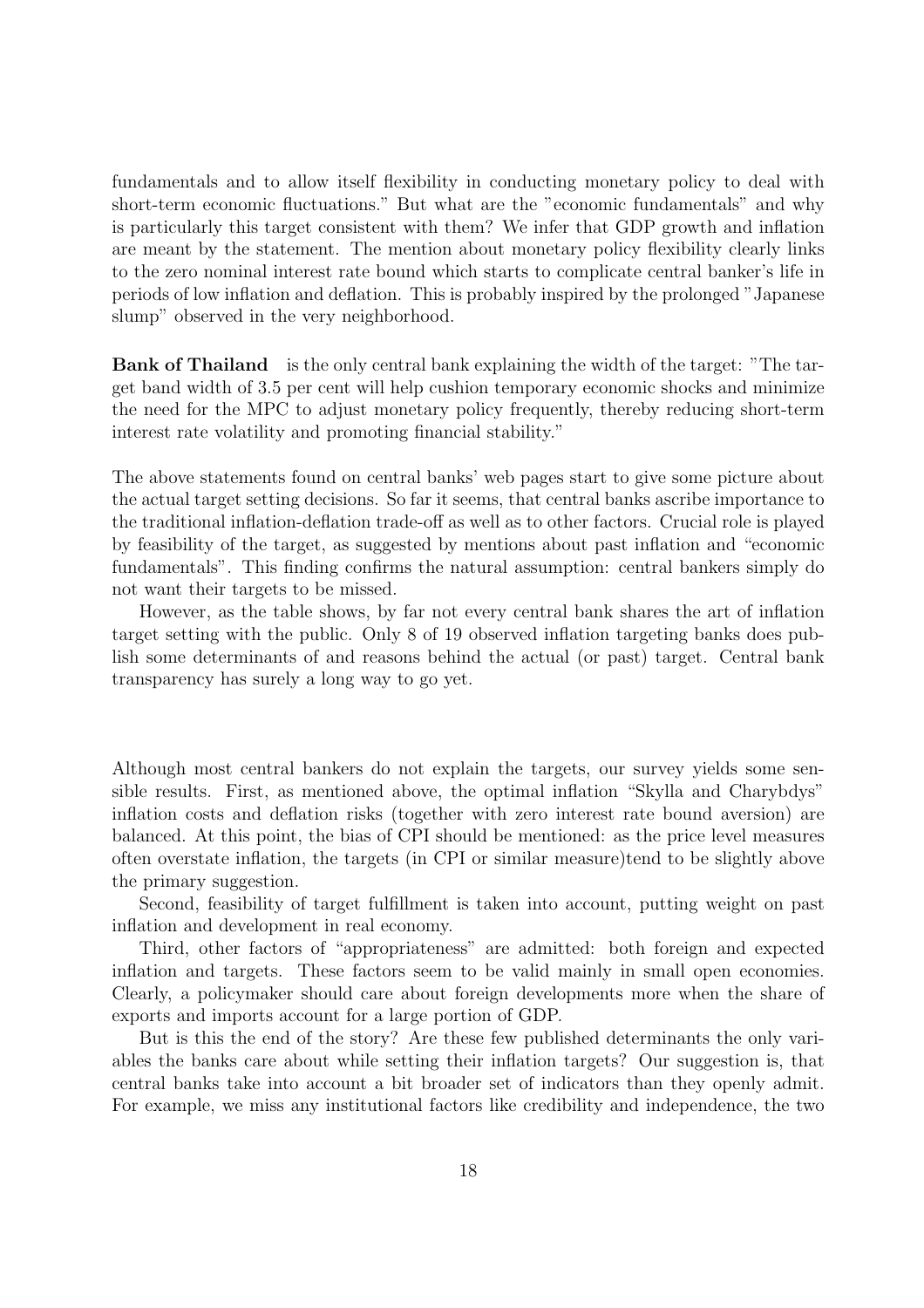|                | Explain Target? | Determinants Mentioned                                                           |
|----------------|-----------------|----------------------------------------------------------------------------------|
|                |                 |                                                                                  |
| Australia      | <b>YES</b>      | Costs of Inflation                                                               |
| Brazil         | NO.             |                                                                                  |
| Canada         | YES             | Costs of Inflation, Measurement Error, Wage Rigidities, Zero Interest Rate Bound |
| Chile          | NO.             |                                                                                  |
| Colombia       | NO.             |                                                                                  |
| Czech Republic | YES             | Past Inflation, Inflation Expectations, Long-Term Target, Foreign Target,        |
|                |                 | Price Convergence, Wage Rigidities, Zero Interest Rate Bound, Measurement Error  |
| Finland        | NO.             |                                                                                  |
| Israel         | NO.             |                                                                                  |
| Mexico         | NO.             |                                                                                  |
| New Zealand    | YES             | Past Inflation, Foreign Inflation, Target Expectations                           |
| Peru           | NO.             |                                                                                  |
| Poland         | NO.             |                                                                                  |
| South Africa   | NO.             |                                                                                  |
| South Korea    | YES             | Past Inflation, Economic Fundamentals, Monetary Policy Flexibility               |
| Spain          | NO.             |                                                                                  |
| Sweden         | <b>YES</b>      | Past Inflation, Costs of Inflation, Risks of Deflation, Measurement Error        |
| Switzerland    | <b>YES</b>      | Measurement Error                                                                |
| Thailand       | YES             | Foreign Inflation                                                                |
| United Kingdom | NO.             |                                                                                  |
|                | 8/19            |                                                                                  |

Table 1.3: What Do Central Banks Say About Their Inflation Targets?

Source: Central banks' web pages

buzzwords of modern central banking. It is, however, reasonable that central bankers do not openly admit these as determinants of their targets.

## 1.2.4 Case Study: Inflation Targets of the Czech National Bank

In the Czech Republic inflation targeting was adopted by the start of 1998, i.e. 9 years after New Zealand had pioneered the practice. The decision to switch monetary policy regime to inflation targeting was born in a turmoil of CZK currency crisis, when the crawling peg regime of exchange rate targeting must have been abandoned. The Czech National Bank had to seek another nominal anchor, another intermediate target for monetary policy. It was decided to adopt inflation targeting, mainly due to the apparent success of the framework in countries which have been already practicing it. However, Czech Republic was the first transitional emerging market market economy to adopt IT, so there were substantial uncertainties involved. For example, there was only a shallow understanding of transmission mechanism, short time series to learn from and elaborate forecasting system had yet to be developed.

The Czech National Bank entered inflation targeting in 1998 with 3.5-4.5% inflation target (denominated in net inflation, which excludes regulated prices and effects of indirect taxes) to be met by the end of 2000. In addition, a short-term target was defined to anchor the expectations of the convergence path: 5.5-6.5% short-term inflation target band to be met by the end of 1998. For the end of 1999, the short-term target band was lowered to  $4 - 5\%$ .

In 1999, a Monetary Strategy Document was published, where a long-term target of 1-3% in net inflation was set to be met by the end of 2005. Reducing inflation differential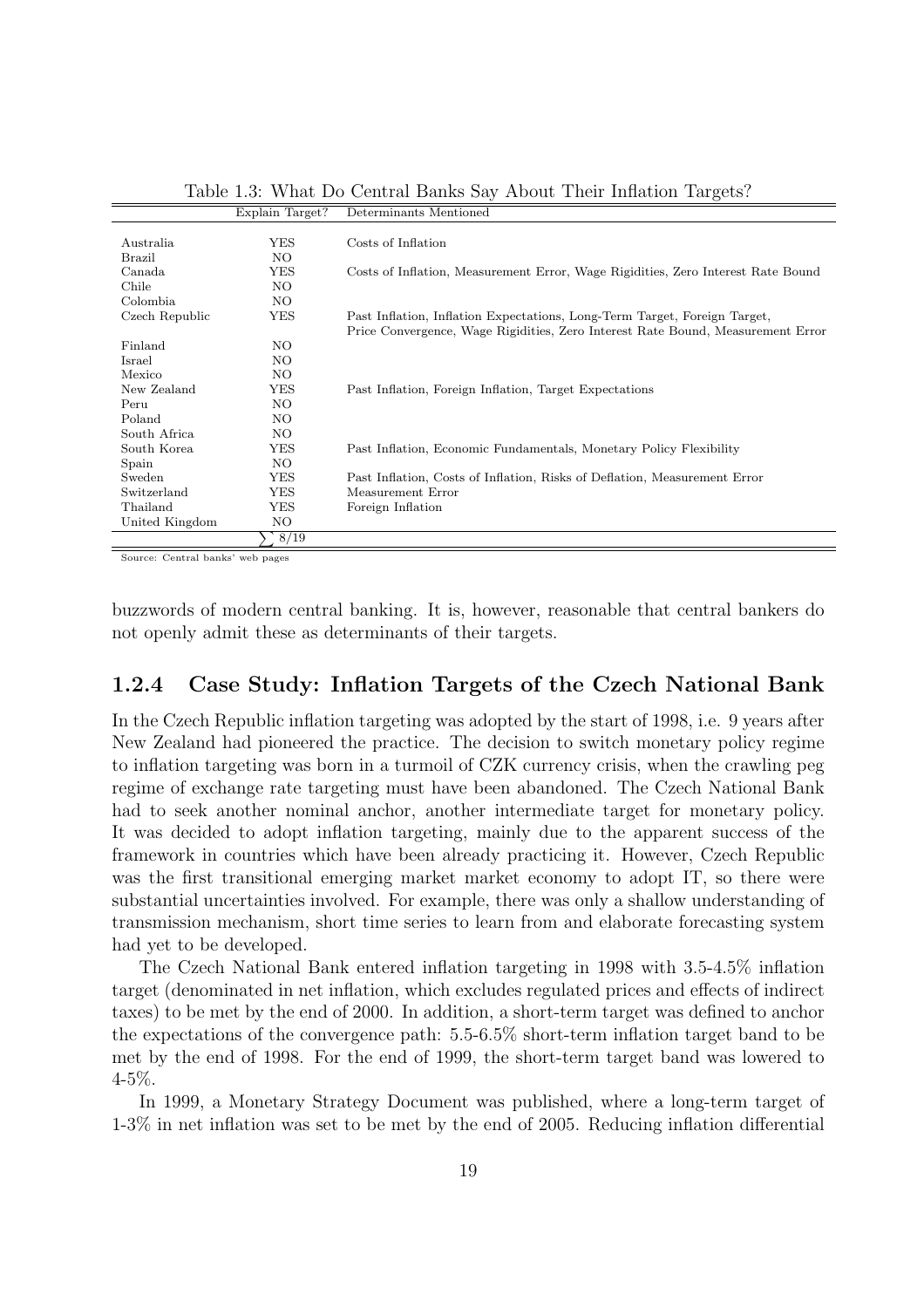between Czech Republic and the most important trade partner, the Eurozone, is stressed in this document, further motivated by the Maastricht accession criteria. However, there was a long way to go in convergence of both regulated and non-regulated prices so the inflation target was not set immediately at the "definition of price stability" of the ECB: "The long-term inflation target must be consistent with the strategy for our integration into European institutions, and above all with the demands of EU and EMU accession" and "the rate of progress towards price and monetary stability and the anticipated time horizon for achieving this must take into account necessary structural adaptations, particularly the adjustment of relative prices." (CNB (1999))

For the end of 2001, an inflation target band was set at 2-4%, still in net inflation. Past inflation development, inflation expectations and "general macroeconomic environment" (probably meaning also the real economic activity) were mentioned as crucial determinants: "The inflation target for 2001 reflects the low inflation level achieved so far and expresses the monetary policy intention to maintain this low level in the next period. The target level is in line with the predictions for inflation factors in 2001 and conforms with the inflation expectations of economic agents. The forecasts also indicate that this inflation target is consistent with the expected favourable characteristics of the Czech macroeconomic environment." (CNB (2000))

An extraordinary form of inflation target was chosen for the period 2002-2005. The CNB switched to headline inflation (as share of regulated prices decreased) and set a gradually declining target band from 3-5% to 2-4%. Accordance to the previously set Monetary Strategy is stressed throughout the document. An addition, a space for price convergence towards the Eurozone is mentioned as a reason for higher inflation target: "The suggested headline inflation target is in line with the CNB Monetary Strategy. ... The proposed trajectory for the inflation target can meanwhile be expected to leave sufficient room for price adjustment in connection with EU convergence." (CNB (2001))

From January 2006, CNB is targeting headline inflation at 3% with 1% tolerance band. Apart from the above mentioned target determinants, statistical overvaluation, wage rigidity and zero nominal interest rate bound are explicitly mentioned as factors taken into account: "The inflation target ... also conforms to the limitations stemming from statistical overvaluation in measuring inflation. The target takes into account also the zero nominal interest rate bound and the potential downward inflexibility of wages." The target has been set 1% above the ECB target upper bound: "This small inflation differential reflects the long-term real convergence of the Czech economy towards the euro area average." (CNB  $(2004)$ 

Finally, for beyond 2010, the inflation target is set to 2% with 1% tolerance band. The determinants mentioned are the same as in previous cases. Still, the argumentation is led along the line of convergence (which is, however, almost over) and is related to the Eurozone. The target is set at the ECB "price stability definition" upper bound, as "the need to keep open a positive inflation differential as one of the channels for raising the Czech price level to the level of the advanced countries will gradually subside." (CNB (2007))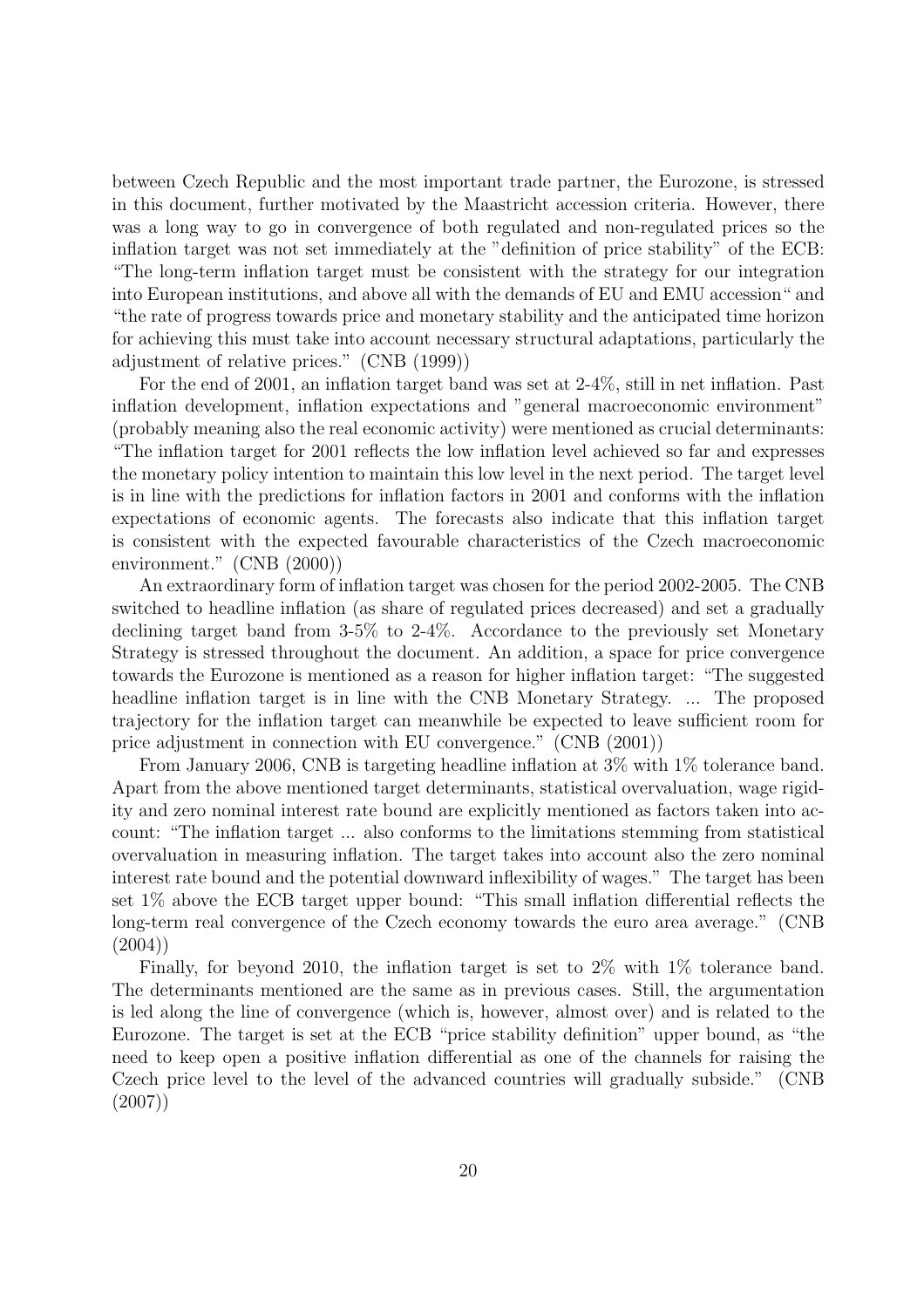## 1.3 Model

In the following theoretical section we will set up a simple theoretical model to put some structure to our central question "How do central banks set their inflation targets?". The IT research considered the inflation target as an exogenous variable so far. To address our question we will have to make inflation target endogenous and derive the optimal target or target path from minimization of central bank loss function and a few structural equations.

To the best of our knowledge, there has been no attempt to endogenize inflation targets yet. Several papers were devoted to optimal inflation (as discussed in the previous section) and we will use the results in our model. A few studies examined the optimal disinflation process (Mahadeva and Smídková (2001), for example) but no paper has yet simulated inflation target setting process.

## 1.3.1 Methodology

We will start with a simple Svensson-type (Svensson (1998)) backward-looking model, which treats inflation target exclusively as exogenous. We will continue with incorporating changes which will allow us to endogenize the target. Several simulations will follow. In the simulations, we will primarily focus on the disinflation process: we will set initial inflation to 30% and observe the convergence path.

An optimal path of inflation target will be computed in the simulations as well. We will observe a central bankers' optimal target-setting decisions during disinflation process. What we are primarily interested in are the determinants of particular target choices. We will perturb parameters of the model to see the implication for inflation target level and path. The implied relationships will be then tested in the empirical section.

We will also discuss how alternative treatment of expectations will affect the model. Static, rational and target-adaptive expectations will be considered and we will observe implications for target-setting behavior in simulations.

Although this model describes target setting behavior mainly during disinflation using political economy of monetary policy, it constitutes a simple framework for analysis of decision making about inflation targets. In the long term our model converges to the long term target, the rate implied by the theory of optimal inflation. However, our framework could still provide valuable insight in what factors may influence the target (and in which direction), in addition to those suggested by optimal inflation theory.

## 1.3.2 Basic Model

#### Svensson's Model

The departure model for our framework is Svensson's (1998)) "simple closed-economy backward-looking model". The model consists of aggregate supply equation (Philips curve):

$$
\pi_{t+1} = \pi_t + \rho y_t + \varepsilon_{t+1}
$$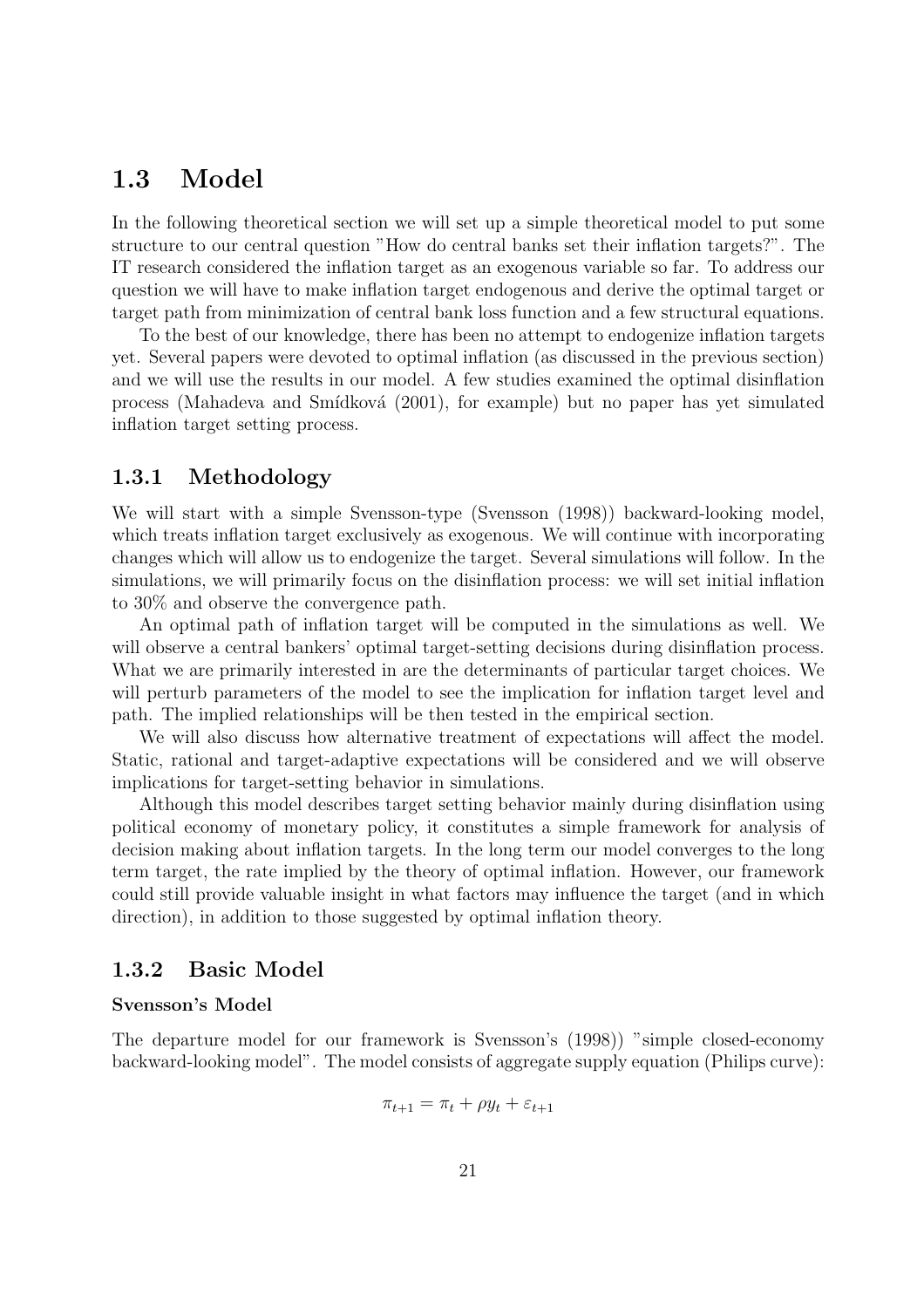where  $\pi_t$  is inflation in year t,  $y_t$  is an output gap and  $\varepsilon_t$  is a cost-push shock with zero mean and constant variance  $\sigma_{\varepsilon}^2$ . The inflation responds to output gap with one year lag and expectations are static, fully backward-looking. The Phillips curve also constitutes one-year ahead inflation forecast.

Next element of the basic model is the aggregate demand (IS curve):

$$
y_{t+1} = \alpha y_t + \beta z_t - \gamma (i_t - \pi_{t+1|t} - \bar{r}) + \eta_{t+1}
$$

where  $\alpha$  and  $\beta$  are assumed positive,  $i_t$  is nominal interest rate (monetary policy control instrument),  $\pi_{t+1|t}$  is inflation forecast for period  $t+1$  in period t,  $\bar{r}$  is average real interest rate and  $\eta_t$  is t's demand shock with zero mean and variance  $\sigma_{\eta}^2$ .  $z_t$  is an exogenous variable following an  $AR(1)$  process:

$$
z_{t+1} = \delta z_t + \theta_{t+1}
$$

where  $\delta$  is assumed positive and  $\theta_t$  is shock with zero mean and variance  $\sigma_{\theta}^2$ . Finally, the central bank loss function is:

$$
L = \frac{1}{2} [(\pi_t - \pi^T)^2 + \lambda y_t^2]
$$

where both  $\lambda$  is supposed to be positive. The loss function represents what Svensson calls flexible inflation targeting. This kind of central bank is not one of the "inflation nutters", but cares to some extent also about stabilizing output (and unemployment) fluctuations.

#### Our Modification

For our purposes we make a few changes in the very beginning. First, we do not need the IS curve at all. IS curve links the CB control variable, nominal interest rate, with the output gap. For now it is sufficient to suppose that output gap could be controlled by the CB (via interest rate and IS curve) and treat output gap directly as control variable. Doing this we also drop Svensson's AR(1) exogenous demand shock variable.

Second, we use a more convenient form of Phillips curve. In our setting the influence between inflation and output gap takes place in one period, leaving space also for viceversa impact of inflation on output gap (and unemployment). We see this form as more suitable than the "one-way" relationship used by Svensson. Our basic form is also a staticexpectation simplification of the standard New Keynesian Phillips Curve as referred for example by Walsh (2007 and 2008) and many others.

Our basic model takes following simple form:

$$
L = a(\pi_t - \pi^T)^2 + cy_t^2
$$

$$
\pi_t = \pi_{t-1} + \rho y_t + \varepsilon_t
$$

First order conditions for inflation and output imply (assuming that  $\varepsilon_t$  is IID with zero mean)

$$
\pi_t = \frac{-a\pi^T \rho^2 - c\pi_{t-1}}{c + a\rho^2}
$$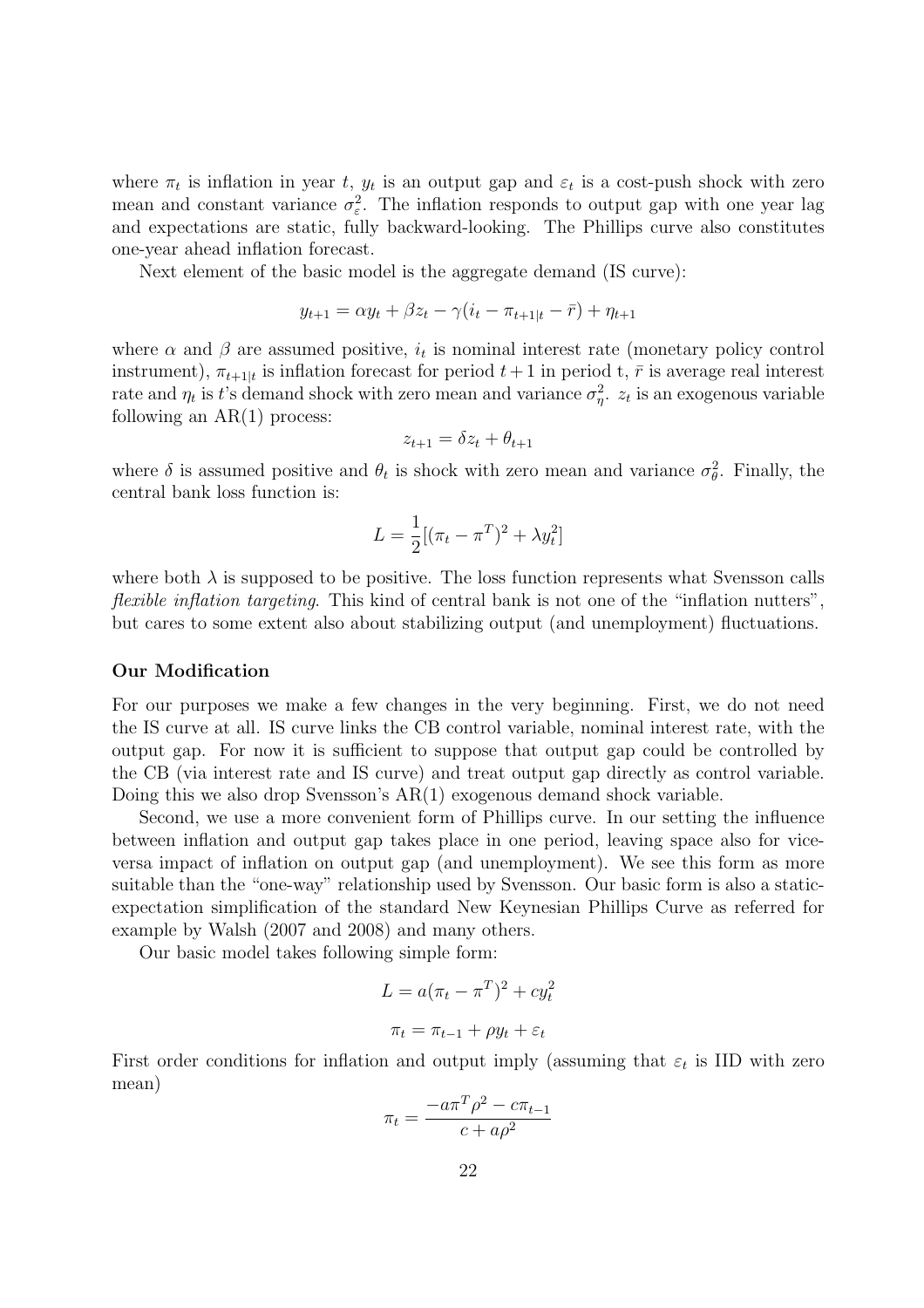$$
y_t = \frac{\rho a(\pi^T - \pi_{t-1})}{c + a\rho^2}
$$

These two recurrence equations fully describe the system. Solving them we get the optimal paths of inflation and output gap, while infaltion target being still exogenous. In the simulations we focus on the disinflation process: we set initial inflation to 30% and observe convergence towards equilibrium.



Figure 1.5: Disinflation in the Basic Model with Exogenous Target

Initial inflation 30%. Other parameters set on sliders with the exact values on the right.

Results of first simulations could be seen in the figure. With 30% initial inflation, equal central bank preferences between inflation deviation and output gap, Phillips curve with slope  $\rho = 1$  and exogenous target set at 3% the inflation converges close to the target only after about 6 years.

Increasing CB preference weight on deviation of target relatively to output gap speeds up the disinflation and so does higher  $\rho$  (sensitivity of inflation to output gap). Although the target is exogneous here, we have laid the basic framework for introducing the target as another control variable of central bank.

## 1.3.3 Making the Inflation Target Endogenous

To succesfully depart from classic Svensson's framework and endogenize the inflation target we need a few modifications to the basic equations.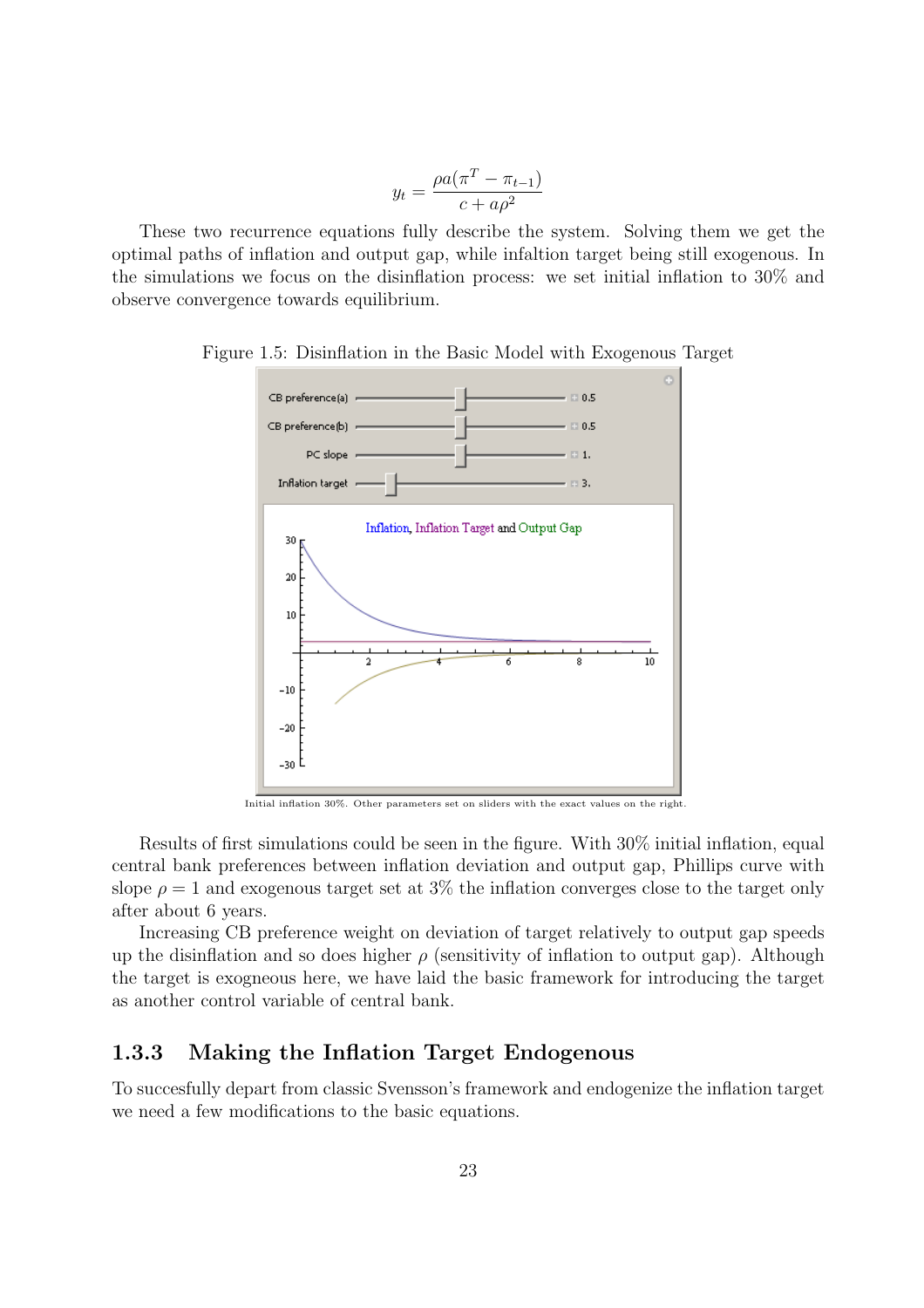#### Broader Central Bank Preference

First and most importantly, we make use of conclusion from the preceding section: inflation target does not generally equal optimal inflation. As we have observed, this is the case mainly of converging targeters, who clearly want to steer inflation down from high levels by gradually lowering the target. But even in case of static targeters, often traditional developed countries, the situation is not all that clear, even as the central banks themselves admit.

In Sweden, for example, inflation target choice is backed by argument of past inflation, which has little to do with the optimal inflation theory. That way we would get to a self-fulfilling circle: optimal inflation would be determined by past inflation, which would then as a target influence present inflation. We could then explain any level of inflation as optimal, which is surely not the case. Inflation targets do not always equal optimal inflation.

Realizing this we might think of broader preferences of central banks: not even that they care about output gap and deviation of inflation from target, but they also do not want the inflation to depart from its optimal level, which is not generally equal to the target. It might be as well viewed form the other side: central banks cares about output gap and deviation from the optimal level of inflation, but moreover they do not want their targets to be missed. This might be for several reasons:

- Credibility building: it is simply not convenient if the CB misses the target. It damages credibility of monetary policy conduct, of IT framework, of the target itself and of the whole institution. Moreover, losing credibility would lead to loose control over inflation expectations in the future and thus further damage effectiveness of monetary policy.
- Professional reputation: the bank board (or MPC) members are independent agents maximizing their own utilities. They are also economists with professional credit and reputation and fulfilling the target brightens their public image. This effect might be even strengthened by peer-pressure among central bankers.
- Optimal contracts: as suggested by Walsh (1995), contract with the governor and the board could be set directly contingent on fulfillment of the target. For example, as was the case of the Reserve Bank of New Zealand, the governor could be fired for missing the target without exogenous reasons. Far more common are contracts at least forcing governors to send open letter explaining why the target has not been met. These practices surely strengthen CB leaders' dedication to the target, but will also influence the target setting. The bank board would choose more conservative and easier achievable goals to exploit the "optimal" contract.

These arguments together with apparent disparity between targets and "optimal inflation" rates leads us to propose an alternative central bank preference.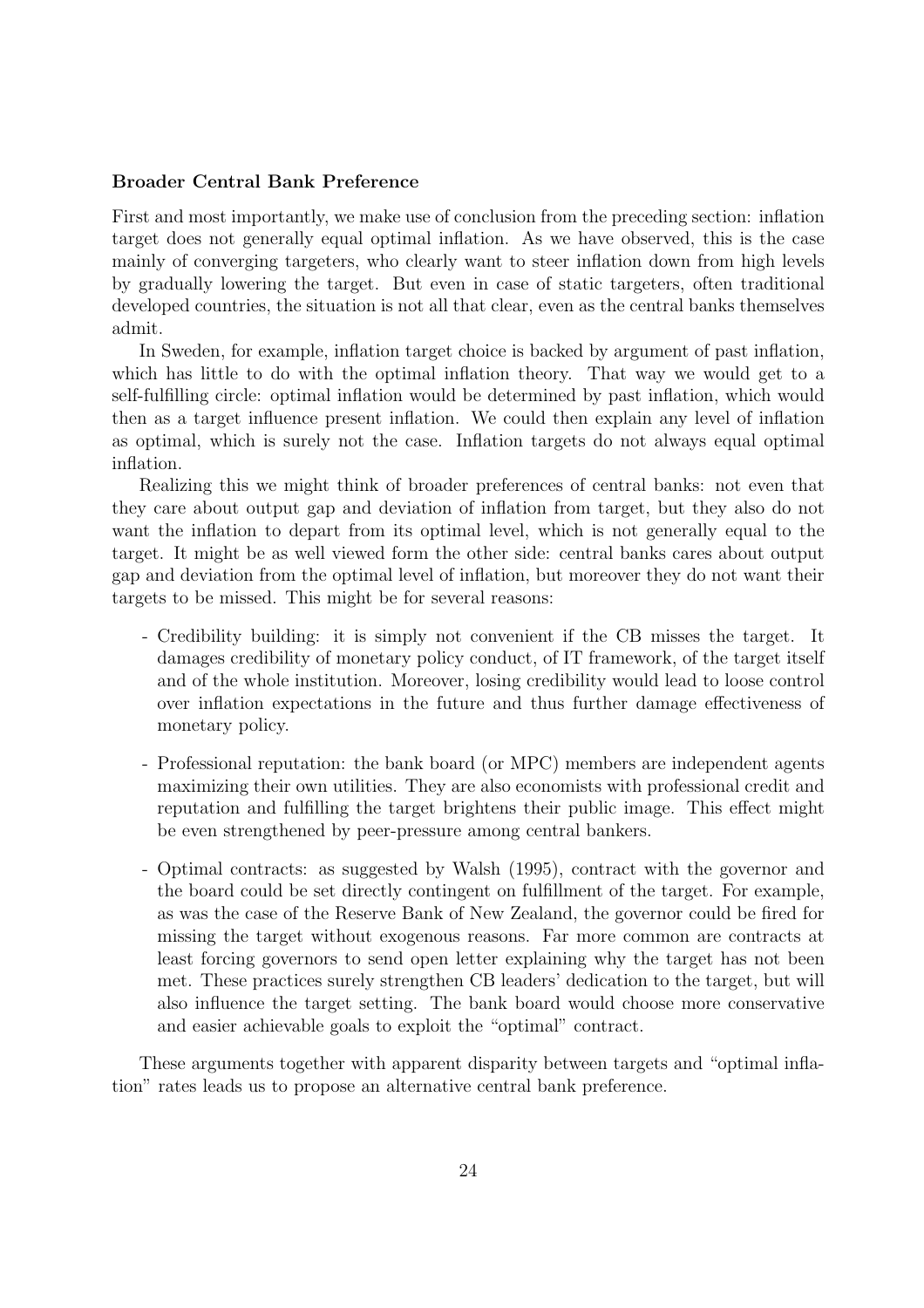On the basis of preceding discussion, we propose following general loss function of a CB:

$$
L(\pi_t, y_t) = a(\pi_t - \pi^*)^2 + b(\pi_t - \pi_t^T)^2 + cy_t^2
$$

where  $\pi^*$  is the optimal inflation for the country,  $\pi_t^T$  is the inflation target for time t,  $y_t$  and  $\pi_t$  is t's output gap and inflation, respectively. a, b and c are positive weights of central bank relative preference between the loss items.

#### Phillips Curve

Next, we further tune up the Phillips curve to capture a favorable effect of inflation targeting: anchoring inflation expectations. As we have mentioned in the introduction, most academic commentators agree that inflation targeting reached one notable success among others: inflation expectations of the public are well anchored close to the target in almost all IT countries (Mishkin (2004), Mishkin and Schmidt-Hebbel (2001, 2006), Walsh (2007, 2008) and others).

We thus propose a simple New Keynesian Phillips curve in a form

$$
\pi_t = \pi_{t|t-1}^E + \rho y_t + \varepsilon_t
$$

where expectations are treated as target-adaptive

$$
\pi_{t|t-1}^E = \kappa \pi_t^T + (1 - \kappa)\pi_{t-1}
$$

with the coefficient  $\kappa$  being a measure of central bank target credibility. In this specification, inflation in period  $t$  is determined by  $t$ 's output gap and inflation expectations for period  $t$ . These expectations are assumed to be weighted average of inflation target (anchored expectations) and lagged inflation (imperfect credibility of the target). This framework thus allows for some degree of inflation persistence.

In this model  $y_t$  and  $\pi_t^T$  are control variables, the tools of monetary policy.  $\pi_t^T$  is a direct tool, as central bank or other monetary authority (for example the target for Bank of England is set by Britain's Chancellor of Exchequer) sets it directly.  $y_t$  is managed via interest rate and its effect on aggregate demand (captured by the IS curve), which we exclude from the model and treat  $y_t$  as a control.

Static expectations Let's now consider alternative specification of the Phillips curve, namely alternative treatment of inflation expectations. First, we will elaborate the idea of simple static expectations, as presented in the simple model in Svensson (1998). If the expected inflation was equal to the lagged value, the Phillips curve would take following form:

$$
\pi_t = \pi_{t-1} + \rho y_t + \varepsilon_t
$$

Which means that inflation target has no effect on inflation expectations and could only serve as the "equilibrium point", as optimum in the central bankers' loss function. In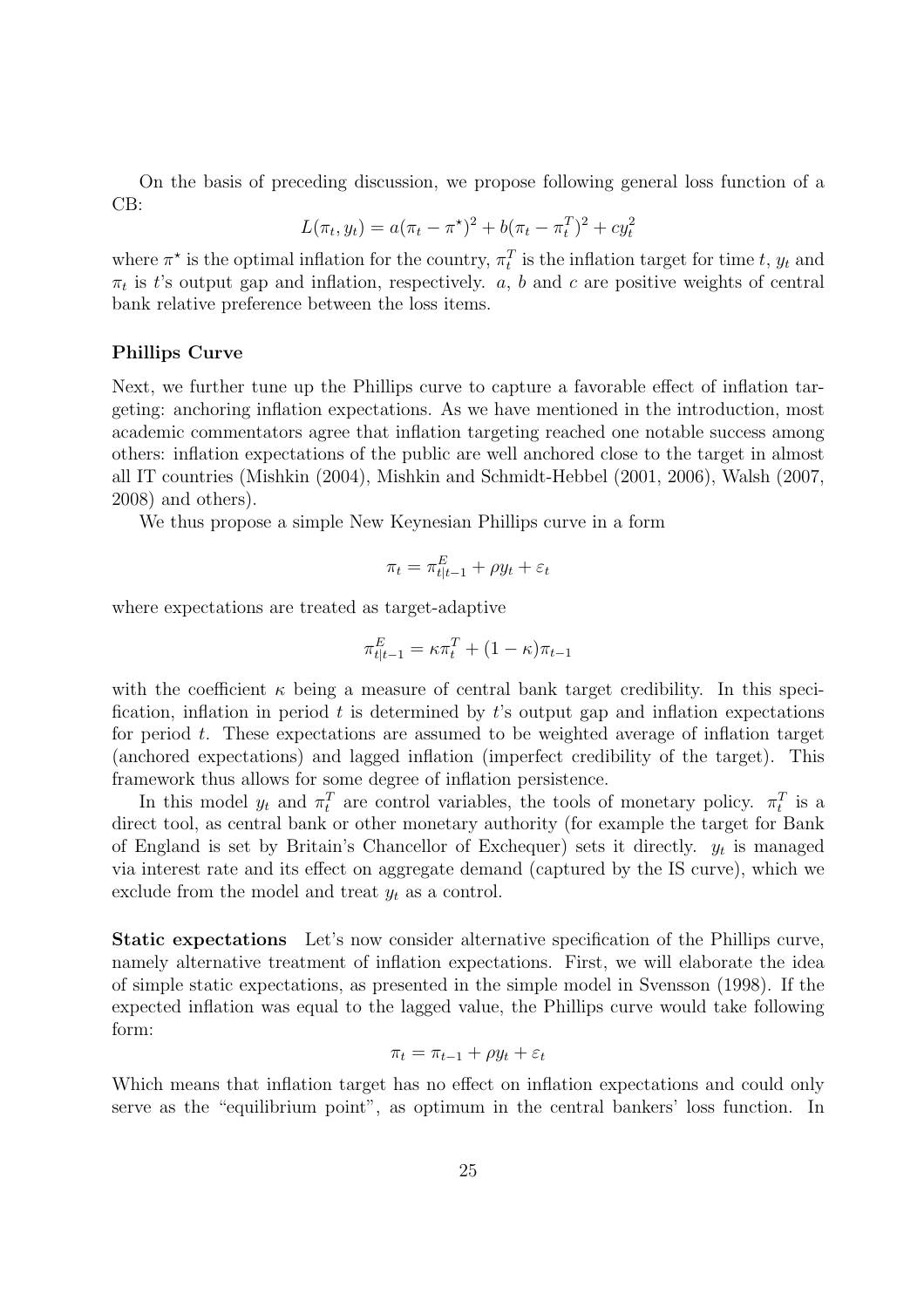this case the central bank does not effect inflation in other way than via the interest rateaggregate demand management. No anchoring of inflation expectations takes place, which contradicts the observed reality and empirical evidence from a number of surveys discussed above. In such a model the monetary policy maker would lose maybe the most powerful feature of inflation targeting framework.

No need to show the computation steps for this simple case here, see further sections and Appendix for the technical details. Instead we could realize that whenever the a element of the CB's loss function is nonzero and positive and the target does not appear in the constraining Phillips curve, central bank would not want to deviate inflation from the target at all. Simply said, CB does not help the situation by setting another target than inflation which it expects for the next period, as it has no effect in the Phillips curve, no steering of inflation expectations takes place. As a result, the optimal target path copies the inflation trajectory (in our simple model without price level shocks).



Figure 1.6: Disinflation in the Model with Endogenous Target: Static Expectations

Initial inflation 30%. Other parameters set on sliders with the exact values on the right.

Although this setting might sound unrealistic, trajectories of such behavior were commonly observed in disinflation periods of converging inflationary targeters. Anyway, we incorporate this option in our main model by leaving the credibility parameter  $\kappa$  to take any value in the [0, 1] interval. The static expectations case is the case of  $\kappa = 0$ . Following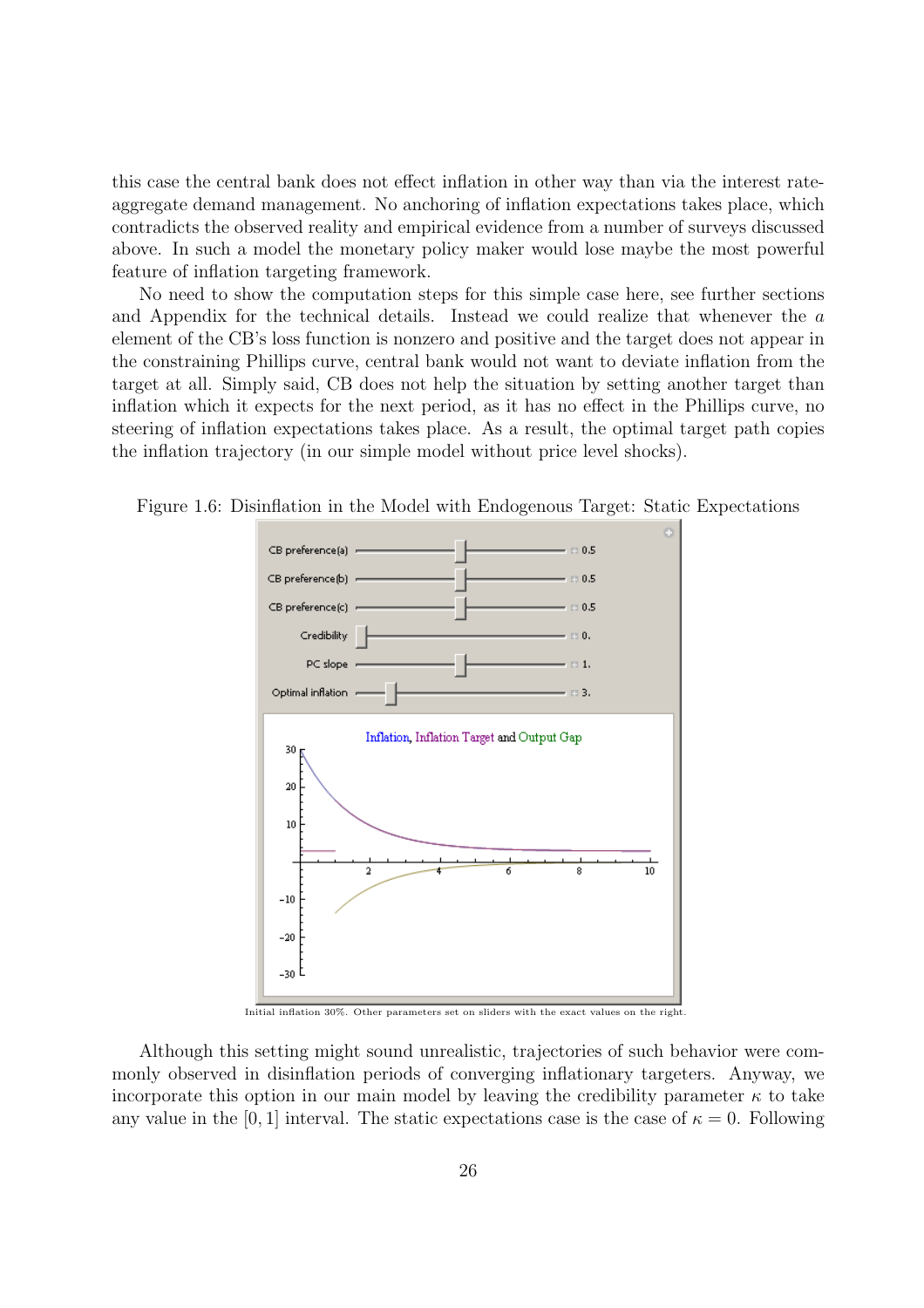the logic of the model, this might be the reason for similar behavior observed in disinflating targeters: the CB's might not have had enough credibility to use target to manage and steer inflation expectations, but still had the target and moreover wanted to gain credibility. It was then rational to set the target to be fulfilled in the next period and to gain credibility (and professional reputation) for not missing it.

Rational expectations Maybe the most convenient way how to treat inflation expectations would be to consider them fully rational. However, also this approach has important drawbacks, as we will show.

The rational expectation version of the Phillips curve takes following form:

$$
\pi_t = \pi_{t|t-1}^E + \rho y_t + \varepsilon_t
$$

where  $\pi_{t|t-1}^E$  is a rational expectation, i.e. expectation set by rational agents with knowledge of the model. In other words, the price- and wage-setters captured by the Phillips curve know how the central bank would react to any inflation they may expect. Central bank knows about their knowledge, which is again known to the agents and so on. Technically, one has to compute the best-response function of the central bank conditional on the expected inflation, derive the expression for expectation and plug back in the Phillips curve.

In this ideal world of rational inflation expectations the sacrifice ratio (integral of output gap to the inflation gap) is zero. As the agents fully foresee central bank's reactions, the central bank knows this as well and sets the target directly at the level of optimal inflation. The target is fulfilled without any need for active monetary policy shocks to interest rate, and thus with no output gap at all.

These results, although favorable for the economy and central bank, are far from what is observed in reality and contradict the empirical findings. There were substantial and prolonged disinflation periods, during which inflation targets were gradually adjusted downwards on yearly basis. Realizing this, we opt for the target-adaptive inflation expectations, which best captures the observed behavior of inflation and inflation targets. Our Phillips curve form also leaves space for impact of central bank credibility for anchoring inflation expectations.

## 1.3.4 Model of Endogenous Inflation Target Under Imperfect **Credibility**

Now we get back to our inflation targeting model:

$$
L(\pi_t, y_t) = a(\pi_t - \pi^*)^2 + b(\pi_t - \pi_t^T)^2 + cy_t^2
$$

$$
\pi_t = \kappa \pi_t^T + (1 - \kappa)\pi_{t-1} + \rho y_t + \varepsilon_t
$$

In this expectations form, some of the price- and wage- setters believe that the inflation target will be fulfilled and adjust prices according to the target for the present period, but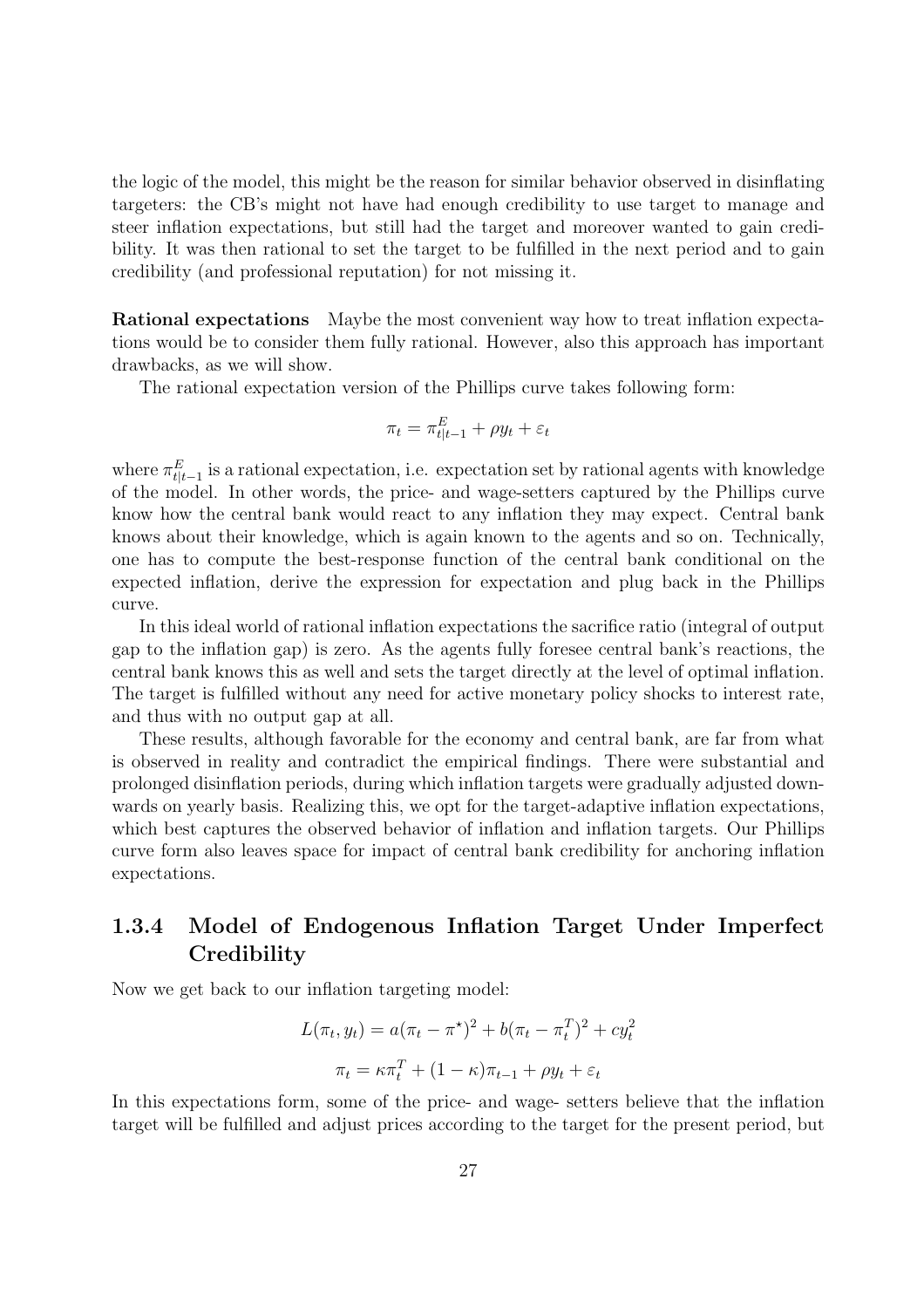

Figure 1.7: Disinflation in the Model with Endogenous Target: Rational Expectations

Initial inflation 30%. Other parameters set on sliders with the exact values on the right.

others do not fully believe the targeting regime and their expectations are rather static: they increase prices by the rate of last year inflation. Mixture of these two extremes is also allowed and the aggregate proportion of target credibility is captured by the parameter  $\kappa$ . This relation between expectations and credibility is used for example by Bomfirm and Rudebush (2000).

By allowing for variability in  $\kappa$ , this setting best captures the observed data: imperfect credibility in emerging market economies (see for example Fraga, Goldfajn, Minella (2003)), but at the same time apparent anchoring of inflation expectations when the credibility is gained.

Other charactestics of the model are same as above. According to the standard New Keynesian Phillips Curve output gap influences inflation and vice-versa in the same period (see Gal´ı and Gertler (1999) for thorough discussion and structural derivation). Central bank cares not only about output gap and deviation from inflation target, but also about deviation from optimal inflation (also referred as long-term target or "definition of price stability"), as inflation targets do not always equal the country-specific optimal inflation.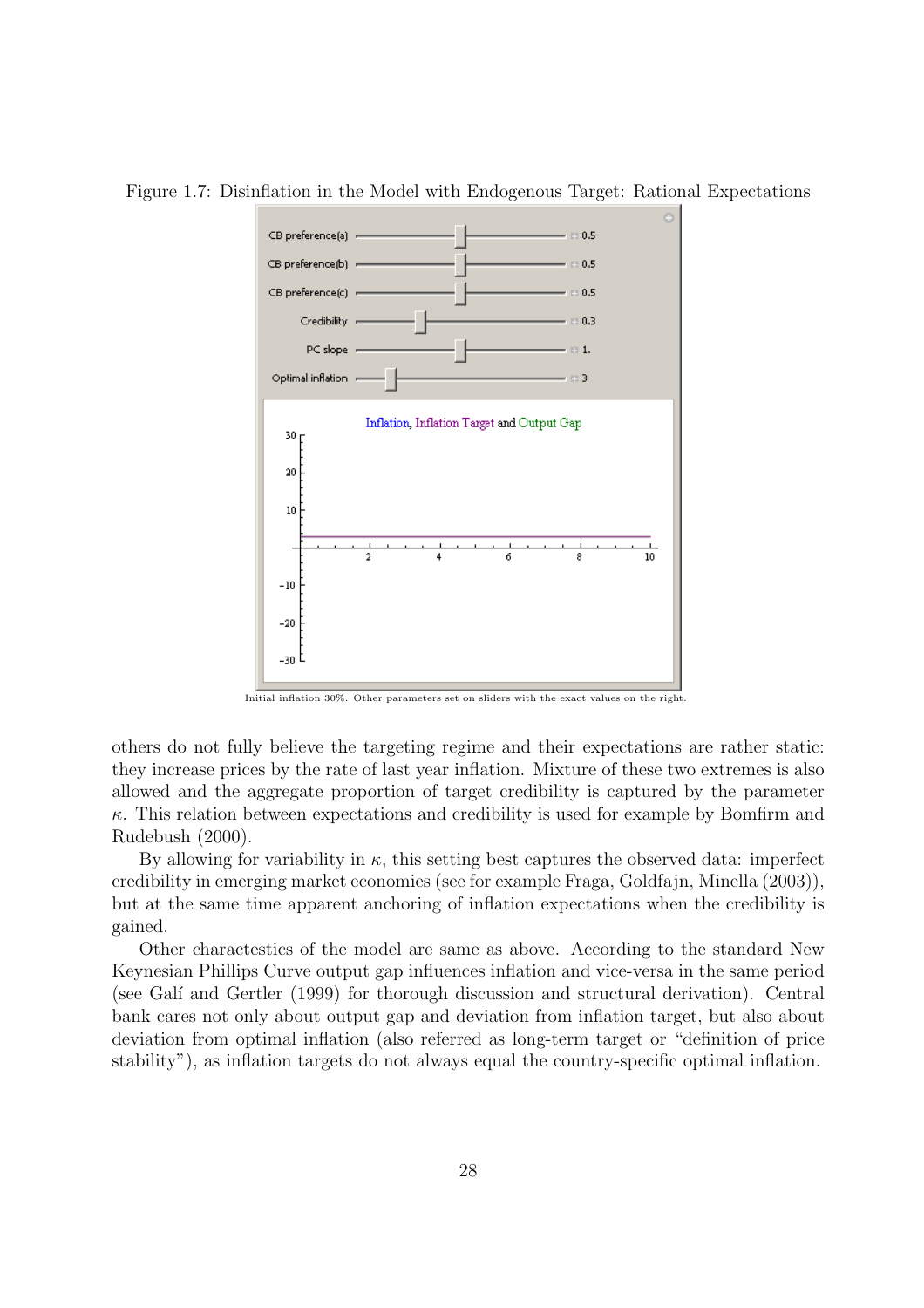The first order conditions lead to:

$$
\pi_t = \frac{\pi^*(b(c\kappa^2 + a\rho^2)) + \pi_{t-1}(ac(1 - cr)^2))}{ac(1 - \kappa)^2 + b(c\kappa^2 + b\rho^2))}
$$

$$
\pi_t^T = \frac{\pi^*(b(c\kappa^2 + a\rho^2)) + \pi_{t-1}(c(a(1 - \kappa)^2 - b\kappa(1 - \kappa)))}{ac(1 - \kappa)^2 + b(c\kappa^2 + b\rho^2))}
$$

$$
y_t = \frac{\pi^*(ab\rho(1 - \kappa)) - \pi_{t-1}(ab(1 - \kappa))}{ac(1 - \kappa)^2 + b(c\kappa^2 + b\rho^2))}
$$

which is a system of difference equations describing dynamic behavior of the variables of interest.

### Simulation Results

The simulation of disinflation process following a high-inflation period with initial  $\pi = 30$ is presented in the figure.





Initial inflation 30%. Other parameters set on sliders with the exact values on the right.

The model implies about 3 years disinflation period with the parameters used in previous cases. Compared to the static expectations case, where the IT regime fails to manage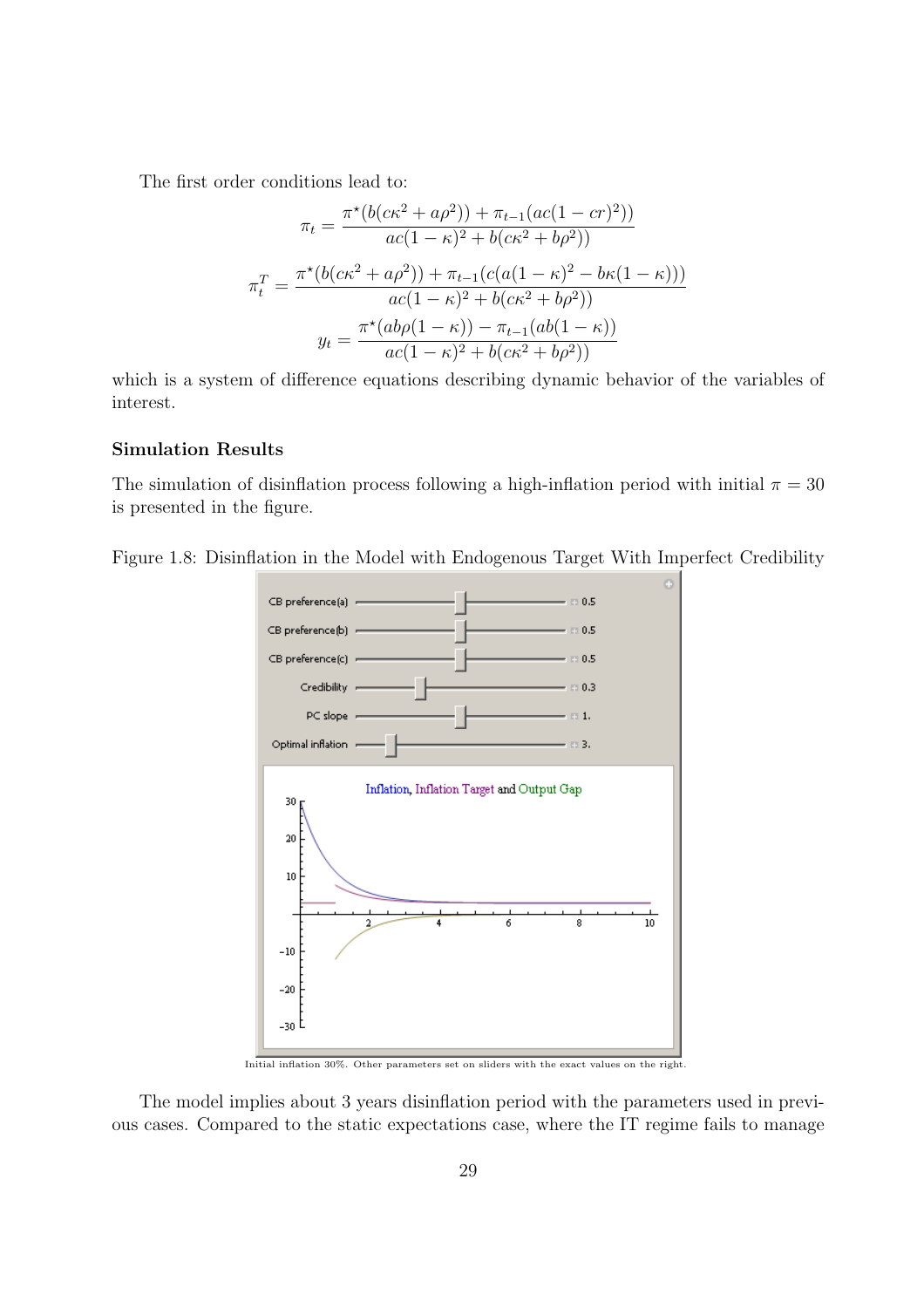expected inflation, the disinflation period is of about half length. The initial drop in output gap is of similar magnitude and the negative effect lasts shorter with the disinflation period. This result is driven by ability of inflation targeting regime to drive inflation expectations which directly enter the Phillips curve. The expectations are controlled by announcing the inflation target. Central bank therefore gets another tool in addition to the output gap control via interest rate and the IS curve. As the parameters of the loss function are in this particular simulation equal, the additional tool of managing inflation expectations via the inflation target allows the central bank to achieve significant reduction in both length and total cost of disinflation.

As could be seen from the figures, the target for next period is being set below the actual inflation to steer inflation expectations towards the long term target. And opposite, the target is set above the long term target (optimal inflation), because deviation from the target is costly for the central bank. But how do other parameters influence the targeted inflation rate in the disinflation model?

**Credibility** An alternative scenario with credibility parameter  $\kappa = 0.5$  is presented in the Figure 1.9b. Under given set of parameters (the basic case is in Figure 1.9a), increased credibility leads to shorter disinflation period with less total costs in output. Our variable of interest, inflation target, is lower with higher credibility. As price- and wage-setters start to believe central bank that it is capable of and willing to meet the target, they will set prices closer to the target. Central bank can thus choose target closer to the desired rate of optimal inflation.

In this theoretical framework, central bank chooses target even below the level of optimal inflation if credibility is too high. The reason is simple: by setting target slightly below optimal rate, inflation jumps immediately close to the true optimum, resulting in low costs of inflation deviating from either short term target or optimum. However, we consider this extreme solution not very realistic. No such fine-tuning was actually observed among inflation targeting central banks.

Although we primarily focus on disinflation here, this setting theoretically holds also for the less frequently observed reverse case, in pushing the price level dynamics from deflation to positive inflation. Here, maybe, similar overshooting can occur. Central bank would desperately need to shift public inflation expectations to positive rates. CB could adopt inflation targeting with the target set higher than long-term optimal inflation, just because large break in public expectations is needed.

Slope of Phillips Curve Slope of Phillips curve describes how much inflation responds to the output gap. The steeper Phillips curve, the more inflation reacts to changes in output. Slope of Phillips curve thus also marks the efficiency border of monetary policy. When the prices do not respond enough, monetary policy has tied hands because shifts in aggregate demand via changes in interest rate do not influence the price level enough.

In our case, shown in Figure 1.9c, slope of Phillips curve is negatively related to the speed of disinflation, which is implication of the above arguments. Steeper Phillips curve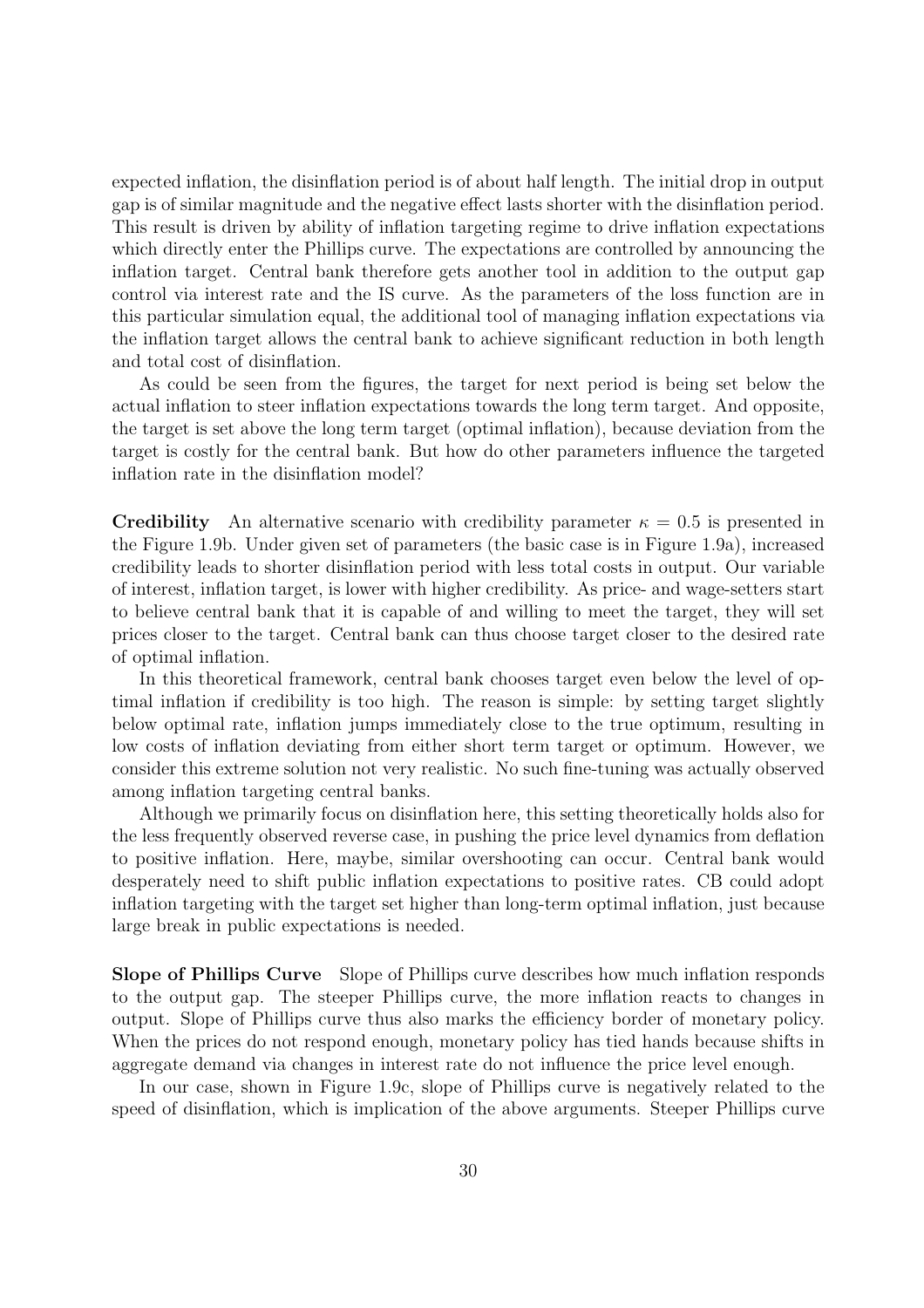

Figure 1.9: Model Sensitivity to Credibility, Phillips Curve Slope and Optimal Inflation

Initial inflation 30%. Other parameters set on sliders with the exact values on the right.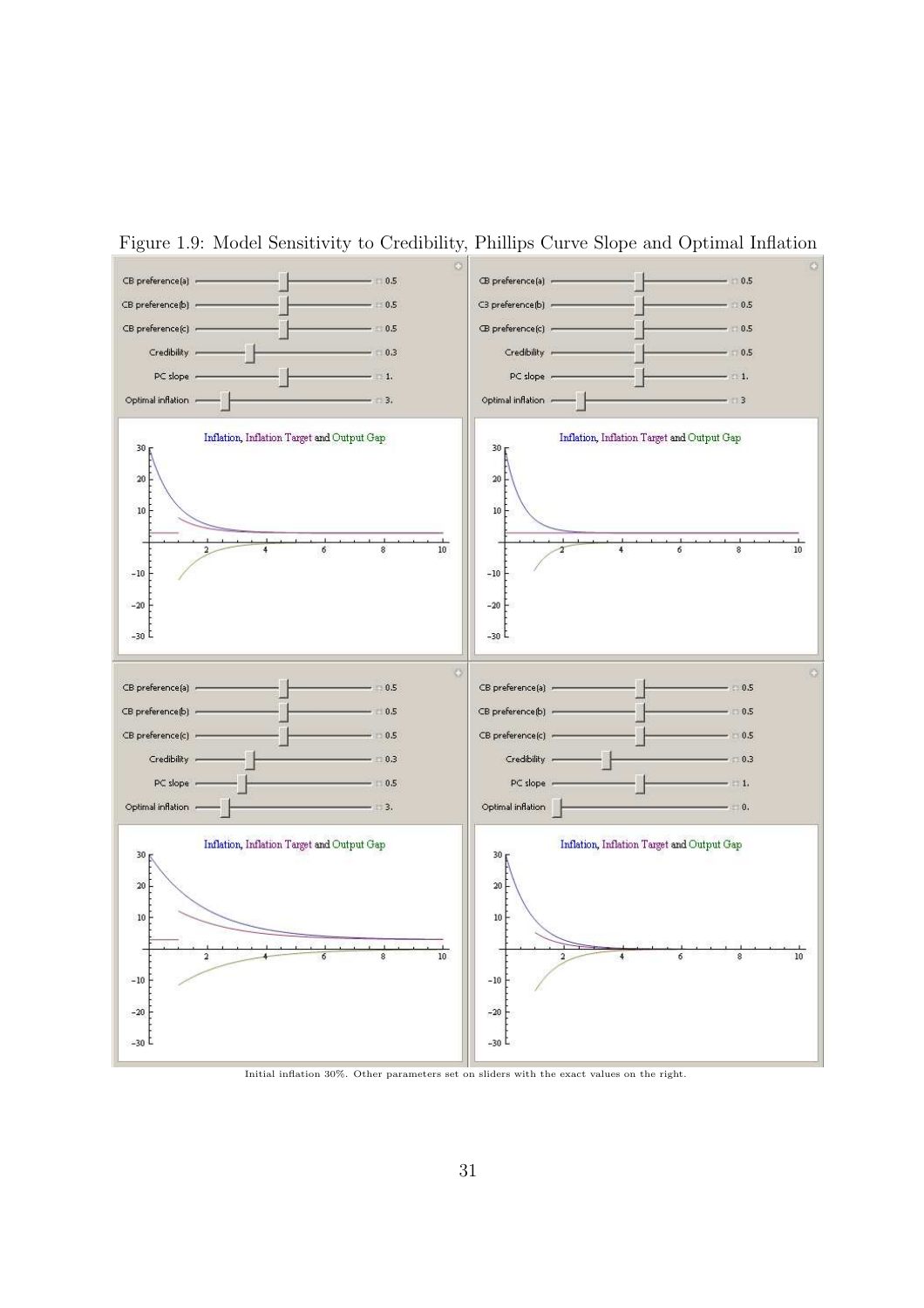gives monetary authority more power over price level, so the desired long term inflation target is more easily reached in shorter period of disinflation.

As the price level responds more to changes in output and interest rate, central bank could aim at inflation rates closer to the long term optimum. Consequently also inflation target tends to be lower (in the disinflation process) with steeper Phillips curve.

Optimal Inflation Change in long term inflation target naturally affects also short term target. In our model, the long term target is an equilibrium point towards which both inflation and short term inflation target converge. If the optimal inflation is raised by an amount, the convergence gap is smaller. Central bank consequently starts to care more about deviation of inflation from target. As a result, inflation target is higher in absolute terms.

Central Bank Preference Central bankers' preference over the elements of the loss function is also an important determinant of the model economy behavior. Particularly we are interested in weights which central bank puts on output gap, deviation of inflation from target and deviation from the optimal inflation.

The effects of various settings of central bank preference weights can be seen in Figure 1.10. The first simulation refers to the basic case, where the preference weights are uniform for the three elements of the loss function.

Figure 1.10b shows the case where the central bank weights more deviation from the inflation target than the other loss elements. We could interpret this as a proxy for central bank independence: independent inflation targeting central bank does care about it's contract, which is primarily (in the RBNZ case even solely) price stability defined by the target. We could then infer that more independent central bank would put more weight on deviation of inflation from target compared to the other two elements of the loss function.

Increasing the "a" weight on deviation from inflation target leads to the target chosen closer to the inflation path. In the disinflation case the inflation target is therefore set higher. Central bank simply does not want to deviate from it and looks less at the speed of disinflation and development of output gap. Quite surprisingly, higher target independence leads to higher inflation target in our model framework, contrary to the common belief that more independence leads to lower inflation.

The third section of Figure 1.10 shows how the system behaves when more weight is put on deviation from long-term target (optimal inflation). This would be probably the case of non-targeting central banks with only implicit targets, which they are not obliged to fulfill. It could also describe well some weak inflation targeting regimes, where the target is not communicated strongly, example could be Israel.

Increasing importance of inflation gap from the "definition of price stability" leads to more aggressive policy during disinflation, the central bank needs to steer inflation down as soon as possible. Consequently, the target is lower to speed up the process.

The last element of central bank loss function is output gap. The change of relative preference weight on output gap is shown in the last section of Figure 1.10. High importance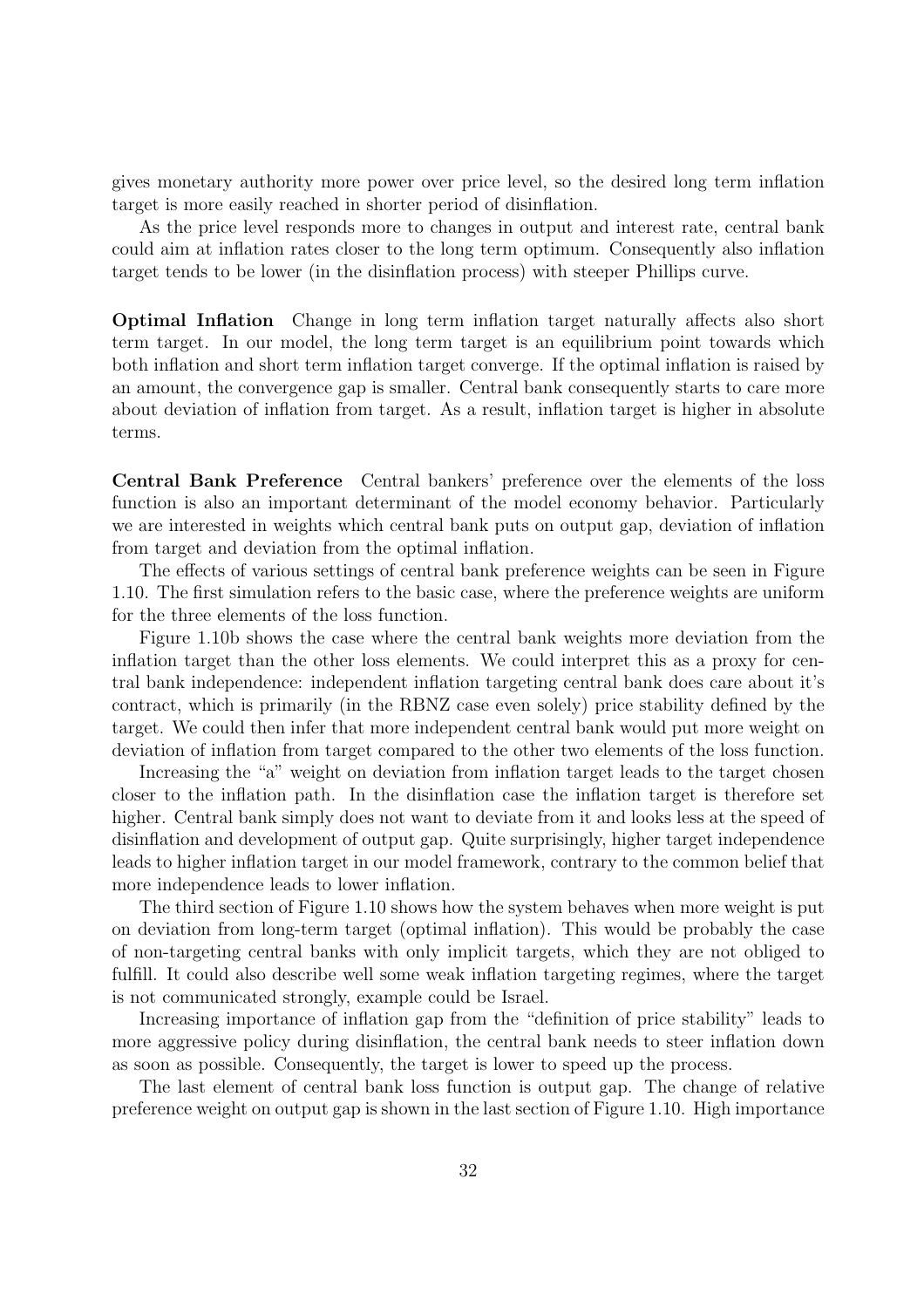

Figure 1.10: Model Sensitivity to Changes in CB Preference

Initial inflation 30%. Other parameters set on sliders with the exact values on the right.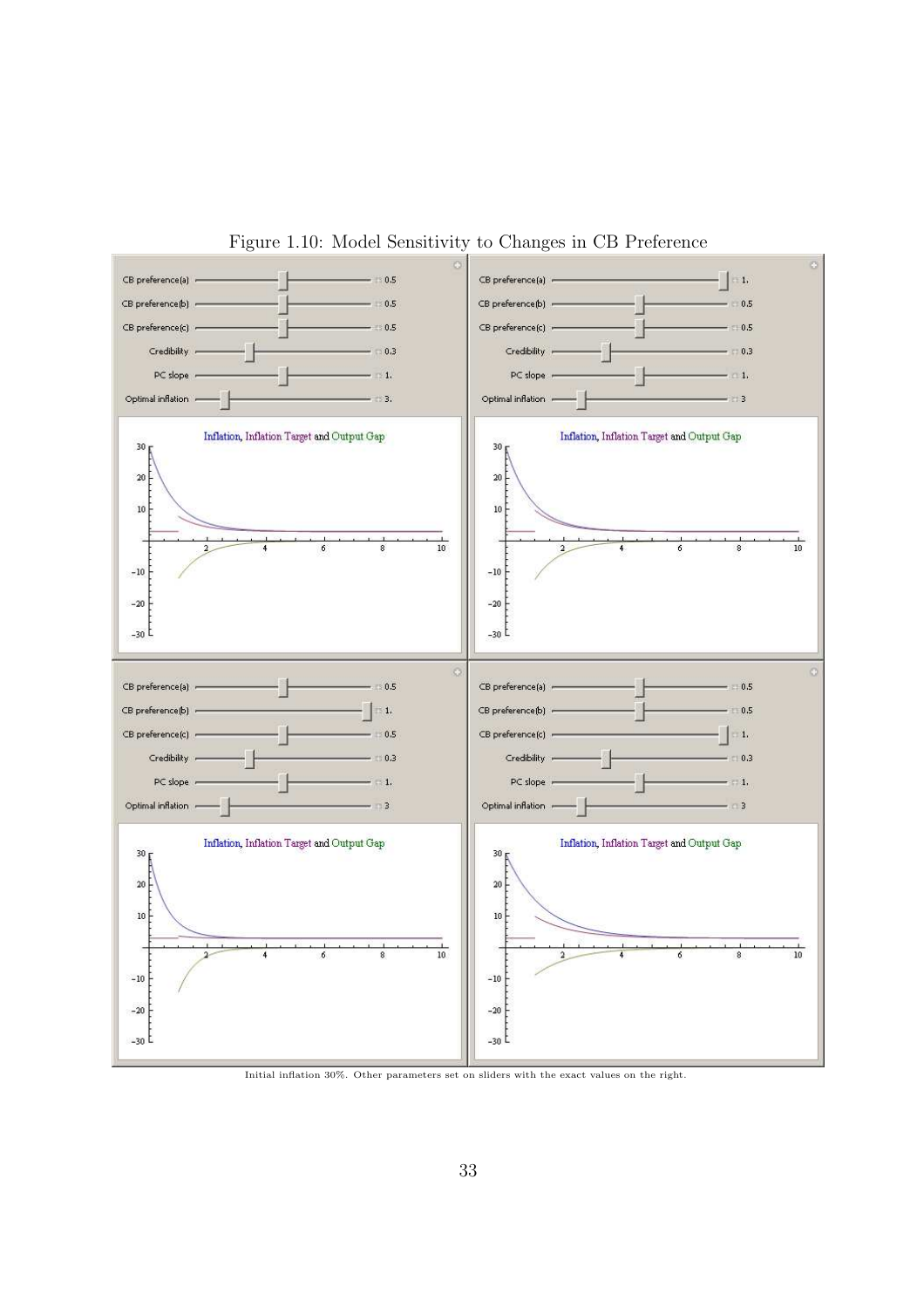of output gap for the central bank could be related either with lack of independence or broader mission of the central bank set by law of particular country.

When the output gap aversion is high, the central bank chooses slower disinflation path to minimize large swings in economic activity. As a result, also inflation target is closer to the actual inflation and therefore higher.

## 1.3.5 Model Conclusions

We have developed a simple model of central bank policymaking, where the inflation target is endogenous. To the best of our knowledge, this is the first attempt to endogenize inflation target itself and to discuss possible inflation target determinants and their effects. Our framework is useful mainly for analysing target setting behavior of central bank during the disinflation process. However, the model sets a basic framework for further discussion. Moreover, some of the identified effects could have broader validity beyond the period of disinflation.

First, it is clear that inflation target depends on past inflation and, in the same manner, on the initial inflation from which the economy is disinflating. As the central bank's optimum is valid for every period separately same as for the whole disinflation path, it is virtually not important from where is the economy starting. One could think about the system as of a Markov chain. When explaining current state, it does not depend on any other state than the previous one. As a result, from rate of inflation  $\pi = 30$  the system is converging the same way if it started directly in  $\pi = 30$  or if the starting inflation was much higher and the economy has been already disinflating for several years. So, inflation target is positively related to past inflation.

Next, it is definitely related to credibility of central bank. The higher credibility, the lower target central bank could credibly set and really fulfill in the next period.

Inflation target is also related to slope of Phillips curve. The stronger is the transmission channel from interest rate via aggregate demand to inflation, the lower inflation target could be chosen. For both cases, increase in credibility or Phillips curve slope leads to lower target and shorter disinflation period.

The choice of short- or medium-term inflation target is clearly related to the long-term target, the country-specific optimal inflation or "defintion of price stability" as sometimes called. Determinants of the optimal inflation are suggested by the theory of optimal inflation (surveyed for example by Billi and Kahn (2008)).

Optimal inflation balances the trade-off between traditional costs of inflation and deflationary risks. From this we could infer that past inflation variance could be an indicator of optimal inflation for particular country, because a measure of inflation volatility also proxies the risk of falling in negative numbers of price level development.

Last but not least, inflation target definitely depends on central bank preference. More particularly, on the preference weights which the central bank puts on the elements of the loss function.

If the central bank extraordinarily cares about deviation from target, the target will be higher, as it will be costly to miss it.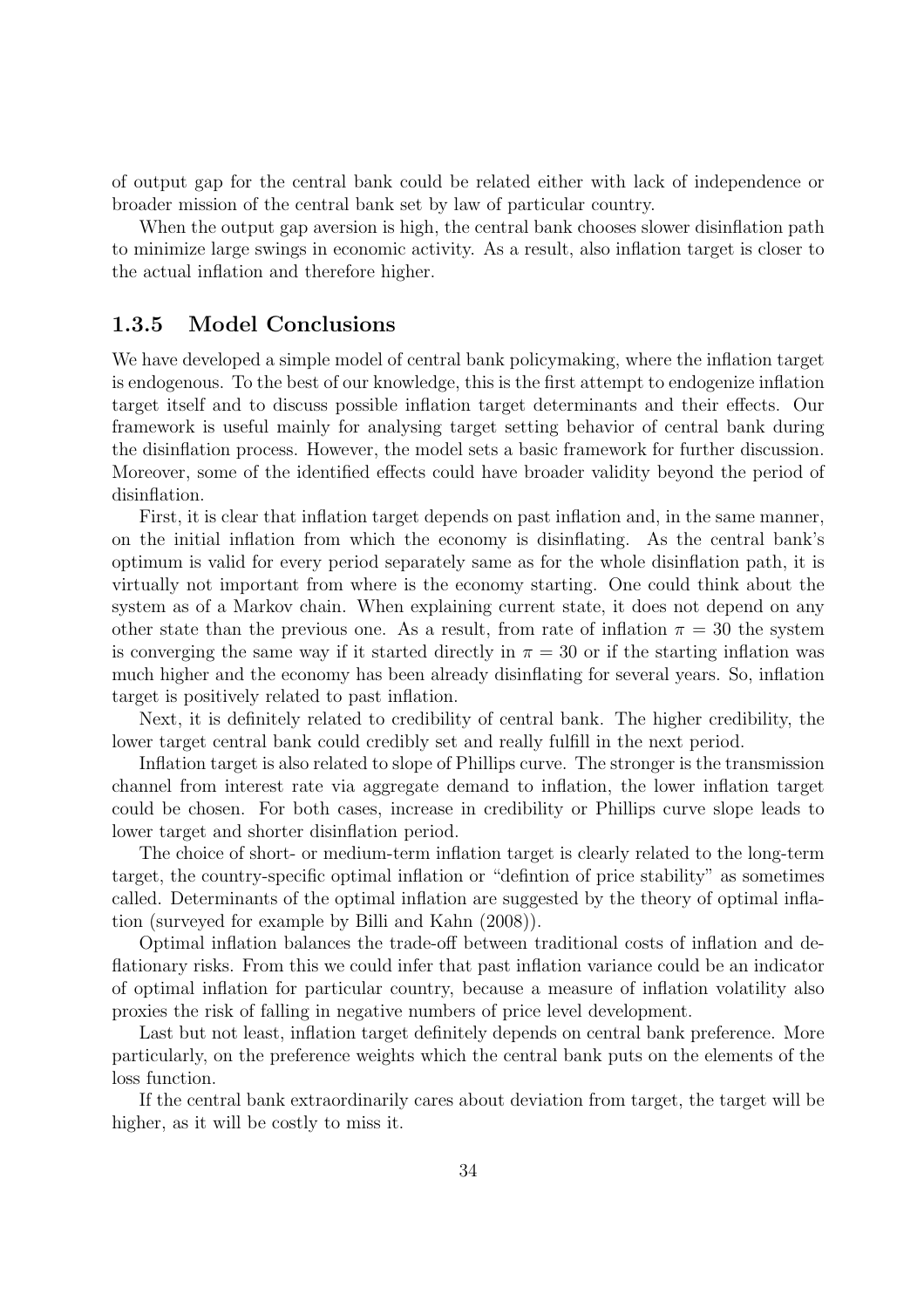In case importance is given to deviation from long-term optimal inflation, the inflation target will be lower to speed up the convergence to desired levels.

And in case of central bank which puts lot of weight on smoothing output gap relative to the inflation control, the inflation target will be high and the disinflation rather gradual than shock-type, as no large swings in output are desired.

In the next section we will test these theoretical findings in an empirical analysis.

## 1.4 Empirics

In the first section we have surveyed inflation-targeting central banks to find what determinants they admit to take into account while deciding about particular level of inflation targets. Having found that by far not every central bank is willing to share its practice of inflation target setting and that even some of the most transparent and communicative central banks list only a few variables, we have developed an endogenous-target model to asses the question theoretically. Now we are about to test the findings from previous sections on the observed data.

This section is another important innovation of this thesis: there hes been, to the best of our knowledge, no empirical survey of determinants of inflation targets carried out so far.

### 1.4.1 The Data

We use panel data of 19 inflation targeting countries, the same sample as used in Mishkin and Schmidt-Hebbel (2001). However, we extend the time series until 2008. There has been quite a few more central banks adopting inflation targeting since then, but we stick with the traditional sample used in the paper cited above.

The cross-country dimension of the dataset is characterized by variability between developed inflation targeters (UK, Sweden, Australia, New Zealand, Switzerland,...) and emerging market economies (Chile, Colombia, Brazil, Czech Republic, Poland,...). In the middle of these extreme cases are mid-developed countries (Israel, South Africa, South Korea...). While the first ones adopted inflation targeting in relatively calm periods, only solving the need for stabilizing prices with strong nominal anchor, the latter ones switched to the regime in pretty rush times. Latin-American countries were just out of hyperinflationary periods and wanted to maintain bearable inflation rates. For example both Brazil and Peru experienced four-digit year-on-year inflation just three years before adopting IT. Colombia experienced prolonged period of two digit inflation. In Central European countries the transformation process was clearly not yet over, large share of prices still regulated by the government, currency crises in flare. The variance of starting positions was large. However, we would still like to find some common principles how the central banks chose their inflation targets.

We use yearly data. Higher frequency is not needed, as inflation targets are set at most on the yearly basis. Target adjustments with higher frequency than once a year was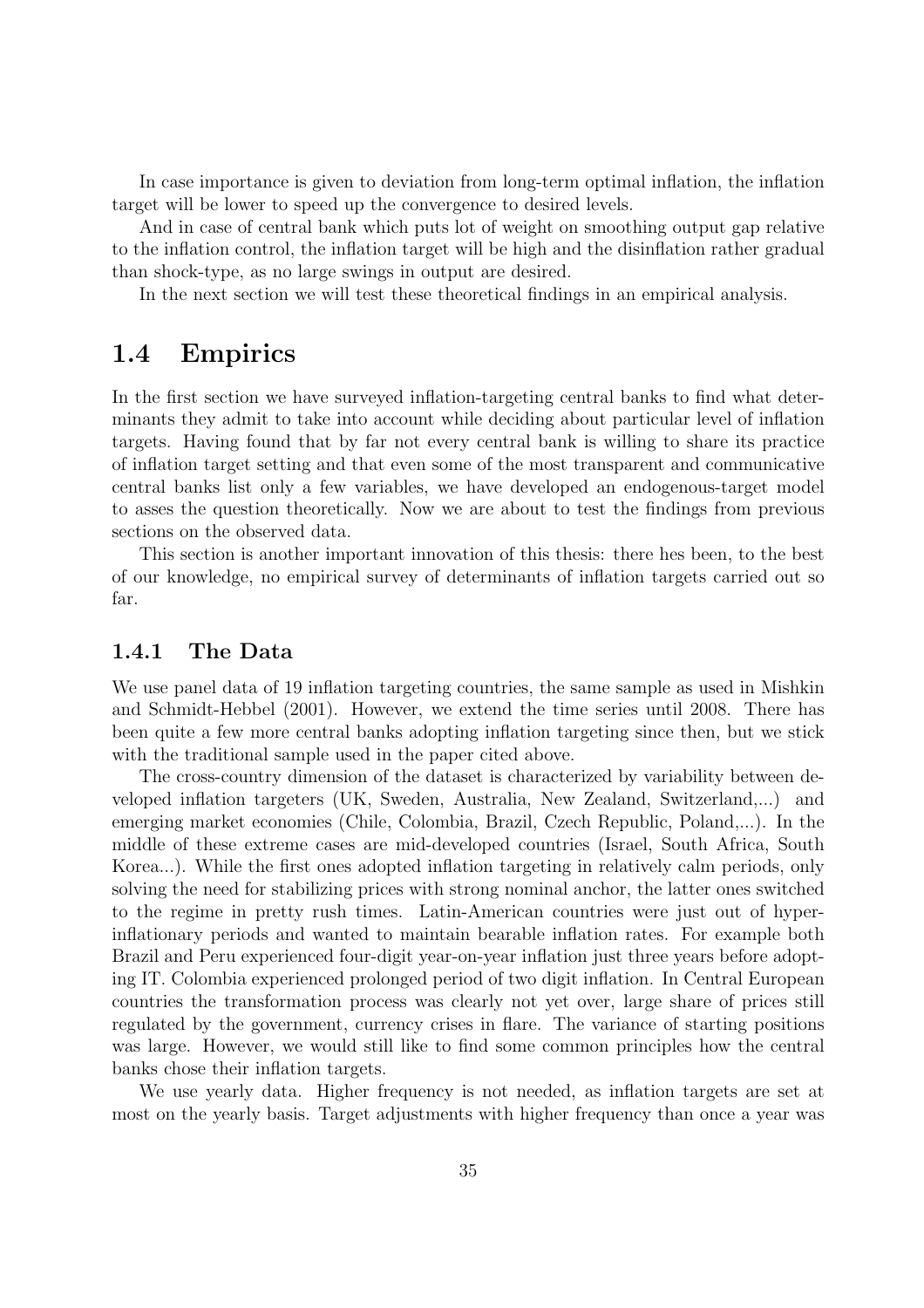not observed in the sample. Our time series ranges from 1987 to 2008, yet the number of observation is limited by the year of adoption of inflation targeting in particular countries (and, in case of Finland and Spain, the date of entering the Eurozone). Inflation targeting was pioneered by Royal Bank of New Zealand in 1989. We observe two preceding years to be able to incorporate lags and past volatilities in the analysis.



As was already written in the introduction, the global overall trend during the observed period was decline in inflation rates, which was definitely not only case of inflation targeting countries. However, this trend is reflected in our data: many IT countries (all emerging economies and also lot of developed countries) started inflation targeting by process of disinflation. During this period inflation targets were gradually decreased until inflation reached long-term desired levels. According to Mishkin and Schmidt-Hebbel (2006) we call these "converging targeters", while the other group with targets already at the longterm levels is called "stationary targeters". Targeters which have inflation target stable for more than three years we call stationary. Therefore it is common for a "converging targeter" to become stationary after convergence period. Upwards movement of the target is not considered as convergence, but more likely as fine-tuning (this is, for example, case of RBNZ, which increased target twice by 0.5%: in 1997 and again in 2003).

#### Fundamentals

When we are interested in determinants of inflation targets we have to start with basic macroeconomic variables, describing the overall state of the economy.

As a main measure for inflation we use year-on-year change in CPI. For comparison and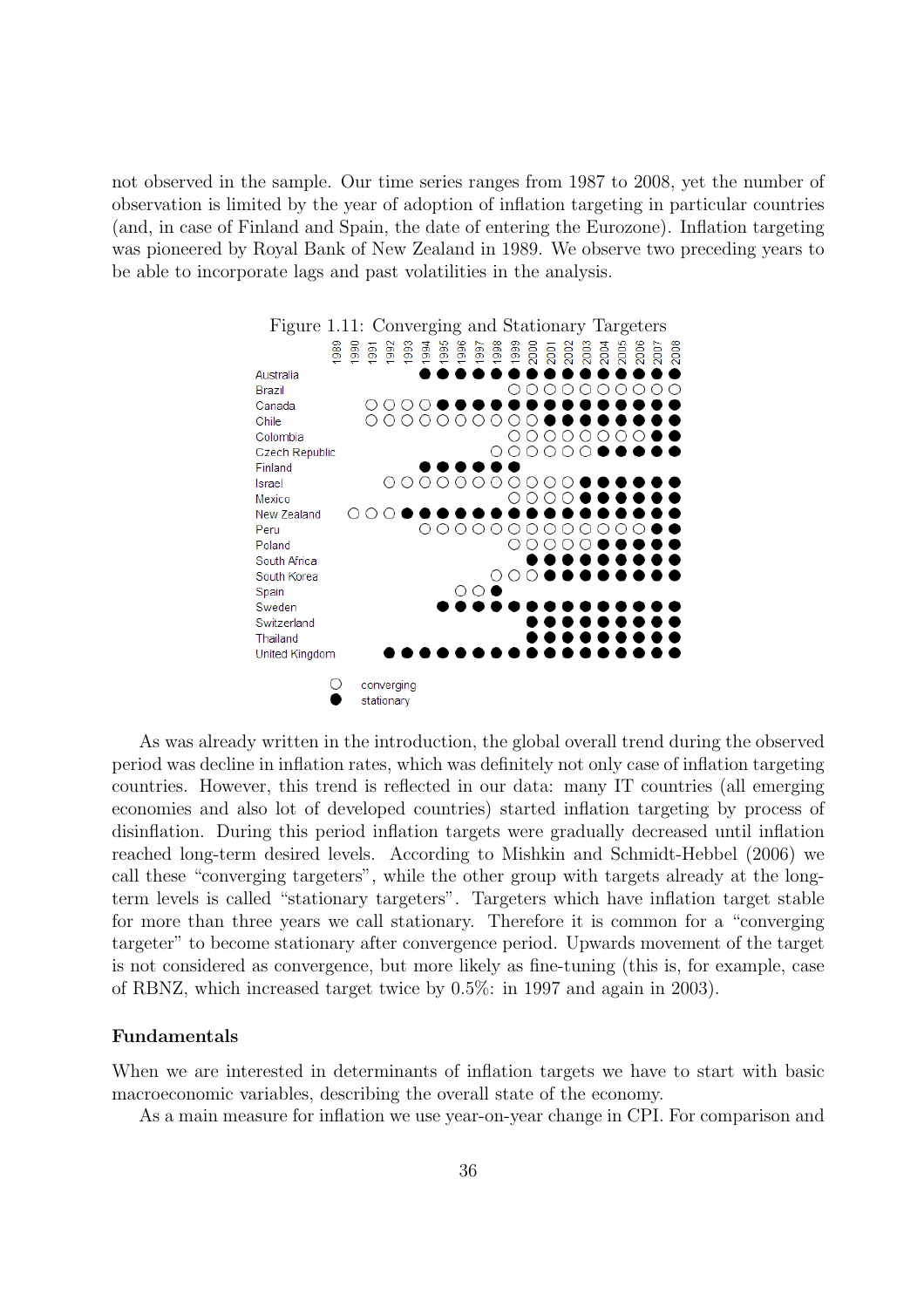robustness checks we employ also GDP deflator. The developments of price level during the observed period were discussed in the introductory section.

We use price level measured by PPP to test hypothesis of price convergence: do countries with low price levels set high inflation targets to speed up the price convergence towards (developed) countries where prices are already high?

As a measure for inflation volatility (being of utmost importance in debate over optimal inflation) we use sample variance of past inflation records. Statistics including past 5 and 10 observations are computed. As we expect that policymakers who decide over inflation targets value more recent developments, we make average of sample variances in past 5 and 10 years.

$$
wvar_t = \frac{1}{2} \sum_{i=t-5}^{t} \frac{(\pi_t - \overline{\pi})^2}{5} + \frac{1}{2} \sum_{i=t-10}^{t} \frac{(\pi_t - \overline{\pi})^2}{10}
$$

In the resulting statistic more weight is put on the recent 5 years than on the previous ones. Design of the measure of past inflation volatility is arbitrary to a large extent, so we use simple 10 year sample variance as an alternative and a robustness check.

We also use an indicator of world CPI inflation. Although we did not include this open-economy feature in the theoretical model, some central banks are openly admitting inflation of their trade partners and world inflation as a determinant of inflation target.

The data were provided by SourceOECD (CPI inflation), Federal Reserve Bank of Cleveland (world CPI inflation) and Penn World Table (PPP-measured price level).

As a measure of real economic activity we conventionally use GDP per capita. However, we are more interested in the short- and medium- fluctuations than in absolute levels. We use GDP per capita growth, which is the main indicator published by the statistical offices and is heavily used in monetary policy communication. As our survey focuses primarily on central bank communication (inflation target being the most important part of it) we do not stick with the filtered output gap measures, which have much less intuitive explanation and are less frequently used in communication with the public.

#### Institutional Characteristics

In addition to economic fundamentals we use softer institutional characteristics which may influence the decision process and value of inflation targets.

As shown in the model, credibility of central bank is crucial when forming inflation expectations. Using information about central bank credibility (and about inflation expectations) while deciding about inflation target might be a reasonable strategy. However, there are no time series data on credibility available. We use cross sectional index of central bank credibility developed by Cecchetti and Krause (2002). The credibility index has no time-series dimension, so it will only be used to explain cross-country variation.

Second buzzword of modern central banking, independence, could also have effect on inflation target choices. Will the more independent central banks set lower targets due to more inflation-hawkish preferences or will they choose more conservative and feasible values to exploit their contracts and increase professional reputation by easily hitting the targets?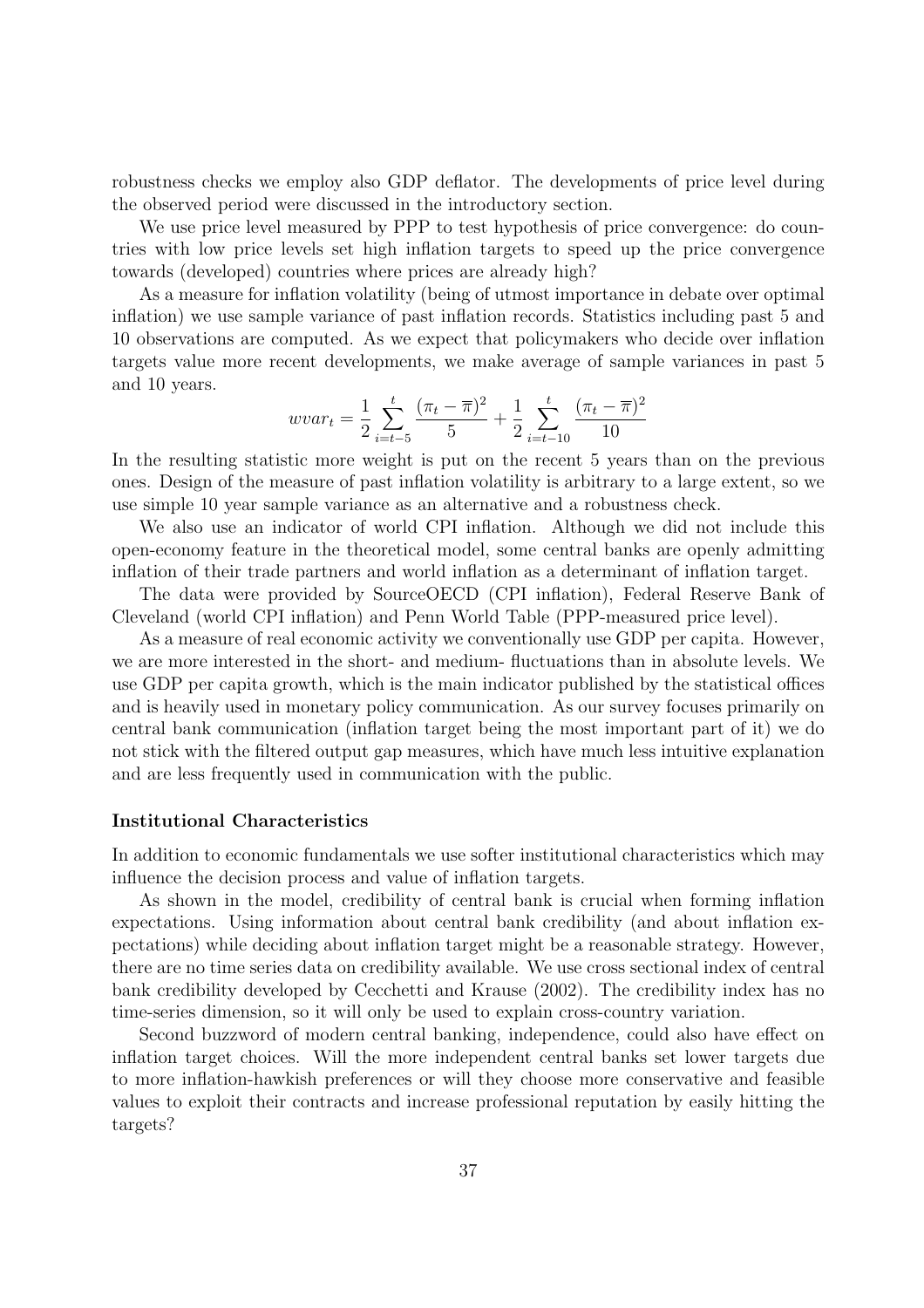The prime choice while measuring central bank independence is Cukierman (1992) CBI index, which is composite measure based on both legal and real indicators, such as correlation of governors' term in office with the political cycle. We use data from Guillén and Polillo (2005), who extended the Cukierman CBI index up to 2000. The rest of the sample up to 2008 was extrapolated using the last observation in each country.

For comparison we use index of central bank independence presented in Cecchetti and Krause (2002), originally developed by Fry et al. (2002). Fry uses questionnaire, where he asks central bankers questions about their independence, aiming to find out

- 1. how important is inflation in the CB objective,
- 2. how much does central bank influence the setting of inflation target (goal independence),
- 3. how much does central bank control instruments of monetary policy (instrument independence),
- 4. if the government does rely on central bank financing,
- 5. governor turnover frequency.

This survey-based approach has been, however, subject to some critique. Central bankers would probably provide biased answers to make impression of high independence. We have compared the two indices (see the Figure 1.12) and found striking results: there seems to be no correlation among the two.



The correlation index of Fry's and Cukierman's CBI indices is below 6%. This finding seriously undermines reliability of independence indices. However, we still have decided to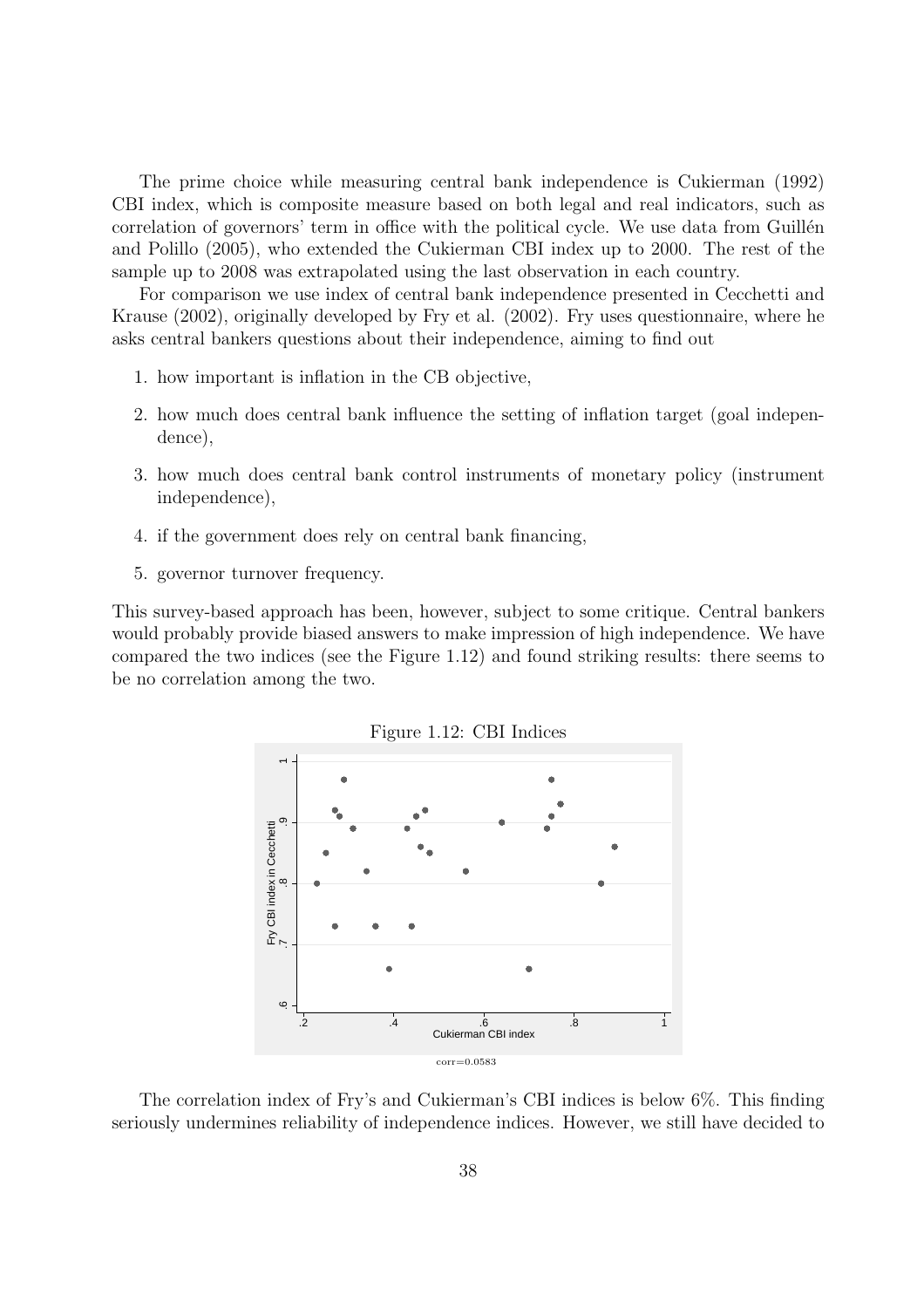|                | Mean IT | IT Development | ◡<br>Mean IT Width | $\check{~}$<br>Mean Inflation(IT period only) |
|----------------|---------|----------------|--------------------|-----------------------------------------------|
|                |         |                |                    |                                               |
| Australia      | 2.50    | $\theta$       | 1.00               | 2.61                                          |
| Brazil         | 4.90    | $-3.5$         | 4.30               | 7.91                                          |
| Canada         | 2.25    | $-2.0$         | 2.00               | 2.11                                          |
| Chile          | 6.07    | $-14.5$        | 2.33               | 7.23                                          |
| Colombia       | 6.75    | $-11.0$        | 1.00               | 7.50                                          |
| Czech Republic | 3.68    | $-3.0$         | 1.82               | 3.49                                          |
| Finland        | 2.00    | $\overline{0}$ | 0.00               | 1.23                                          |
| Israel         | 5.47    | $-12.5$        | 1.93               | 6.12                                          |
| Mexico         | 4.85    | $-9.5$         | 1.75               | 7.24                                          |
| New Zealand    | 1.84    | $-2.0$         | 2.32               | 2.15                                          |
| Peru           | 5.60    | $-15.5$        | 1.93               | 6.60                                          |
| Poland         | 4.08    | $-4.7$         | 1.86               | 4.46                                          |
| South Africa   | 4.50    | $\Omega$       | 3.00               | 5.14                                          |
| South Korea    | 3.50    | $-6.0$         | 1.55               | 3.41                                          |
| Spain          | 2.75    | $-1.75$        | 0.50               | 2.45                                          |
| Sweden         | 2.00    | $\theta$       | 2.00               | 1.10                                          |
| Switzerland    | 1.00    | $\theta$       | 2.00               | 0.96                                          |
| Thailand       | 1.75    | $\overline{0}$ | 3.50               | 2.16                                          |
| United Kingdom | 2.35    | $-0.5$         | 2.44               | 2.63                                          |
| Avg            | 3.57    | $-4.55$        | 1.96               | 4.03                                          |

Table 1.4: Summary statistics: Inflation Targets

use Cukierman index in our survey, mainly because it is more frequently cited and used in the literature. Moreover, the Fry et al. (2002) index is subject to the mentioned critique of survey-based indices. We keep this ambiguity in mind while interpreting the results.

Government Party As a last indicator we use use record of government party orientation. The data are taken from the WDI database. The variable takes following values: -1 for left wing (UK labor, US democratic), 0 for center and other orientation, 1 for right wing (UK conservative, US republican).

If the government party orientation would prove to have significant effects on inflation target choices, this would shine a new light on the central banks independence fever: although many of the inflation targeting central banks declare themselves to be independent, such relationship would suggest the contrary. However, it may also reflect the practice of some leading inflation targeting countries, namely United Kingdom and New Zealand, where instrumental independence is carefully guarded but the goals (inflation targets) are set by ministers of finance.

Inflation Target We move a bit deeper in analysis of the explained variable. Summary statistics focused on individual countries are presented in the Table 1.4. The most important observation is the weak decrease in inflation targets: none of the countries has higher inflation target compared to the date of IT adoption. This confirms the general view of decline in both inflation and targets over the observed period and also justifies our focus on disinflation process in the theoretical section.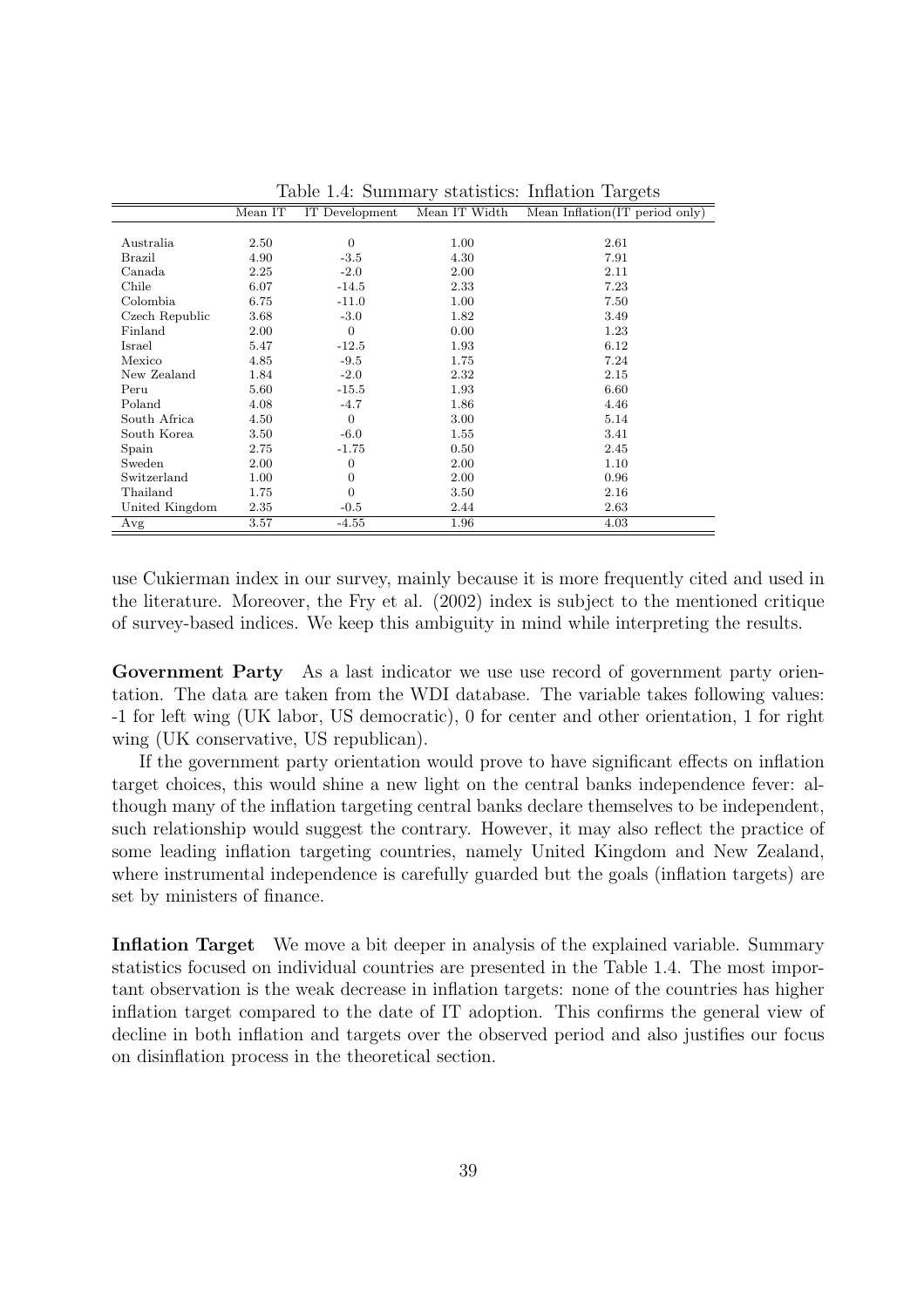## 1.4.2 Model Specification

We want to estimate the equation explaining inflation target determinants. However, inflation target is rarely just a single point. More often inflation targeting policymakers choose a target band, as illustrated in the introductory section. With respect to this observation, we use Random Effects Interval Panel regression for our purpose. However, to provide robustness checks, we compute target central point and use it for alternative estimators. We compare the results of interval regression (which we believe is most appropriate in this case) with simple pooled OLS, with Random Effects GLS and finally with Fixed Effects estimator. In the last case the estimated fixed effects are collinear with the time-invariant credibility index. To solve this, we drop the credibility index from Fixed Effects estimates, which, moreover, serve only as robustness check.

The model takes general form

$$
[\pi_{i,t}^{T(L)}, \pi_{i,t}^{T(U)}] = \beta \mathbf{X}_{i,t-1} + \varepsilon_{i,t-1}
$$

where  $\pi_{i,t}^{T(L)}$  and  $\pi_{i,t}^{T(U)}$  inflation target upper and lower bound (respectively) in country i and time t.  $\mathbf{X}_{i,t-1}$  is a vector of explanatory variables in country i and time  $t-1$ .

Note that we are using one year lagged explanatory variables. The reason is that inflation targets are principally decided one year ahead, target is set for the next year. We realize that in stationary countries policymakers probably do not annually decide that they keep the target at a same level. However, if the decision is taken, the data observed and used in the target setting process are no less than one year lagged behind the nominal target validity.

 $\beta$  is a vector of estimated parameters of the model and  $\varepsilon_{i,t}$  is a residual.

## 1.4.3 Basic Model

We start with the final model of inflation targets with all inflation targeters included. The best model is presented in the first column. In the next columns, significance tests of other variables are performed. In the last column, another measure of past inflation volatility (sample variance of last 10 observations) is included to test robustness of our main inflation volatility measure.

The empirical model to a large extent confirms the results of the theoretical model of previous section. Although the theoretical section is based on a closed-economy model, in the empirical part we add element of world inflation, motivated by the fact that central banks often mention foreign inflation developments as a factor they take into account. Estimated coefficients accord with the findings suggested by the presented central bank optimization model and, moreover, all variables are statistically significant on the 10% significance level.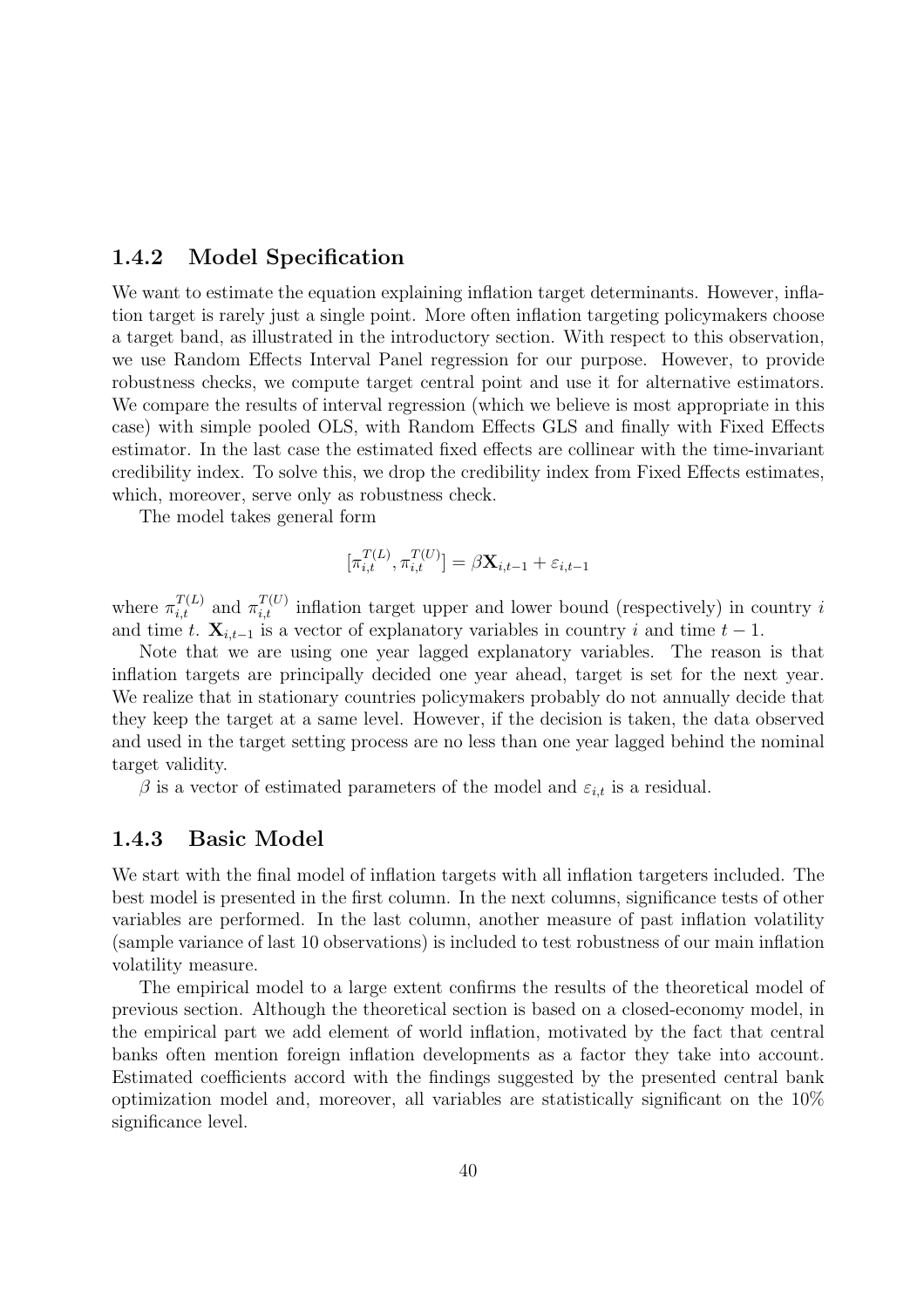Table 1.5: Determinants of Inflation Targets: Parameter Significance Tests

|                                       | (1)        | $\left( 2\right)$    | (3)        | (4)        | (5)        |
|---------------------------------------|------------|----------------------|------------|------------|------------|
| CPI Inflation                         | $0.495***$ | $0.493***$           | $0.500***$ | $0.489***$ | $0.510***$ |
|                                       | (15.75)    | (14.47)              | (15.64)    | (15.12)    | (16.96)    |
| Inflation Volatility <sup>1</sup>     | $0.439**$  | $0.440***$           | $0.450**$  | $0.457***$ |            |
|                                       | (2.51)     | (2.43)               | (2.54)     | (2.60)     |            |
| Credibility                           |            | $-0.516**$ $-0.534*$ | $-0.441$   | $-0.576**$ | $-0.440*$  |
|                                       | $(-2.22)$  | $(-1.77)$            | $(-1.56)$  | $(-2.26)$  | $(-1.92)$  |
| GDP Growth                            | $0.150***$ | $0.155***$           | $0.155***$ | $0.144***$ | $0.158***$ |
|                                       | (3.93)     | (3.76)               | (4.00)     | (3.73)     | (4.45)     |
| World Inflation                       | $0.124**$  | $0.114*$             | $0.115***$ | $0.128**$  | 0.0253     |
|                                       | (2.15)     | (1.77)               | (1.96)     | (2.22)     | (1.40)     |
| PPP Price Level                       |            | $-0.000724$          |            |            |            |
|                                       |            | $(-0.17)$            |            |            |            |
| Independence                          |            |                      | 0.099      |            |            |
|                                       |            |                      | (0.18)     |            |            |
| Government Orientation                |            |                      |            | $-0.0674$  |            |
|                                       |            |                      |            | $(-0.67)$  |            |
| Inflation Volatility <sup>1</sup> (b) |            |                      |            |            | $0.248***$ |
|                                       |            |                      |            |            | (2.93)     |
| Intercept                             | $0.617*$   | $0.75*$              | 0.558      | $0.652**$  | $1.01***$  |
|                                       | (1.92)     | (1.85)               | (1.09)     | (2.00)     | (4.37)     |
| $\overline{N}$                        | 130        | 114                  | 123        | 130        | 134        |
| AIC                                   | 202.6      | 191.1                | 202.8      | 204.0      | 210.6      |
| BIC                                   | 225.5      | 215.7                | 228.1      | 229.8      | 233.8      |

 $t$  statistics in parentheses  $% \left( t\right)$ 

\*  $p < 0.10,$  \*\*  $p < 0.05,$  \*\*\*  $p < 0.01$ 

<sup>1</sup> premultiplied by  $10^{-6}$ 

Past inflation has positive effect on inflation target, as expected. It is reasonable to expect that inflation target choice heavily depends on past inflation: when it has been high, policymakers will likely set high target and gradually disinflate. When it has been low, there is no reason to set high targets.

Higher credibility delivers lower inflation target. This is in line with our previous theory-based suggestion. Credible central bank can set lower inflation target during the disinflation. Due to the fact that majority of inflation targeting central banks went trough disinflation period during the inflation targeting era, this effect is captured in the data. Another reason might be the self-confidence of credible central banks, which dare to set very low targets close to zero because the anchoring of inflation expectations is solid and therefore the risk of deflation is low. Both these effects contribute to the observed relationship: high credibility implies low inflation targets.

Inflation volatility has a positive effect on inflation target. This is also not surprising and in line with our theoretical findings. Inflation volatility is a crucial determinant of optimal inflation, as it determines the risks of hitting zero nominal interest rate bound and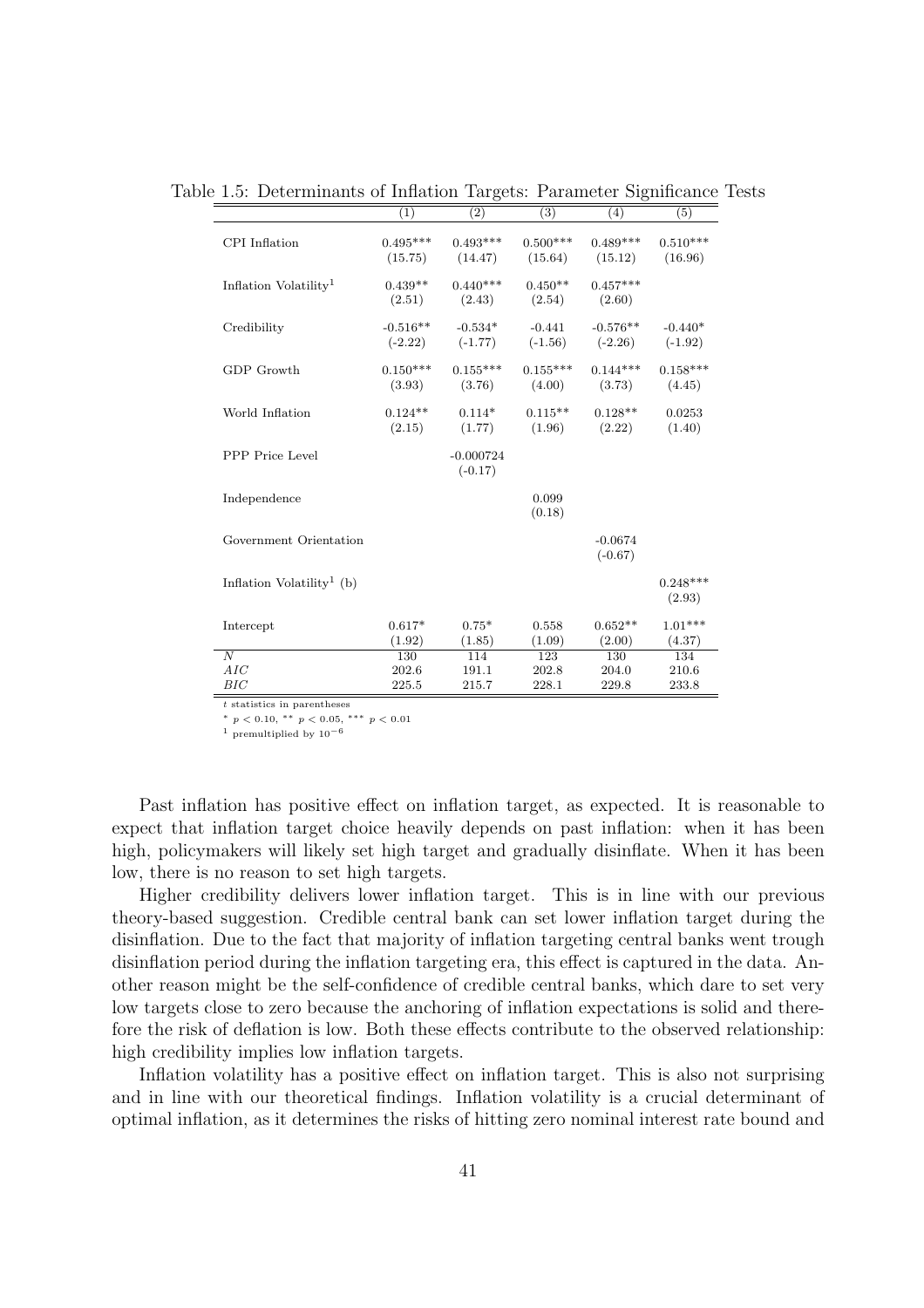falling into deflation. On the other hand, optimal inflation is determined by costs of high inflation. These are, however, not easily measurable and it can be supposed that here is not much cross-country variance in this respect. As a result, inflation volatility remains as the main measurable proxy for optimal inflation. Realizing the empirical finding that higher past inflation volatility implies higher targets, we could link this with the positive relation of optimal inflation and inflation target from the theoretical section.

GDP growth, our measure of real economic activity and proxy for output gap, seems to have positive effect on inflation target. Although this relationship does not have straight counterpart in our theoretical model, it some intuition behind could be found.

First, the causality link could follow the Philips curve: high output gap (proxied by GDP growth) leads to high inflation, which is related to high inflation targets. However, we have already controlled for inflation in this regression, so this effect should be mitigated.

Second, high GDP growth is often related to high openness of emerging market economies. If we could link growth with openness (as many authors do, the topic is surveyed by Baldwin (2003)), there exists empirical evidence of flattening Phillips curves (see Kuttner and Robinson (2009)) caused by economic globalization. Open economies are surely influenced most by these effects: their price levels depend much more on foreign development, inflation is imported in most cases. Therefore domestic output gap has lower effect on domestic prices (which are to a large extent linked with foreign prices), the Phillips curve gets flatter. The whole story is that high GDP growth is linked with lower slope of Phillips curve. And here we get back to our theoretical model, where we have shown that inflation target is higher with flatter Phillips curve. This is, in the end, the same finding that is suggested here by the empirics.

World inflation appears to have expected positive impact on inflation target, as inflation targeting countries are often open and want to have inflation harmonized with their trade partners. Moreover, factors like convergence towards "strong developed neighbor" (e.g. the Eurozone, as illustrated in the CNB case) might play important role in the target setting process.

Other variables are not statistically significant. We can not directly compare information criteria between the models because of differences in number of observations. We could infer that Schwarz-Bayes and Akaike information critera in the model with the price level are low precisely because low N. The second-best in terms of BIC and AIC is our first model.

Because of the interval panel regression estimator, we have not many measures of fit for the estimated model.  $R^2$  is not defined in this case. However, we can asses the problem by running Random Effects GLS panel regression on inflation target central point and compare results and information criteria (which are also available for the interval panel regression). We will present alternative estimators in the next section.

### 1.4.4 Alternative Estimators

We continue by checking robustness of our preferred model by applying alternative estimators: to the Random Effects Interval Panel regression we add simple pooled OLS,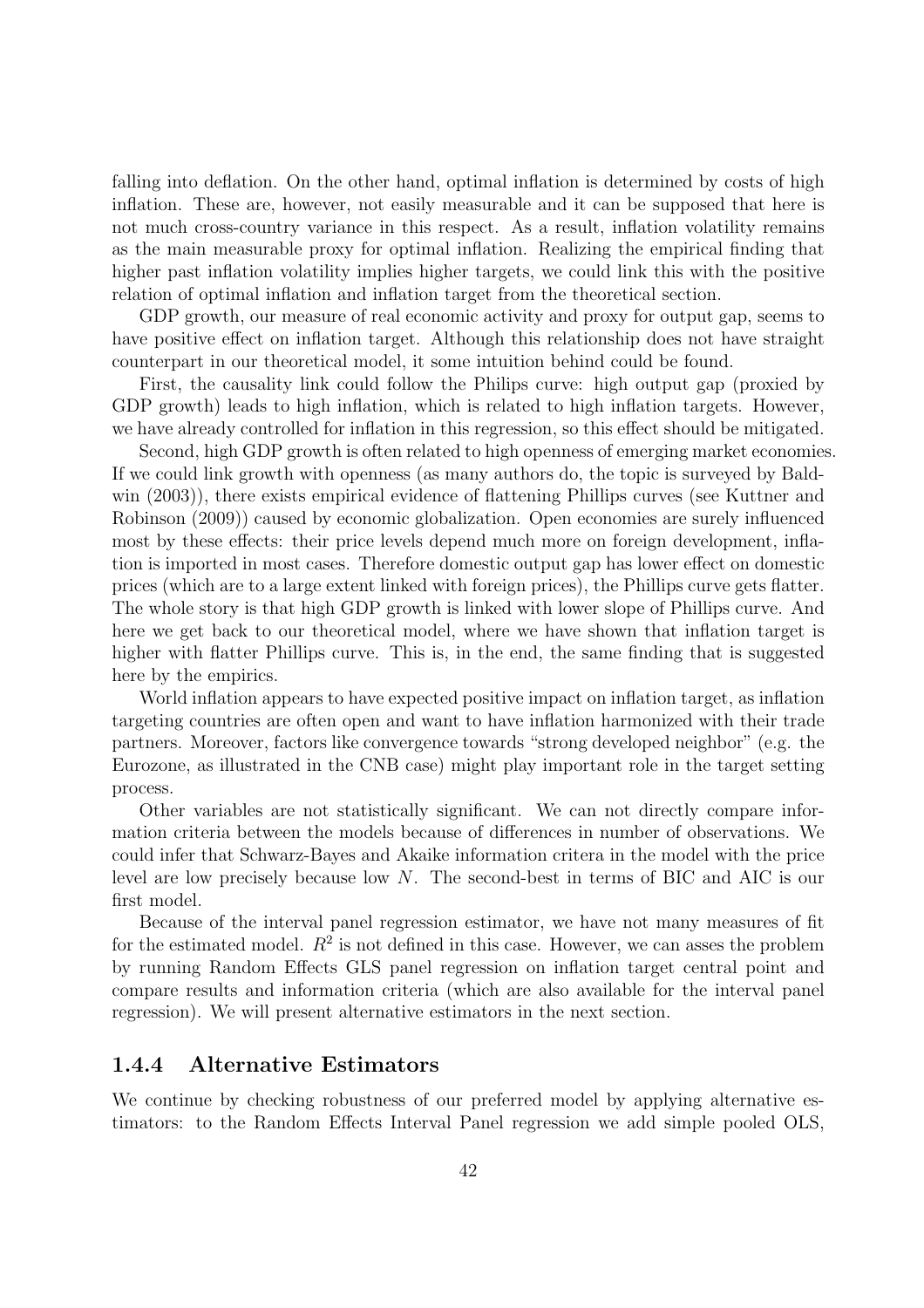|                                   | (1)         | (2)         | (3)            | (4)                  |
|-----------------------------------|-------------|-------------|----------------|----------------------|
|                                   | Interval RE | Pooled OLS  | Random Effects | <b>Fixed Effects</b> |
| CPI Inflation                     | $0.495***$  | $0.478***$  | $0.470***$     | $0.453***$           |
|                                   | (15.75)     | (15.98)     | (15.19)        | (12.99)              |
| Inflation Volatility <sup>1</sup> | $0.439**$   | $0.453**$   | $0.469**$      | $0.502^{\ast\ast}$   |
|                                   | (2.51)      | (2.57)      | (2.50)         | (2.31)               |
| Credibility                       | $-0.516**$  | $-0.701***$ | $-0.754***$    |                      |
|                                   | $(-2.22)$   | $(-3.24)$   | $(-2.78)$      |                      |
| GDP Growth                        | $0.150***$  | $0.144***$  | $0.142***$     | $0.141***$           |
|                                   | (3.93)      | (4.12)      | (4.06)         | (3.80)               |
| World Inflation                   | $0.124**$   | $0.147***$  | $0.156***$     | $0.187***$           |
|                                   | (2.15)      | (2.65)      | (2.83)         | (3.11)               |
| Intercept                         | $0.617*$    | $0.644**$   | $0.646**$      | 0.186                |
|                                   | (1.92)      | (2.08)      | (2.01)         | (0.61)               |
| $\boldsymbol{N}$                  | 130         | 130         | 130            | 130                  |
| $R^2$                             |             | 0.807       | 0.807          | 0.786                |
| AIC                               | 202.6       | 333.4       |                | 305.9                |
| BIC                               | 225.5       | 350.6       |                | 320.3                |

Table 1.6: Determinants of Inflation Targets: Alternative Estimators

*t* statistics in parentheses<br>\*  $p < 0.10$ , \*\*  $p < 0.05$ , \*\*\*  $p < 0.01$ 

<sup>1</sup> premultiplied by  $10^{-6}$ 

simple Random Effects estimator and Fixed Effects with excluded credibility (because the time-invariance causing collinearity with the fixed effects).

The alternative estimators provide favorable results. Our basic model seems to be consistent and robust to alternative estimation techniques. All parameters are again significant and all of them in the same direction as in the basic interval regression model.

Important is that now we have  $R^2$  at least for the alternative models. As the information criteria are comparable (the interval regression model scoring even better), we infer that the  $R^2$  for our model could be around 80%, which is more than satisfactory.

From the theoretical point of view and the logic behind the model we suggest use of Interval Random Effects GLS estimator. Fixed effects is not appropriate because of the nature of the problem: when we estimate fixed effects for every country, we would immediately get rid of the country-specific element. We would lose the variance among inflation targeters, which we are primarily concerned about. Still, there are some technical conditions for random effects and these issues have also to be tackled.

Use of Random Effects estimator supposes that the country-specific part of the error term is uncorrelated with the explanatory vector of variables  $X$ . Recall the general model specification

$$
[\pi_{i,t}^{T(L)}, \pi_{i,t}^{T(U)}] = \beta \mathbf{X}_{i,t-1} + \varepsilon_{i,t-1}
$$

and suppose that

$$
\varepsilon_{i,t} = u_i + e_{i,t}
$$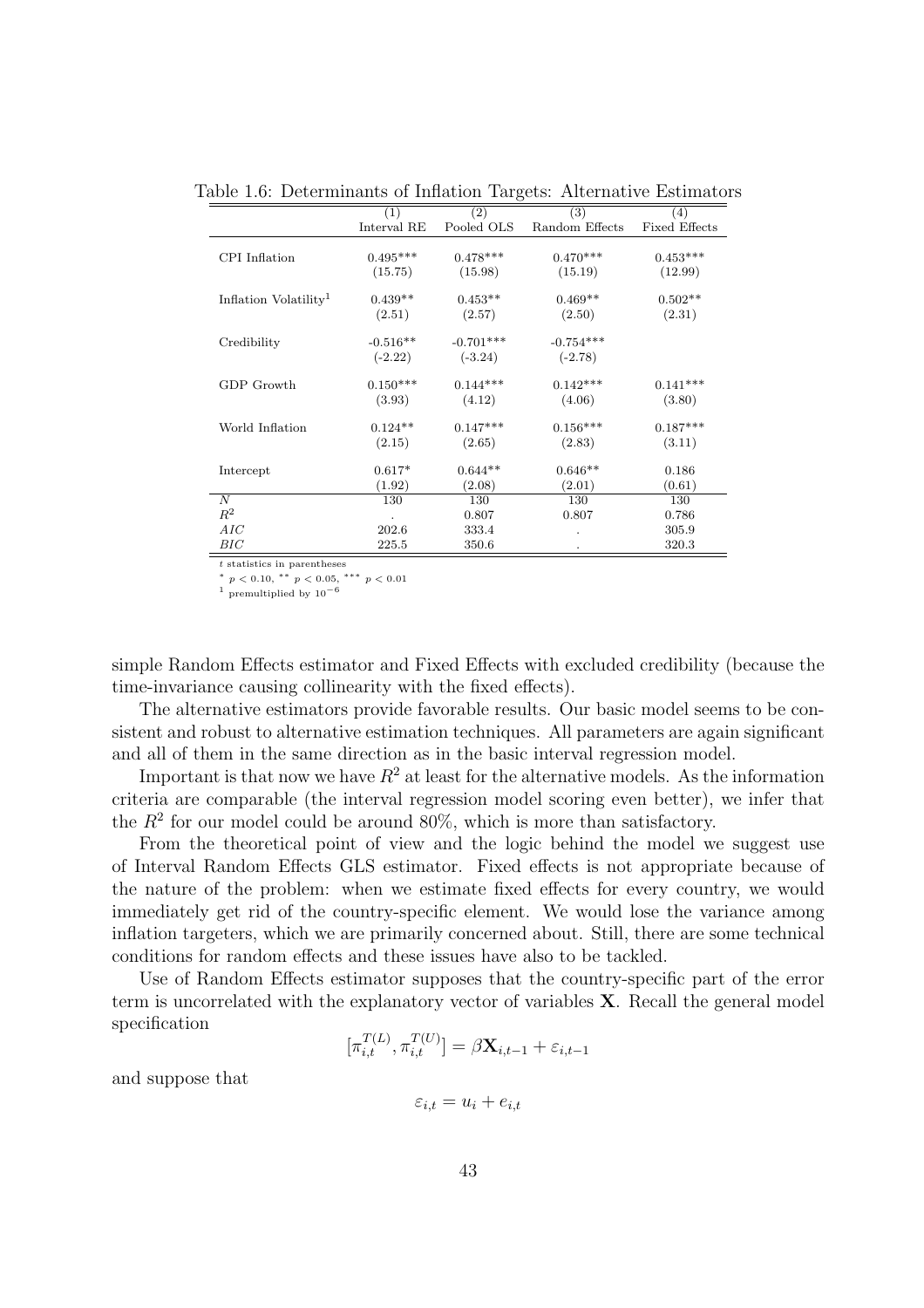where both  $u_i$  and  $e_{i,t}$  are i.i.d. with zero mean and constant variance. The  $u_i$  term, moreover, has to be orthogonal to the individual effects. This could be tested by Breusch-Pagan Lagrange Multiplier test for Random Effects. When we test the model with simple Random Effects on central point of inflation target, the p-value for the test is 0.37, and therefore we do not reject the null hypothesis and it is appropriate to use Random Effects.

Further, we test the significance of Fixed Effects: we use F test for joint significance of individual fixed effects. The p-value for the test is 0.19 and therefore we do not reject the null hypothesis that  $u_i$  are jointly zero. Again, this gives support to use of Random Effects.

Finally, we perform Hausman test for Random Effects, which is based on presumption that both Fixed Effects (OLS with dummy variables for all countries) and Random Effects GLS are consistent under the null hypothesis (uncorrelatedness of  $u_i$  and the regressors, i.e. orthogonality of random effects), while only Fixed Effects OLS is consistent under alternative  $(u_i$  and X correlated). The p-value for the test statistic is 0.94, i.e. we do not reject orthogonality of random effects and the Random Effects GLS estimator is appropriate.

We have therefore a strong support for using Random Effects. The tests are not available for the interval panel regression. However, as it uses the same Random Effects GLS estimator and the fixed effects are insignificant, we justify our use of Interval Random Effects GLS estimation technique. Still, even the alternative methods confirms the findings of the above presented main model.

## 1.4.5 Stationary Targeters

The model of inflation target determinants give fairly strong and robust results which accord with the theoretical section when all inflation targeters are included in the maximum available periods when inflation targeting was practiced. It might be interesting to look how the results change when we depart from the whole sample and cut the converging disinflators.

It is reasonable to expect that arguments and results from the theoretical sections may not hold while focusing on the stationary targeters. On the other hand, we may get a clean view of determinants which influence inflation target values when no disturbing convergence is in place. We might explain the lasting long-term variance among stationary targets. Why do central banks consistently optimize with consistent, but different results?

The findings are a bit less unanimous and less clear compared to the previous case when all the targeters were pooled together in one model. Still we can find some interesting results. However, in the sample of stationary targeters and the models presented in the table, the Breusch-Pagan test for Random Effects rejects the null hypothesis of random effects orthogonality and Fixed Effects would be recommended. Also the F test for joint significance of  $u_i$  as estimated parameters does reject the hypothesis that the fixed effects are jointly zero.

However, there is no option of Interval Fixed Effects. Moreover, Fixed Effects OLS estimator does not fit our purpose due to loss of country-specific variance which we precisely want to explain here. And finally, the results of the tests might be biased (asymptotic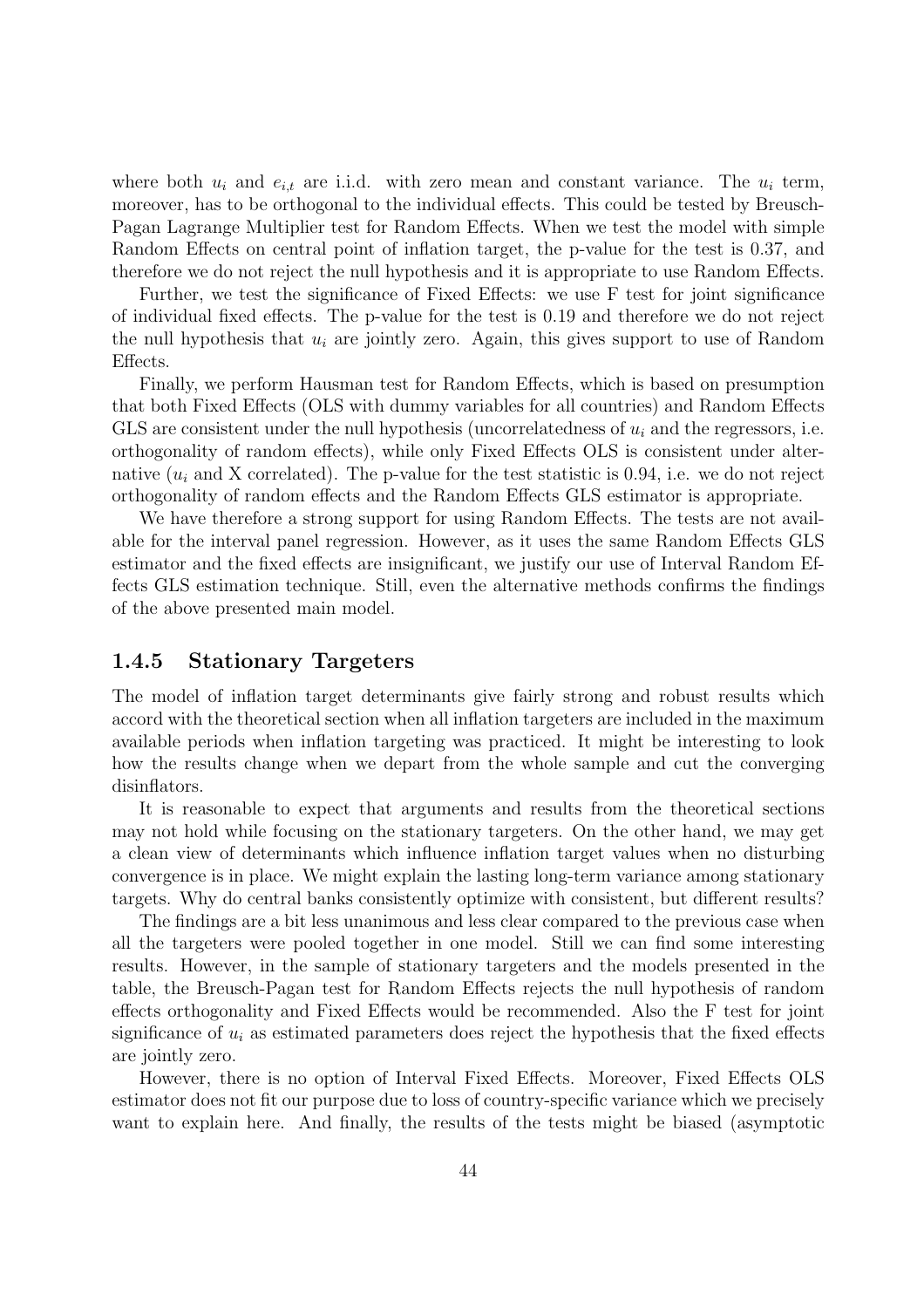|                             | (1)           | (2)          | (3)            | (4)                  |
|-----------------------------|---------------|--------------|----------------|----------------------|
|                             | Interval RE   | Pooled OLS   | Random Effects | <b>Fixed Effects</b> |
|                             |               |              |                |                      |
| CPI Inflation               | $0.0188**$    | $0.205***$   | 0.0101         | $-0.00208$           |
|                             | (2.38)        | (4.06)       | (0.50)         | $(-0.15)$            |
|                             |               |              |                |                      |
| <b>Inflation Volatility</b> | $-0.000577$   | $-0.00116$   | $-0.000819$    | 0.00041              |
|                             | $(-0.50)$     | $(-0.22)$    | $(-0.16)$      | (0.07)               |
|                             | $-0.802***$   |              |                |                      |
| Credibility                 |               | $-0.316$     | $-0.881***$    |                      |
|                             | $(-10.89)$    | $(-0.94)$    | $(-2.63)$      |                      |
| GDP Growth                  | $-0.0134***$  | $0.0767*$    | 0.0117         | 0.00461              |
|                             | $(-2.75)$     | (1.95)       | (0.71)         | (0.40)               |
|                             |               |              |                |                      |
| World Inflation             | 0.0065        | 0.0614       | 0.00361        | $-0.0059$            |
|                             | (1.18)        | (1.32)       | (0.19)         | $(-0.42)$            |
|                             |               |              |                |                      |
| PPP Price Level             | $-0.00392***$ | $-0.0120***$ | $-0.00526**$   | $-0.00118$           |
|                             | $(-6.33)$     | $(-3.06)$    | $(-2.38)$      | $(-0.71)$            |
|                             |               |              |                |                      |
| Independence                | $-0.481***$   | $-0.046$     | $-0.607**$     | $-0.295$             |
|                             | $(-13.0)$     | $(-0.12)$    | $(-2.18)$      | $(-1.36)$            |
|                             |               |              |                |                      |
| Government Orientation      | $-0.0558***$  | $-0.116*$    | $-0.0717*$     | $-0.0516*$           |
|                             | $(-6.54)$     | $(-1.68)$    | $(-1.77)$      | $(-1.74)$            |
|                             |               |              |                |                      |
| Intercept                   | $3.47***$     | $2.64***$    | $3.59***$      | $2.62***$            |
|                             | (51.59)       | (5.11)       | (10.15)        | (11.47)              |
| $\boldsymbol{N}$            | 78            | 78           | 78             | 78                   |
| $\mathbb{R}^2$              |               | 0.663        | 0.469          | 0.162                |
| AIC                         | $-28.0$       | 123.6        |                | $-118.5$             |
| BIC                         | $-3.1$        | 144.8        |                | $-99.6$              |

Table 1.7: Determinants of Inflation Targets: Stationary Targeters

t statistics in parentheses

<sup>∗</sup> p < 0.10, ∗∗ p < 0.05, ∗∗∗ p < 0.01

conditions for validity of Hausman test do not hold), as the intra-country time variance is very low in stationary targeters. By estimating an almost time-invariant inflation target by Fixed Effects we would get the stationary target itself as the fixed effect and significance of other parameters will be low. And this is precisely what could be seen in the regression output.

To sum up, we stick to the Interval Random Effects again. This method will capture the cross-country variance as well as the interval nature of inflation target. However, we should keep in mind limitations coming from the above discussion.

As we depart from borders linked by the theoretical section, we include all relevant explanatory variables to the model, observe the empirical relationships and provide the intuition later. Surprisingly, all parameters included to the Interval Random Effects model are significant.

The effect of past inflation is positive, as expected. In countries with tradition of lowinflationary environment also the inflation targets tend to be low, here is nothing to wonder about.

Inflation volatility is not significant determinant of inflation targets in stationary tar-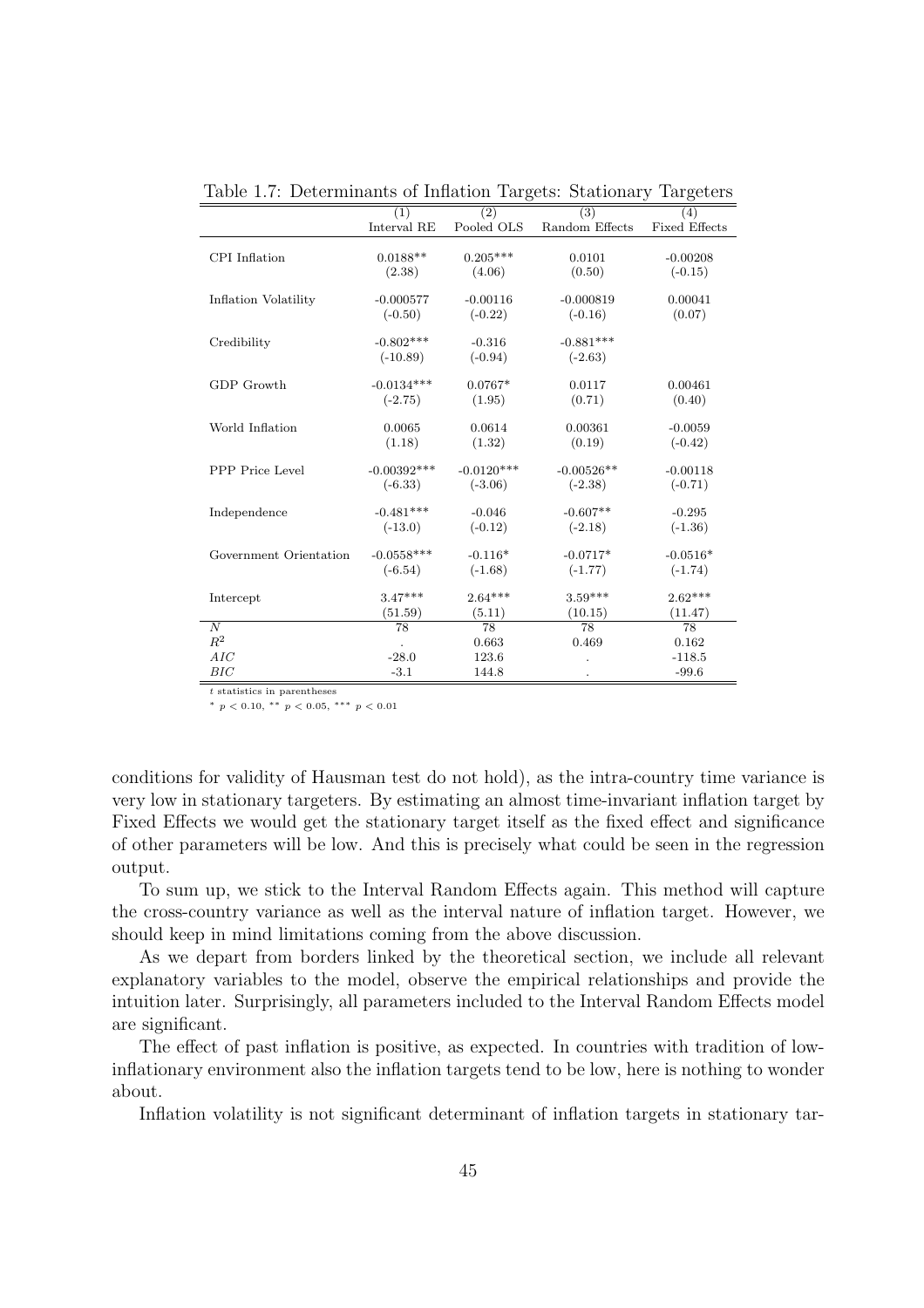geters. This might be caused by the fact that inflation volatility is generally lower in countries with stationary target and the effect on the level of targeted inflation is more difficult to distinguish.

Central bank credibility has again a significant negative impact on inflation target. When talking about stationary targeters, we use similar logic as in the previous case. Credibility helps the central bank to effectively control inflation expectations and subsequently inflation itself. Consequently, it does not have to worry so much about inflation falling too low. As the costs of high inflation are similar and deflationary risks decrease with higher credibility, inflation target can be set lower.

Effect of GDP growth is the only one ambiguous in the subsample of stationary targeters. The negative sign in Interval RE model is contradicted by the simple pooled OLS result. Moreover, we see no clear intuition how could GDP growth influence inflation target when this is stationary. This might be caused by effect of an unobserved variable (a successful economic reform, for example), which implies that high GDP growth and low inflation target are commonly observed together.

Negative relation of targets with price level points out significance of price convergence. Countries with lower price levels converge to countries with higher price levels as implied by interest rate parity relationship. One of the means of price convergence is inflation. It is straightforward that when price level is low, central bank would target higher inflation to help the price to converge. However, why did this effect not appear earlier, in the basic model? Probably because disinflating central banks do not care much about price convergence and are primarily focused on steering down inflation. Such fine-tuning emerges as significant first in the stationary targeters' subsample.

Negative sign of the independence parameter links to the inflation averse independent central banker suggested by Rogoff (1985) as a solution for time-inconsistency problem. It could be so that the more independent an inflation targeting central bank is, the more it is focused on the quest for price stability and chooses lower targets.

What is interesting is the significance of government party orientation. Left-wing governments imply higher inflation targets. This is in line with the common view that left-wing governments prefer higher public spending (and therefore are more likely to impose inflationary taxation), documented for example by Pettersson-Lidbom (2008) on Swedish data. But more importantly, it poses some questions about central bank independence. It seems that while central banks got instrument independence in most cases, the question of goal independence is still open. Inflation targets are significantly influenced by party orientation of government in charge. It might also be an effect of countries where the inflation target is set directly by government (New Zealand and Great Britain).

## 1.4.6 Converging Targeters

Now we switch our focus to the other subsample of inflation targeting countries, to the converging targeters. There is considerably low number of observations in the converging targeters sample.

Breusch-Pagan test p-value of 0.23 suggests that even on the 10% siginficance level we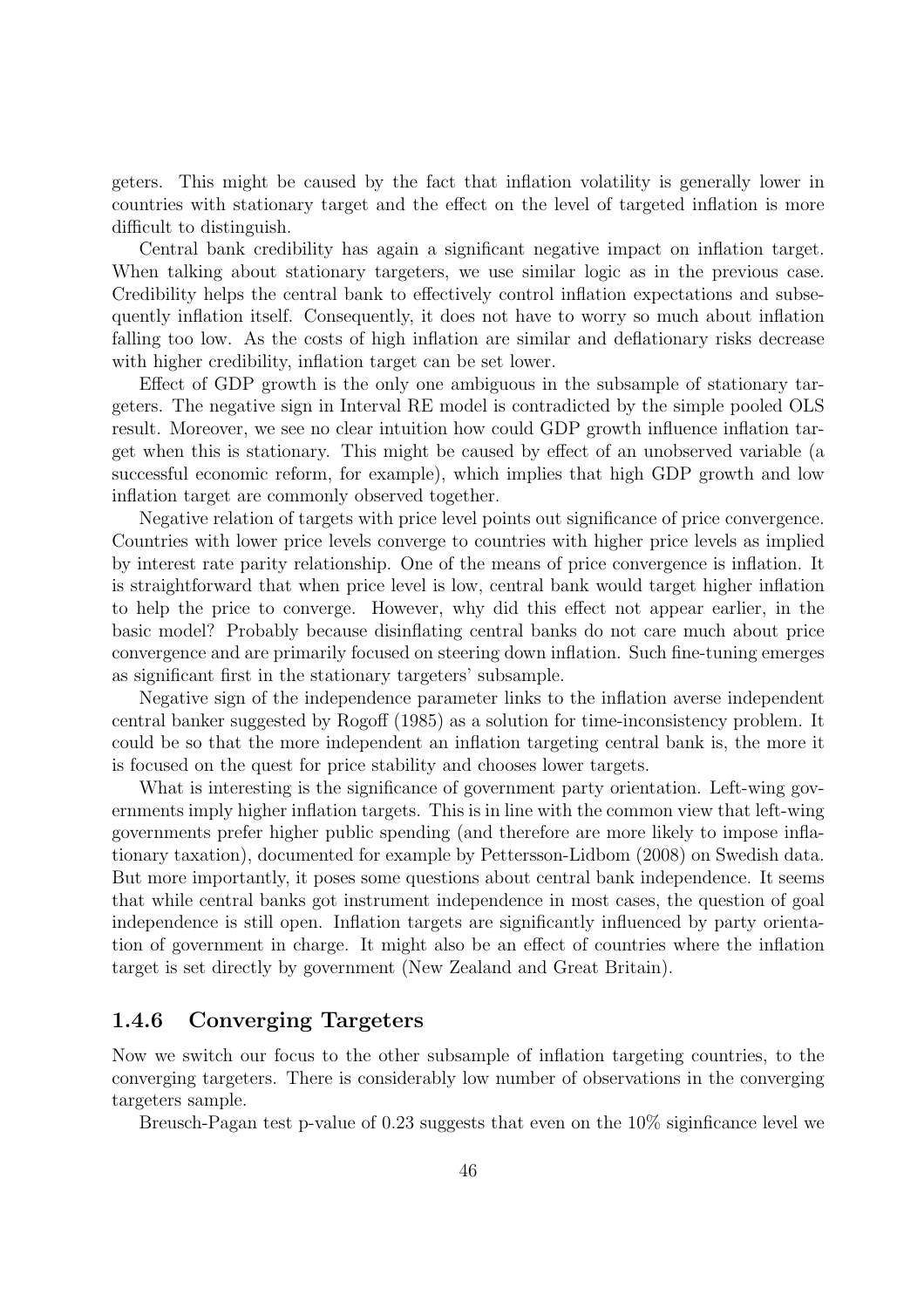can not reject hypothesis that random effects are orthogonal. Hausman test scores p-value of 0.48, we do not reject consistence of Random Effects GLS estimator. Moreover, F test for joint significance point out that on the 10% significance level (with p-value 0.49) we cannot reject joint hypothesis that fixed effects  $u_i$  equal zero.

All these tests suggest that Random Effects GLS estimator is appropriate and superior to Fixed Effects. We use, however, Interval Random Effects for the reasons mentioned in above cases.

|                                   | (1)         | (2)        | (3)            | (4)                  |
|-----------------------------------|-------------|------------|----------------|----------------------|
|                                   | Interval RE | Pooled OLS | Random Effects | <b>Fixed Effects</b> |
|                                   |             |            |                |                      |
| CPI Inflation                     | $0.557***$  | $0.564***$ | $0.564***$     | $0.618***$           |
|                                   | (5.20)      | (4.41)     | (4.41)         | (4.03)               |
| Inflation Volatility <sup>1</sup> | $0.516*$    | 0.529      | 0.529          | 0.433                |
|                                   | (1.87)      | (1.50)     | (1.50)         | (0.82)               |
|                                   |             |            |                |                      |
| Credibility                       | 0.880       | 1.04       | 1.04           |                      |
|                                   | (0.57)      | (0.56)     | (0.56)         |                      |
| GDP Growth                        | $0.192***$  | $0.195**$  | $0.195**$      | 0.140                |
|                                   | (2.63)      | (2.17)     | (2.17)         | (1.41)               |
|                                   |             |            |                |                      |
| World Inflation                   | $-0.199$    | $-0.209$   | $-0.209$       | $-0.407$             |
|                                   | $(-0.69)$   | $(-0.60)$  | $(-0.60)$      | $(-0.82)$            |
| PPP Price Level                   | 0.0100      | 0.0155     | 0.0155         | 0.0913               |
|                                   |             |            |                |                      |
|                                   | (0.78)      | (0.95)     | (0.95)         | (1.51)               |
| Independence                      | $-0.658$    | 0.194      | 0.194          |                      |
|                                   | $(-0.23)$   | (0.06)     | (0.06)         |                      |
|                                   |             |            |                |                      |
| Government Orientation            | 0.144       | 0.189      | 0.189          | $-0.311$             |
|                                   | (0.33)      | (0.37)     | (0.37)         | $(-0.50)$            |
| Intercept                         | 1.96        | 0.992      | 0.992          | $-2.69$              |
|                                   | (0.88)      | (0.36)     | (0.36)         | $(-0.68)$            |
| $\overline{N}$                    | 31          | 31         | 31             | 31                   |
| $\mathbb{R}^2$                    |             | 0.791      | 0.791          | 0.614                |
| AIC                               | 96.9        | 117.1      |                | 106.3                |
| BIC                               | 112.6       | 130.0      |                | 116.4                |

Table 1.8: Determinants of Inflation Targets: Converging Targeters

 $\boldsymbol{t}$  statistics in parentheses

<sup>∗</sup> p < 0.10, ∗∗ p < 0.05, ∗∗∗ p < 0.01

 $1$  premultiplied by  $10^{-6}$ 

In the converging subsample model we get far less variables significant. Further, model results have to be taken with some degree of reservation due to the low number of observations. A bit surprising is also the fact that Random Effects estimator and simple pooled OLS give identical results. This may be caused by time-invariance of some included variables (credibility and independence).

The overall impression is that as for stationary targeters almost all listed variables matter, mainly the soft institutional ones, for converging targeters only the hard fundamental economic measures have significant impact on inflation targets. Our basic empirical model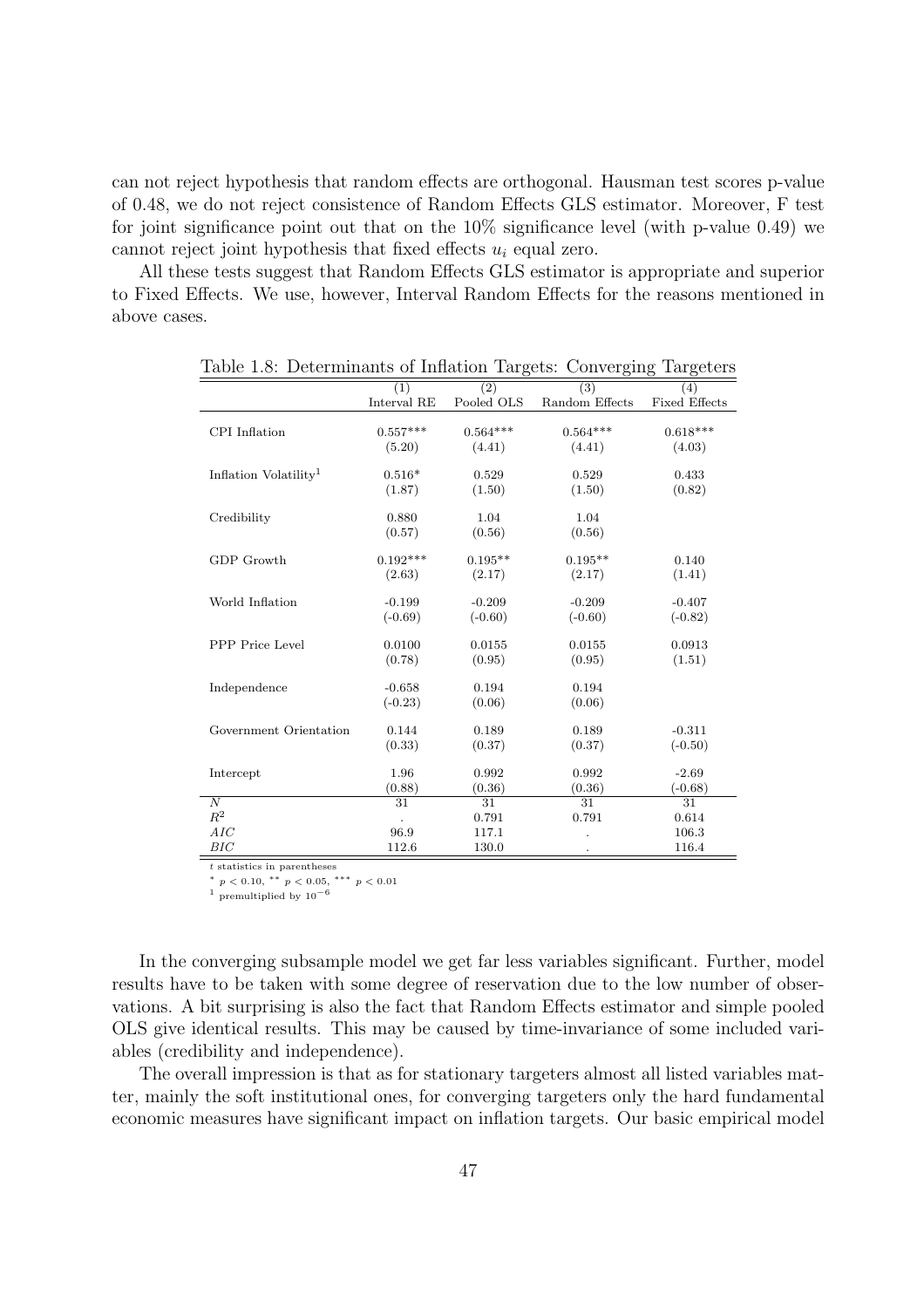gives strong, robust results for the whole group, while if we distinguish between stationary and converging targeters, more institutional variables matter for the stationary subgroup but only fundamental measures influence decision in converging disinflators.

The main and most significant determinant of inflation targets in converging group is past inflation. This is intuitive and we have shown in the theoretical section why. Past inflation is starting point for re-optimization which takes place every period (also for shocks to be taken into account). It is clear that the first thing the disinflating policymakers would look at would be the inflation itself. The higher is past inflation, the higher target will be chosen.

Next significant parameter is GDP growth. The higher GDP growth, the higher inflation targets tend to be. Although we do not find a straight transmission link between these two variables, we could realize that low GDP growth is related to negative output gap, which could signal that central bank chose rapid disinflationary path and also the inflation targets would be thus set lower. However, this is again an effect of a third unobserved variable (chosen speed of disinflation and aggregate demand management by the central bank).

Finally, the last variable which is significant to some extent is past inflation volatility. The effect goes in the supposed direction: higher volatility delivers higher targets, as implied by the theory of optimal inflation (higher volatility increases risks of deflation).

Although significance of parameters is generally not as high as in the previous case, available measures of fit (especially R.E. GLS  $R^2 = 0.79$ ) point that the model provides reasonable explanation of the variance in the data. Still, we should be aware of low number of observations.

## 1.4.7 Target Band Width

Finally, we estimate empirical model for target band width. We use again the whole sample of all inflation targeters. In this case we have no background of theoretical model and we rely on intuition while explaining the results. Developing more elaborate theoretical model of inflation target setting, which includes also target band width is one of the possible venues for further research.

In this case we repeat the story form stationary subgroup model of inflation targets. Breusch-Pagan test rejects the hypothesis of random effects orthogonality (p-value 0.00), as well as Hausman test (p-value again 0.00). Fixed effects are jointly significant (p-value 0.00). However, as we have discussed above, we are interested in the Random Effects estimator, not in the Fixed Effects OLS, which would most likely estimate the target band width itself as a fixed effect.

We stick with the Random Effects GLS estimator, keeping the test results in mind. Also the measure of fit for the Random Effects model is very low, which further weakens the model reliability.

In the Random Effects model the only significant variable is past inflation volatility. This is most reasonable: the higher the inflation volatility, the wider target band will be chosen by the central bank to overcome the negative effects on credibility if inflation target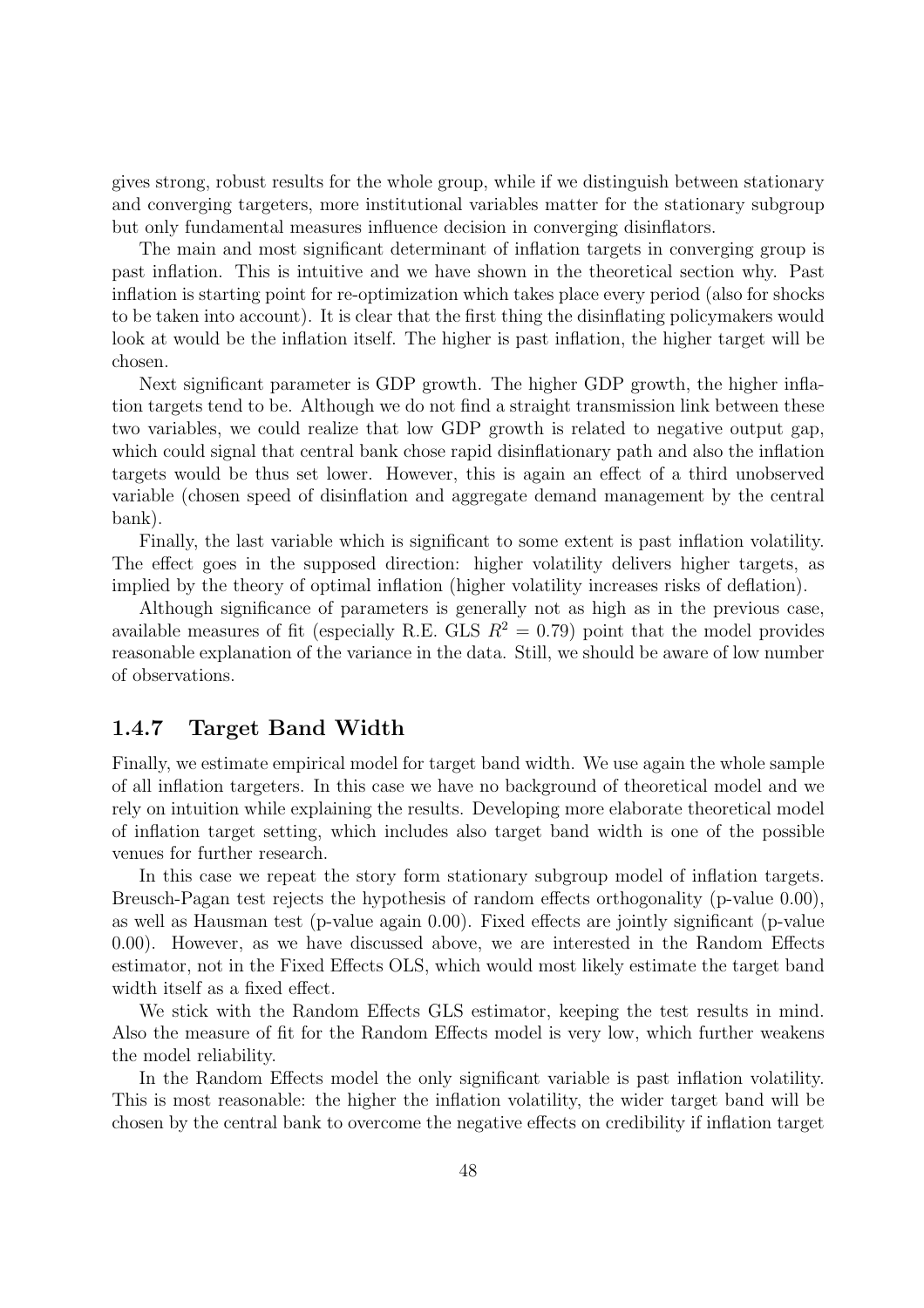|                                   | (1)         | (2)            | (3)                  |
|-----------------------------------|-------------|----------------|----------------------|
|                                   | Pooled OLS  | Random Effects | <b>Fixed Effects</b> |
| <b>CPI</b> Inflation              | $-0.0286$   | 0.0156         | 0.0340               |
|                                   | $(-1.30)$   | (0.77)         | (1.65)               |
|                                   |             |                |                      |
| Inflation Volatility <sup>1</sup> | $-0.158$    | $-0.225*$      | $-0.281**$           |
|                                   | $(-1.29)$   | $(-1.90)$      | $(-2.32)$            |
|                                   |             |                |                      |
| Credibility                       | $-0.543**$  | $-0.149$       |                      |
|                                   | $(-2.02)$   | $(-0.40)$      |                      |
| GDP Growth                        | $-0.0340$   | 0.00227        | 0.0116               |
|                                   | $(-1.25)$   | (0.10)         | (0.55)               |
|                                   |             |                |                      |
| <b>PPP</b> Price Level            | $-0.000954$ | 0.000366       | 0.00446              |
|                                   | $(-0.34)$   | (0.10)         | (0.91)               |
| Independence                      | $-0.808*$   | $-0.320$       | 0.181                |
|                                   | $(-1.98)$   | $(-0.59)$      | (0.24)               |
| Government Orientation            | $-0.295***$ | $-0.0455$      | 0.0779               |
|                                   | $(-3.74)$   | $(-0.51)$      | (0.80)               |
|                                   |             |                |                      |
| Intercept                         | $2.868***$  | $2.120***$     | $1.368**$            |
|                                   | (8.18)      | (4.39)         | (2.02)               |
| $\boldsymbol{N}$                  | 90          | 90             | 90                   |
| $R^2$                             | 0.221       | 0.111          | 0.000                |
| AIC                               | 161.4       |                | 82.9                 |
| BIC                               | 181.4       | $\bullet$      | 100.4                |
| t statistics in parentheses       |             |                |                      |

Table 1.9: Determinants of Inflation Target Band Width

<sup>∗</sup> p < 0.10, ∗∗ p < 0.05, ∗∗∗ p < 0.01

 $^{\rm 1}$  premultiplied by  $10^{\rm -6}$ 

(we exclude world inflation)

was missed. However, there is surely a trade-off in the width of target band, otherwise every central bank would choose large bands. Too loose target, on the other hand, would probably not be as efficient in anchoring inflation expectations as narrow target. Still, the empirical evidence confirms the intuitive argument that high inflation volatility moves the optimum of the trade-off towards wider targets.

## 1.5 Conclusion

We have tried to asses how do central banks set their inflation targets.

We have surveyed inflation targeting central banks' web pages to find out how they explain choices of particular targets. Despite the common emphasis inflation targeting central banks put on transparency and communication, only a minority of them bother with communicating the determinants of their inflation targets and factors they mainly take into account. Among the economic variables mentioned by the several banks which are willing to share their target-setting know-how appear: past inflation, foreign inflation, expectations, measurement error of inflation measures. Target is sometimes explained to balance risks of deflation (and of hitting zero nominal interest rate bound, which makes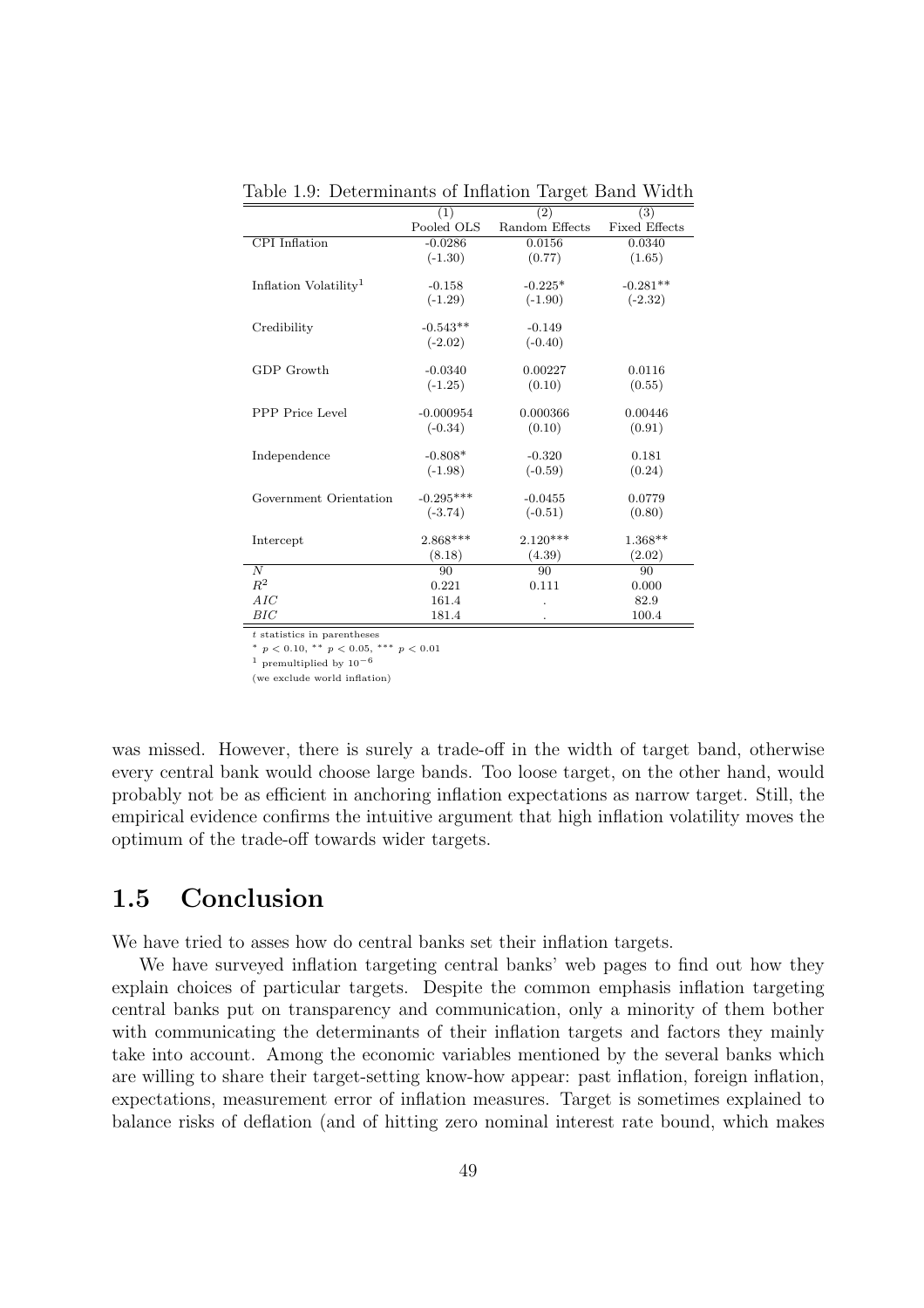monetary policy impotent) and costs inflation. In New Keynesian theory these are for example menu costs, shoe-leather costs, costs of re-optimization. This is also consistent with suggestions of optimal inflation theory.

Still, it is a minority of inflation targeting central banks who do not stay silent in this respect and reveal the "secrets of the temple".

We have presented a theoretical framework to deal with our basic question. Our framework is based on Svensson's simple IT model and is useful mainly for the case of explaining inflation targets during disinflation periods. The results and simulations show, that inflation targets are sensitive to the initial level of inflation, to the long-term target suggested by optimal inflation theory, to credibility of central bank and of the IT regime (the higher credibility, the lower target), to slope of Phillips curve (the steeper PC, the lower target) and finally to central bank preference weights in the loss function.

We have continued with empirical section, trying to estimate inflation target determinants using interval panel regressions on the panel dataset of inflation targeting countries. The main model with all inflation targeters included confirms findings of the theoretical section to a large extent. Past inflation is significant determinant with expected positive sign. Past inflation volatility, which links to the deflationary risks-inflationary costs tradeoff in the optimal inflation theory, proves to have significant positive effect on inflation target as suggested by the theoretical section. Index of central bank credibility has significant negative effect on the target: the more credible central bank is, the lower targets it dares to set. Significant positive effect of GDP growth might be linked with the slope of Phillips curve via openness of the economy.

We have then divided the sample into two subgroups: stationary and converging targeters. Stationary targeters have shown larger dependence on soft institutional variables: to significant negative effect of credibility we added negative effect of independence and government party orientation (left-wing governments imply higher targets), both significant. This may reflect the fact that some inflation targeting central banks are not goalindependent and the targets are set by governments (Bank of England and Royal bank of New Zealand, for example). Converging targeters then show dependence only on hard economic measures: GDP growth, past inflation and inflation volatility.

Inflation targets are, however, not just a simple points nowadays. Most central banks set inflation target band to allow for fluctuations caused by minor price level shocks and to enhance monetary policy flexibility. We have made an attempt to explain variance in inflation target width empirically. The main significant determinant of inflation target width is past inflation volatility, the higher volatility, the broader target band width.

We have made a first step in explaining how do central banks set their inflation targets and presented both theoretical and empirical analysis of the problem. Still more research is definitely needed on the discussed topics to check robustness of our findings.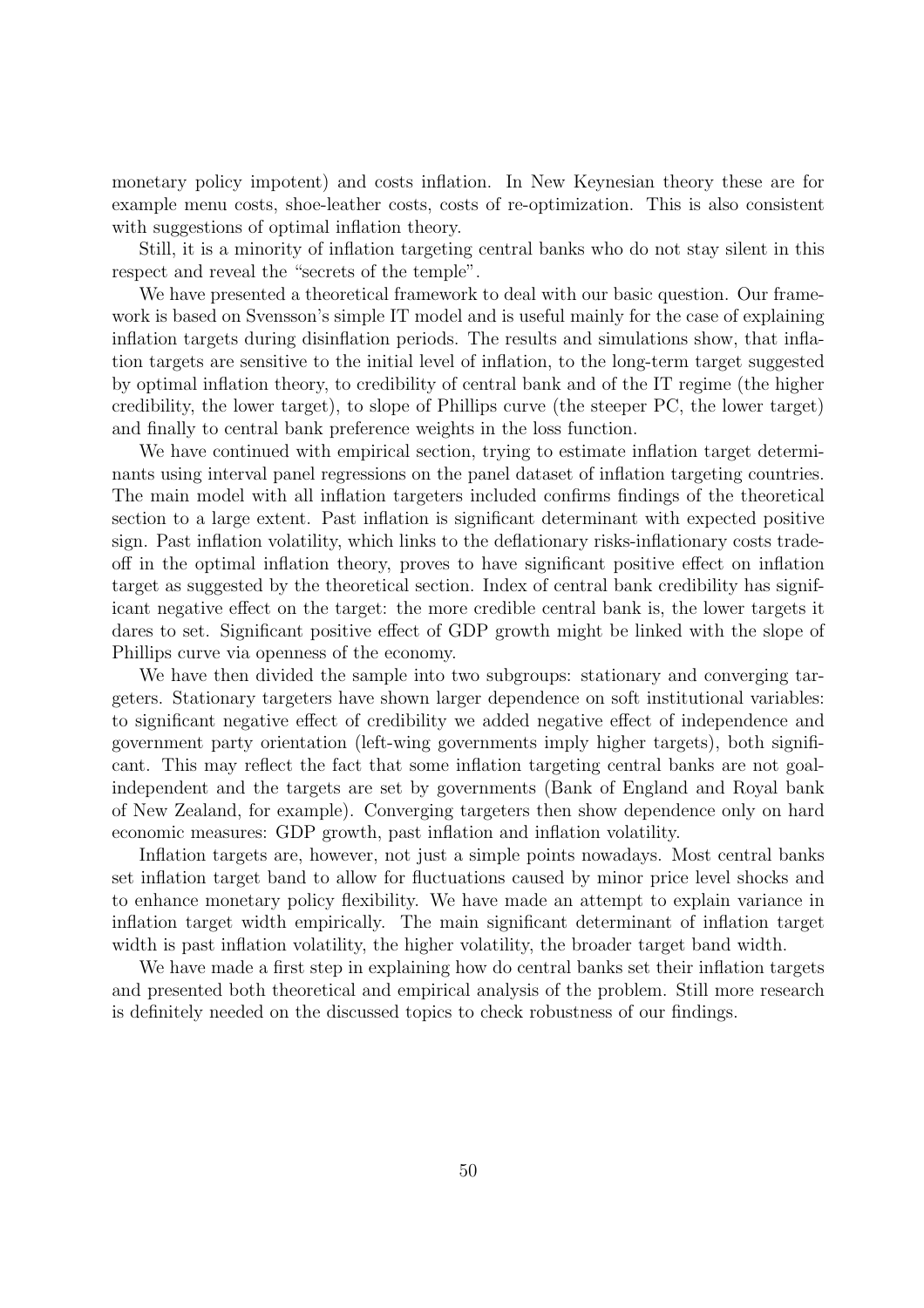# Bibliography

- [1] Antal J., Antonicova Z., Babetsky J., Hlavacek M., Holub T., Horvath R., Hurnik J., Kamenik O., Musil K., Podpiera J., Ruzicka L., Skorepa M., Smidkova K., Vlcek J.: "Evaluation of the Fulfilment of the CNB's Inflation Targets 1998-2007", Anniversary volume, Czech National Bank, 2008.
- [2] Antinolfi G., Azariadis C., Bullard J.: "The Optimal Inflation Target in an Economy with Limited Enforcement" Federal Reserve Bank of St. Louis, Working Paper Series, WP 2007-037B, September 2007.
- [3] Baldwin R. E.: "Openness and Growth: What's the Empirical Relationship?" NBER Working Paper No. W9578, March 2003. Available at SSRN: http://ssrn.com/abstract=389449
- [4] Ball L., Sheridan N.: "Does Inflation Targeting Matter?" in The Inflation-Targeting Debate, The University of Chicago Press, 2005
- [5] Bank of Canada: "Renewal of the Inflation-Control Target", November 2006.
- [6] Billi R. M.: "Optimal Inflation For the U.S.", Federal Reserve Bank of Kansas City, Economic Research Working Paper No. 3, 2007.
- [7] Billi R. M., Kahn G. A.: "What Is the Optimal Inflation Rate?", Federal Reserve of Kansas City, Economic Review, Second Quarter 2008.
- [8] Blinder A. S., Ehrmann M., Fratzscher M., De Haan J., Jansen D.-J.: "Central Bank Communication and Monetary Policy: a Survey of Theory and Evidence", NBER Working Papers, WP No. 13932, April 2008.
- [9] Bomfim A. N., Rudebusch G. D.: "Opportunistic and Deliberate Disinflation under Imperfect Credibility," Journal of Money, Credit and Banking, Blackwell Publishing, vol. 32(4), pages 707-21, November 2000.
- [10] Brown G.: "The New Monetary Policy Framework", Letter from the Chancellor of Exchequer to the Governor, Bank of England, May 1997.
- [11] Brown G.: "Remit for the Monetary Policy Committee of the Bank of England and the New Inflation Target", Bank of England, December 2003.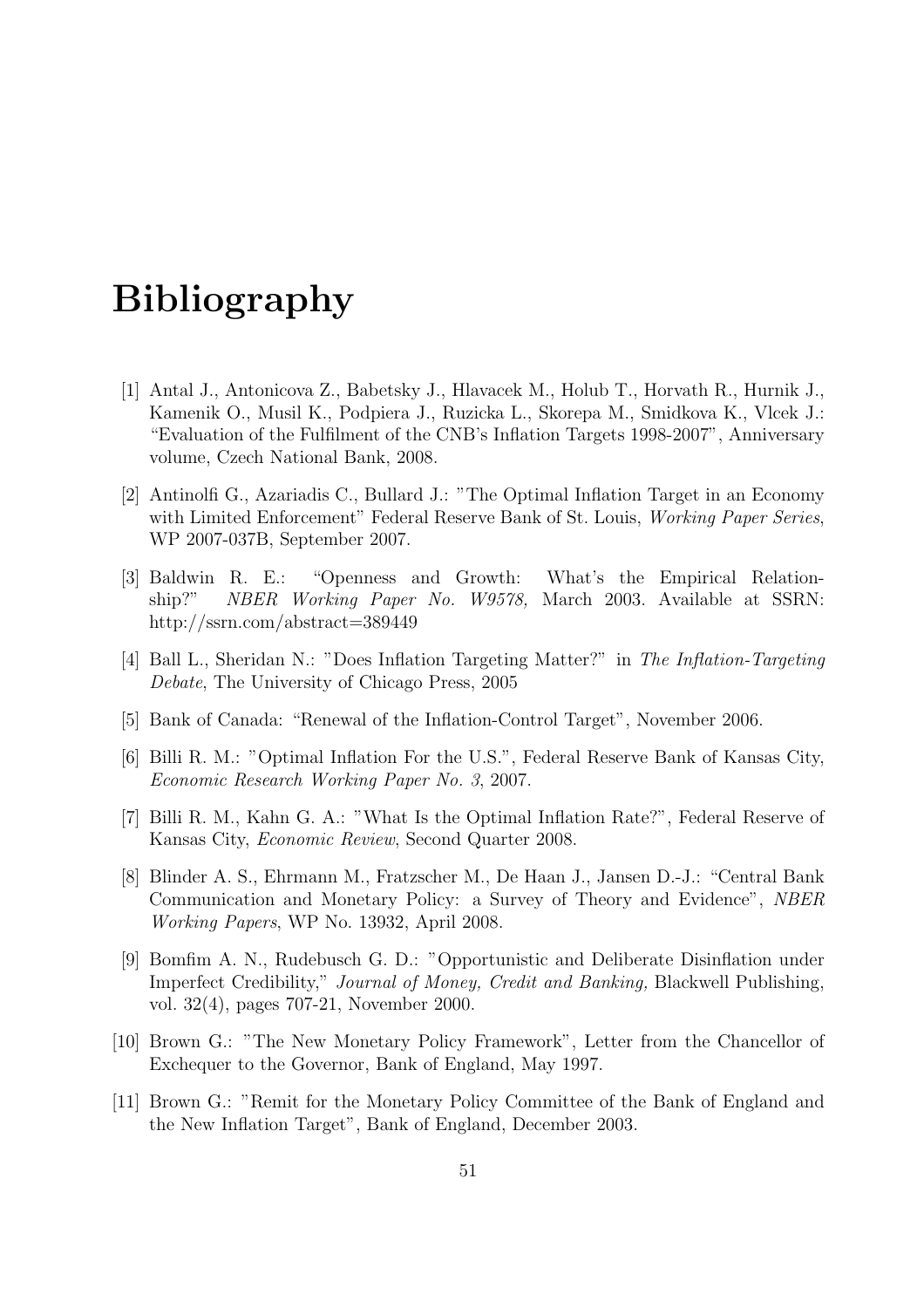- [12] Buiter W. H., Sibert A. C.: "How Good Is the Bank's of England's Inflation Targeting Record?", LSE Research Online, available at http://eprints.lse.ac.uk/717/1/HowGood-InflationTargeting.pdf
- [13] Camba-Méndez G., García J. A., Palenzuela D. R.: "Relevant Economic Issues Concerning the Optimal Rate of Inflation", ECB Working Paper Series, WP No.278, September 2003.
- [14] Cecchetti S. G., Krause S.: "Central Bank Structure, Policy Efficiency and Macroeconomic Performance: Exploring Empirical Relationships", Federal Reserve of St. Louis, Review, July 2002.
- [15] Cogley T.: "What Is the Optimal Rate of Inflation?", Federal Reserve Bank of San Francisco, Economic Letter 97-27, September 1997
- [16] van der Cruijsen C., Demertzis M.: "The impact of central bank transparency on inflation expectations," European Journal of Political Economy, Elsevier, vol. 23(1), pages 51-66, March 2007.
- [17] Cukierman A.: "Central Bank Strategy, Credibility, and Independence", Cambridge: MIT Press, 1992.
- [18] Czech National Bank: "CNB Monetary Strategy document", April 1999.
- [19] Czech National Bank: "The Setting of the Inflation Target for 2001", April 2000.
- [20] Czech National Bank: "The Setting of the Inflation Target for 2002-2005", April 2001.
- [21] Czech National Bank: "The CNB's inflation target from January 2006", March 2004.
- [22] Czech National Bank: "The CNB's new inflation target and changes in monetary policy communication", March 2007.
- [23] Fraga A., Goldfajn I., Minella A.: "Inflation Targeting In Emerging Market Economies", NBER Working Papers, WP No. 10019, October 2003.
- [24] Friedman M.: The Optimal Quantity of Money and Other Essays. Chicago: Aldine. 1969.
- [25] Fry M., DeAnne J., Mahadeva L., Roger S., Sterne G.: Key Issues in the Choice of Monetary Policy Framework, in Monetary Policy Frameworks in a Global Context. London: Routledge (Bank of England), 2000.
- [26] Gali J., Gertler M.: "Inflation dynamics: A structural econometric analysis," Journal of Monetary Economics, Elsevier, vol. 44(2), pages 195-222, October 1999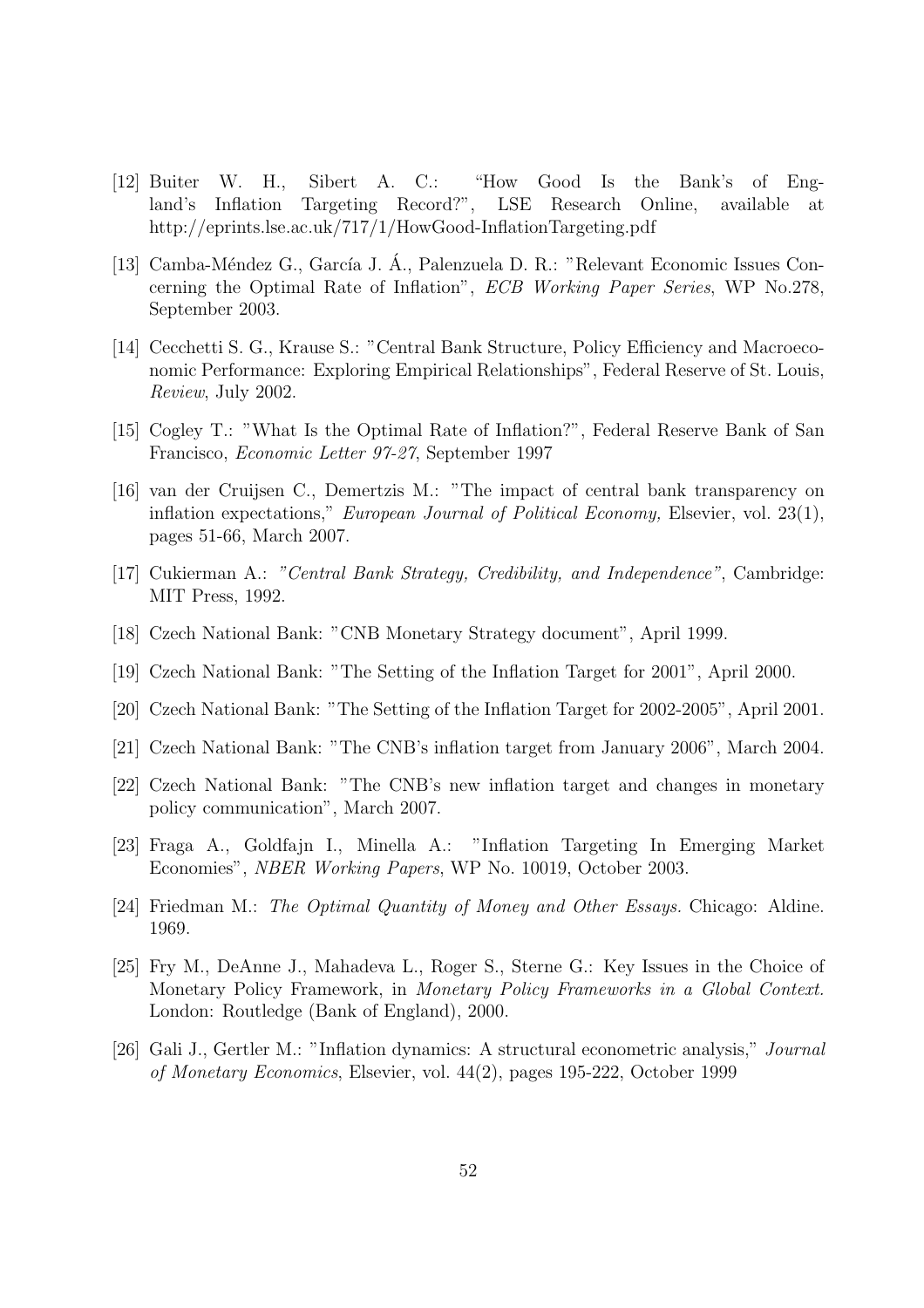- [27] Guillén M. F., Polillo S.: "Globalization Pressures and the State: The Global Spread of Central Bank Independence" American Journal of Sociology 110(6) (May 2005):1764- 1802.
- [28] Her Majesty Treasury: "Annex Outlining Details of the New Inflation Target", Bank of England, December 2003.
- [29] King, M.: Speech given by Mervyn King, Governor of the Bank of England, The Annual Birmingham Forward/CBI Business Luncheon, Birmingham, Tuesday 20th January 2004.
- [30] Kuttner K., Robinson T.: "Understanding the Flattening Phillips Curve", North American Journal of Economics and Finance, To be published in 2009, Accepted October 2008.
- [31] Mahadeva L., Smídková K.: "What Is the Appropriate Rate of Disinflation to be Targeted in the Czech Economy?", Czech National Bank Working Paper Series, WP No. 33, 2001.
- [32] McCallum B. T.: "Optimal Inflation In an Overlapping-Generations Model With Land", NBER Working Papers, WP No. 1892, April 1986.
- [33] Mishkin F. S.: "Can Central Bank Transparency Go Too Far?", NBER Working Papers, WP No. 10829, October 2004.
- [34] Mishkin F. S., Schmidt-Hebbel K.: "Does Inflation Targeting Make a Difference?", Czech National Bank Working Paper Series, December 2006.
- [35] Mishkin F. S., Schmidt-Hebbel K.: "One Decade Of Inflation Targeting In the World: What Do We Know and What Do We Need to Know?", NBER Working Papers, WP No. 8397, July 2001.
- [36] Pettersson-Lidbom P.: "Do Parties Matter for Economic Outcomes? A Regression-Discontinuity Approach," Journal of the European Economic Association, September 2008, Vol. 6, No. 5, Pages 1037-1056
- [37] Phelps E. S.: "Inflation in the Theory of Public Finance." Scandinavian Journal of Economics 75, pp. 67-82. 1976.
- [38] Sweriges Riksbank: The Riksbank´s Target for Monetary Policy, Press release 15.January 1993.
- [39] Royal Bank of New Zealand: "New Policy Targets Agreement", Press release, 17 September 2002.
- [40] Rogoff K.: "The Optimal Degree of Commitment to an Intermediate Target," Quarterly Journal of Economics, 100(4):1169-89, 1985.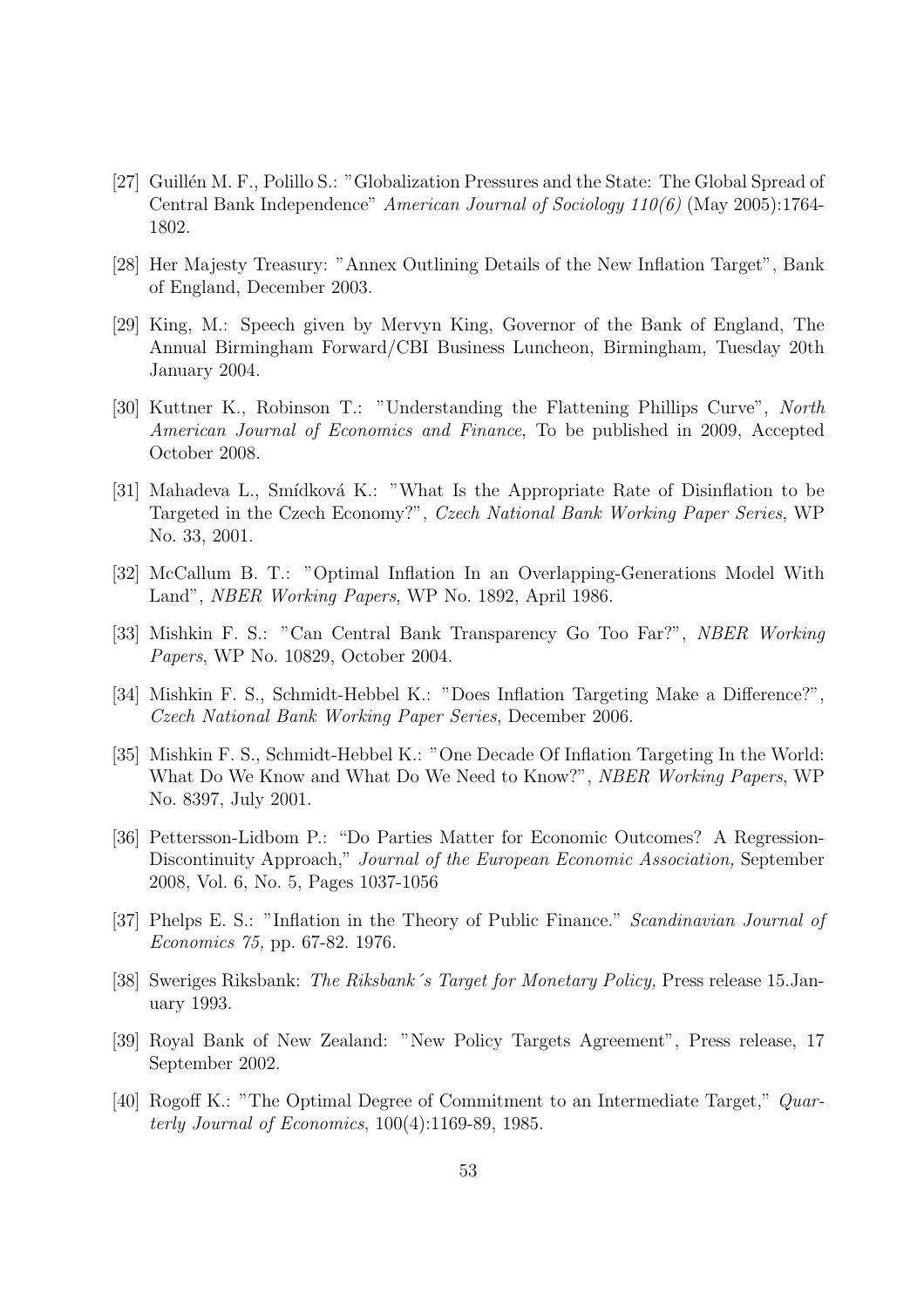- [41] Spyromitros E., Tuysuz S.: "Do Monetary Policy Transparency, Independence and Credibility Enhance Macro-Financial Stability?", December 2008, available at SSRN: http://ssrn.com/abstract=1309737
- [42] Svensson L. E. O.: "Inflation Targeting As a Monetary Policy Rule", NBER Working Papers, WP No. 6790, November 1998.
- [43] Walsh C. E.: "Optimal Contracts for Central Bankers", American Economic Review, Vol. 85, No. 1, pp. 150-167, March 1995.
- [44] Walsh C. E.: "Inflation Targeting and the Role of Real Objectives", Czech National Bank Working Paper Series, February 2007.
- [45] Walsh C. E.: "Inflation Targeting and the Role of Real Objectives", Czech National Bank Research and Policy Notes, February 2007.
- [46] Walsh C. E.: "Inflation Targeting: What Have We Learned?", University of California, Santa Cruz, July 2008.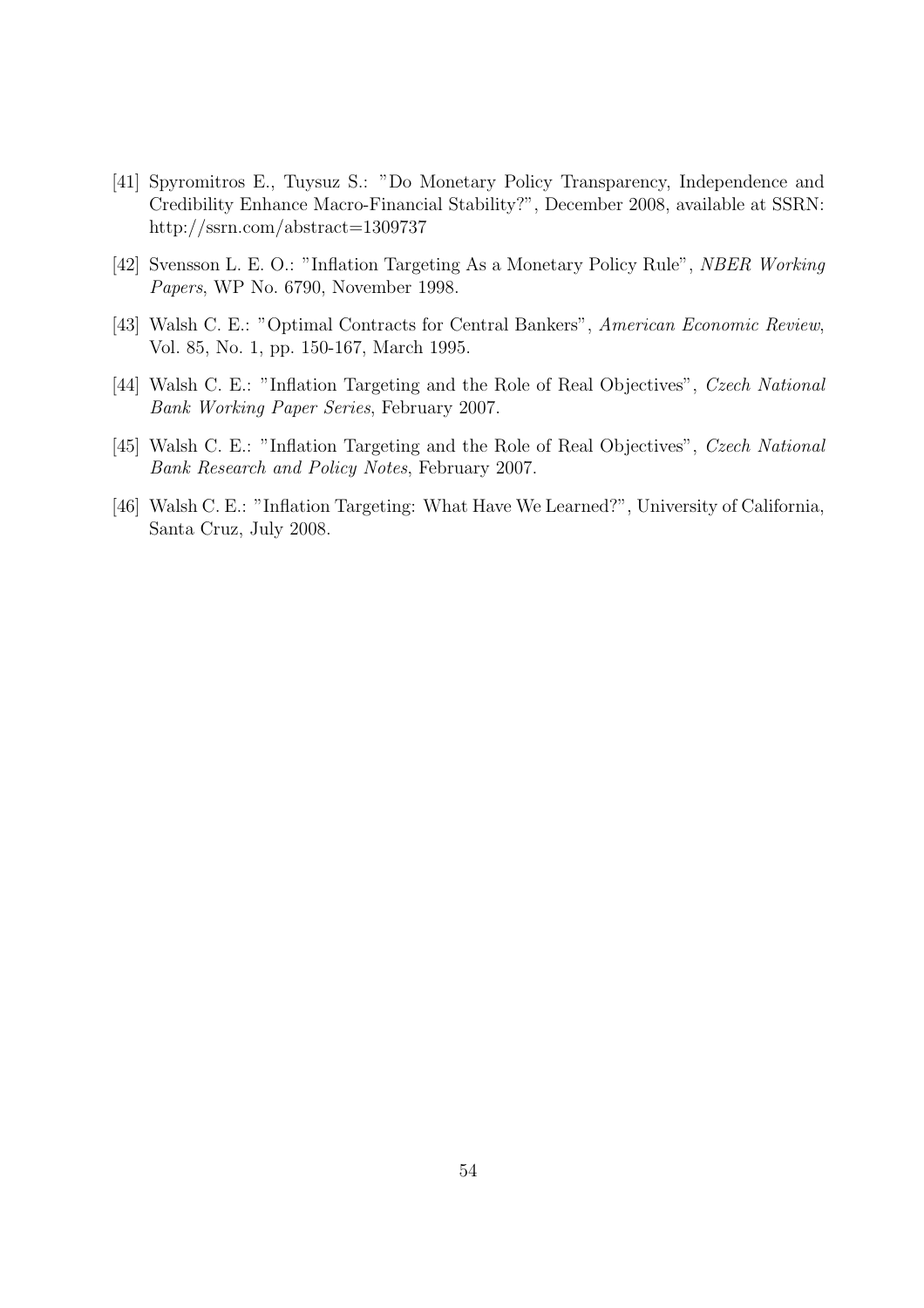## Appendix: Mathematica Code of the Model

Lagrange function and differentiation:

 $LU[pi_{-}[t_{-}], pit_{-}[t_{-}], ygap_{-}[t_{-}], pie_{-}, a_{-}, b_{-}, c_{-}, lm_{-}[t_{-}], cr_{-},$ st\_] := a (pi[t] - pit[t])^2 + b (pi[t] - pie)^2 + c (ygap[t])^2 +  $lm[t] (pi[t] - (cr (pit[t]) + (1 - cr) pi[t - 1] + st (ygap[t])))$ D[LU[pi[t], pit[t], ygap[t], pie, a, b, c, lm[t], cr, st], ygap[t]]  $\Rightarrow$  $-st$  lm $[t] + 2 c$  ygap $[t]$  $D[LU[pi[t], pit[t], ygap[t], pie, a, b, c, lm[t], cr, st], pit[t]]$  $\Rightarrow$  $-cr$   $lm[t] - 2 a (pi[t] - pit[t])$ D[LU[pi[t], pit[t], ygap[t], pie, a, b, c, lm[t], cr, st], pi[t]]  $\Rightarrow$  $lm[t] + 2 b (-pie + pi[t]) + 2 a (pi[t] - pit[t])$ D[LU[pi[t], pit[t], ygap[t], pie, a, b, c, lm[t], cr, st], lm[t]] =>  $-(1 - cr)$  pi $[-1 + t] + pi[t] - cr$  pit $[t] - st$  ygap $[t]$ Simplifying the system: Solve $[\{-st \text{lm}[t] + 2 \text{c} \text{ygap}[t] =$ 0,  $-cr$   $lm[t] - 2a$  (pi[t] - pit[t]) == 0,  $lm[t] + 2 b (-pie + pi[t]) + 2 a (pi[t] - pit[t]) =$ 0,  $-(1 - cr)$  pi $[-1 + t] + pi[t] - cr$  pit $[t] - st$  ygap $[t] - e[t] ==$ 0}, {pit[t], ygap[t], pi[t], lm[t]}]  $\Rightarrow$  $\{ \text{ygap}[t] \rightarrow -(($ st  $(-a b pie + a b cr pie + a b e[t] + a b pi[-1 + t]$ a b cr  $pi[-1 + t]$ ))/(  $a c - 2 a c cr + a c cr^2 + b c cr^2 + a b st^2),$ pit[t]  $\rightarrow$  -((-b c cr pie - a b pie st<sup>2</sup> - a c e[t] + a c cr e[t] + b c cr e[t] - a c pi[-1 + t] + 2 a c cr pi[-1 + t] + b c cr pi $[-1 + t]$  - a c cr<sup>2</sup> pi $[-1 + t]$  - b c cr<sup>2</sup> pi $[-1 + t]$ )/(  $a c - 2 a c cr + a c cr^2 + b c cr^2 + a b st^2),$ pi[t]  $\rightarrow$  -((-b c cr<sup>^</sup>2 pie - a b pie st<sup>^2</sup> - a c e[t] + a c cr e[t] a c pi $[-1 + t]$  + 2 a c cr pi $[-1 + t]$  - a c cr<sup>2</sup> pi $[-1 + t]$ )/(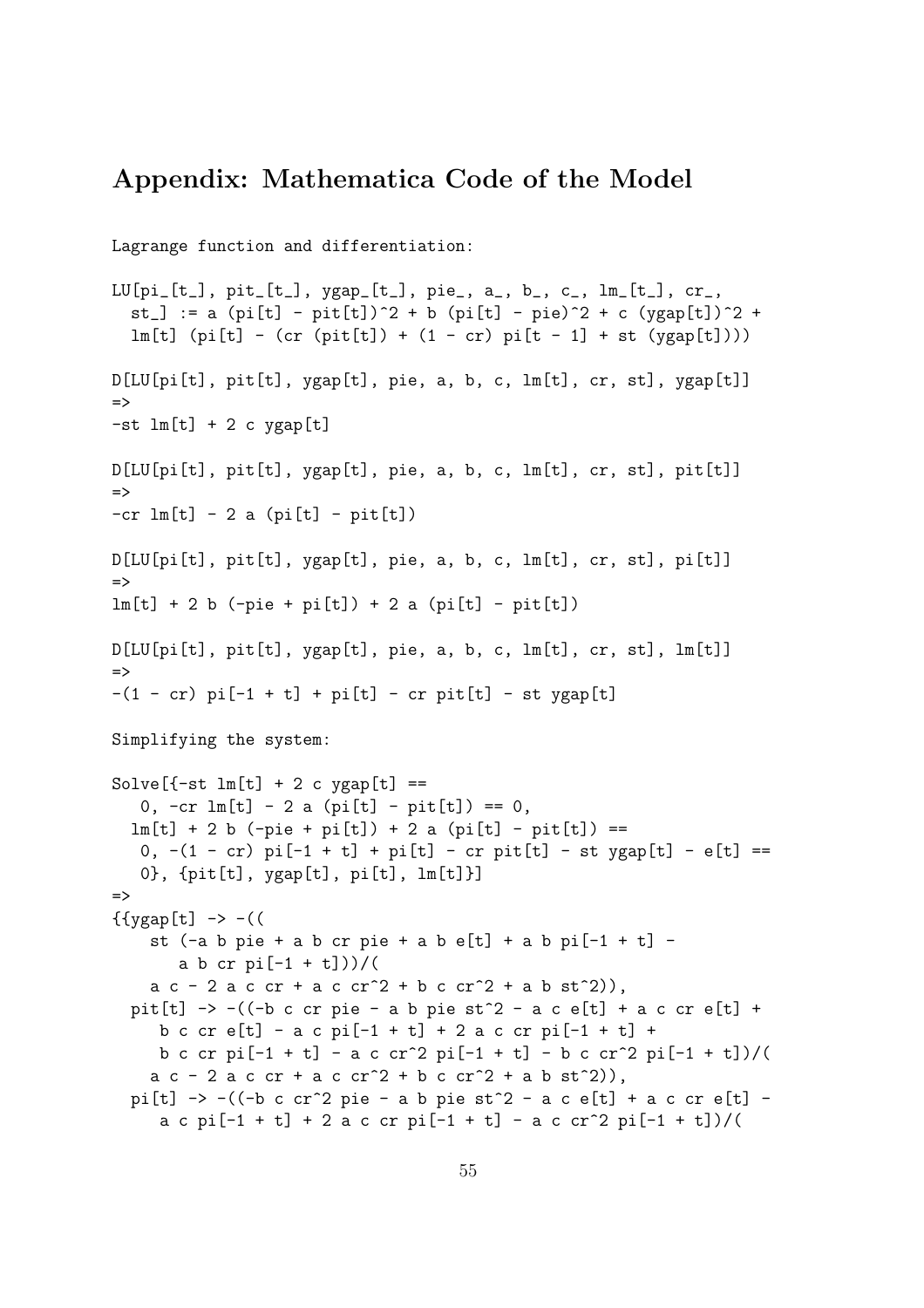```
a c - 2 a c cr + a c cr^2 + b c cr^2 + a b st^2),lm[t] -> -((
    2 (-a b c pie + a b c cr pie + a b c e[t] + a b c pi[-1 + t] -
       a b c cr pi[-1 + t]))/(
    a c - 2 a c cr + a c cr^2 + b c cr^2 + a b st^2)}}}
Solving the system of recurrence equations:
RSolve[\{ygap[t] == -(st (-a b p i e + a b c r p i e + a b p i [-1 + t] - a b c r p i [-1 + t])/a c - 2 a c cr + a c cr^2 + b c cr^2 + a b st^2),pi[t] == -((-b c cr^2) pie - a b pie st<sup>2</sup> - a c pi[-1 + t] +
     2 a c cr pi[-1 + t] - a c cr<sup>^2</sup> pi[-1 + t])/(
    a c - 2 a c cr + a c cr^2 + b c cr^2 + a b st^2),pit[t] == -((-b c cr pie - a b pie st<sup>2</sup> - a c pi[-1 + t] +2 a c cr pi[-1 + t] + b c cr pi[-1 + t] - a c cr<sup>^</sup>2 pi[-1 + t] -
     b c cr^2 pi[-1 + t]/(a c - 2 a c cr + a c cr^2 + b c cr^2 + a b st^2),ygap[0] == ygap0, pi[0] == pi0, pit[0] == 0 }, {pi[t], ygap[t],
  pit[t], t]\Rightarrow{ygap[t]} \rightarrow1/((c (-1 + cr)) (b c cr<sup>2</sup> +
       a (c (-1 + cr)^2 + b st^2))^-t (-c (b c cr^2 +
           a (c (-1 + cr)^2 + b st<sup>2</sup>))<sup>*</sup>t ygap0 KroneckerDelta[t] +
       c cr (b c cr^2 + a (c (-1 + cr)^2 + b st^2))^
        t ygap0 KroneckerDelta[t] +
       b (a c (-1 + cr)^2)^t pi0 st UnitStep[-1 + t] -
       b (a c (-1 + cr)^2)^t pie st UnitStep[-1 + t]),
  pi[t] -> (b c cr^2 +
      a (c (-1 + cr)^2 + b st^2)^-t ((a c (-1 + cr)^2)^
       t pi0 - (a c (-1 + cr)^2)<sup>+</sup>t pie +
      pie (b c cr^2 + a (c (-1 + cr)^2 + b st^2))^t),
  pit[t] -> -1/(
     a (-1 + cr) (b c cr^2 +
        a (c (-1 + cr)^2 + b st^2))^-t (a pie (b c cr^2 +
            a (c (-1 + cr)^2 + b st^2))<sup>*</sup>t -
        a cr pie (b c cr^2 + a (c (-1 + cr)^2 + b st^2))^t -
        a pie (b c cr^2 + a (c (-1 + cr)^2 + b st^2))^
         t KroneckerDelta[t] +
        a cr pie (b c cr<sup>2</sup> + a (c (-1 + cr)<sup>2</sup> + b st<sup>2</sup>))<sup>*</sup>
         t KroneckerDelta[t] +
        a (a c (-1 + cr)^2)<sup>-</sup>t pi0 UnitStep[-1 + t] -
```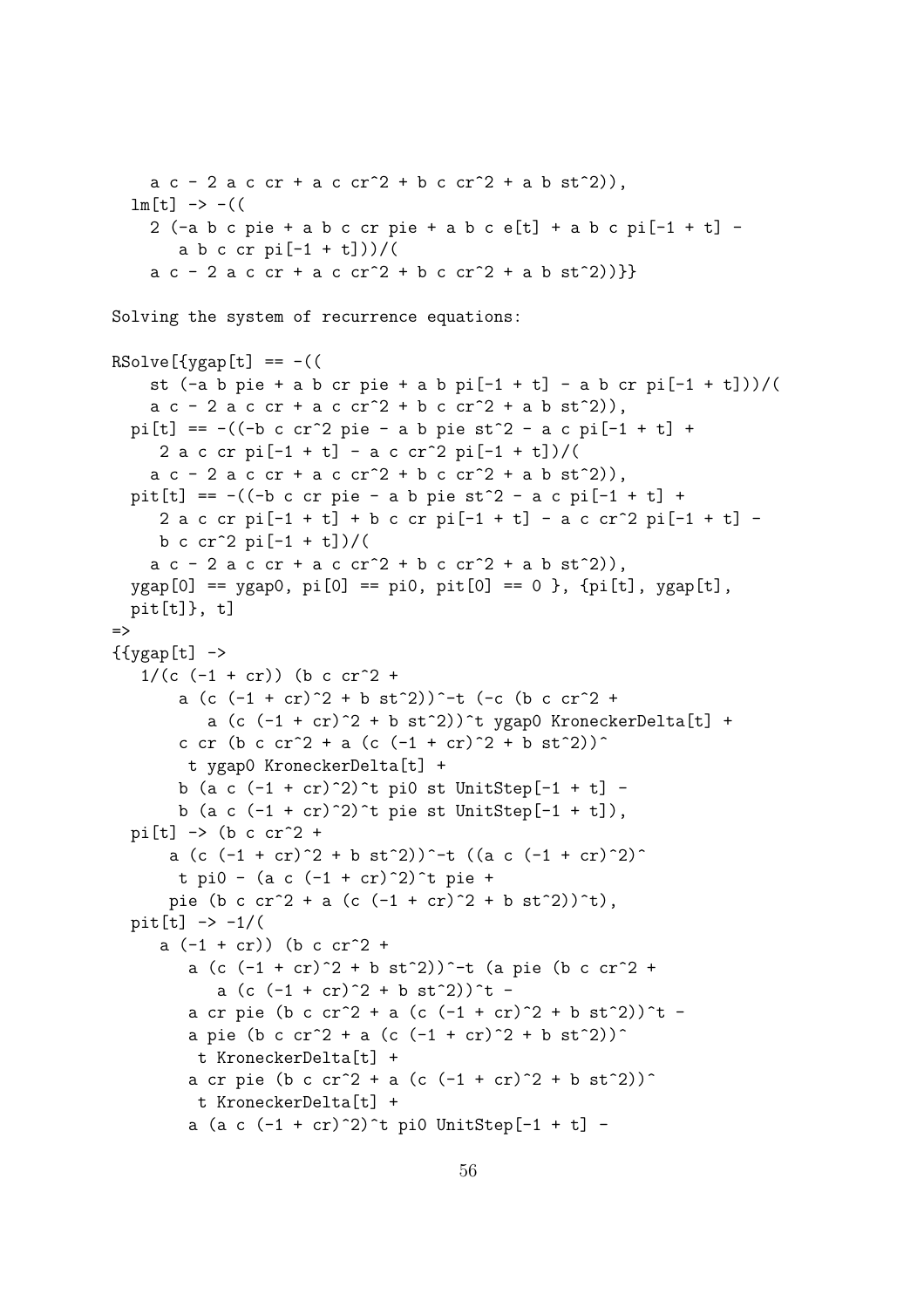a (a c  $(-1 + cr)^2$ )^t cr pi0 UnitStep[-1 + t] b (a c  $(-1 + cr)^2$ )^t cr pi0 UnitStep[-1 + t] a (a c  $(-1 + cr)^2$ )<sup>+</sup> pie UnitStep[-1 + t] + a (a c  $(-1 + cr)^2$ )^t cr pie UnitStep[-1 + t] + b (a c  $(-1 + cr)^2$ )^t cr pie UnitStep[-1 + t])}}

Visualization code and alternative specifications available upon request.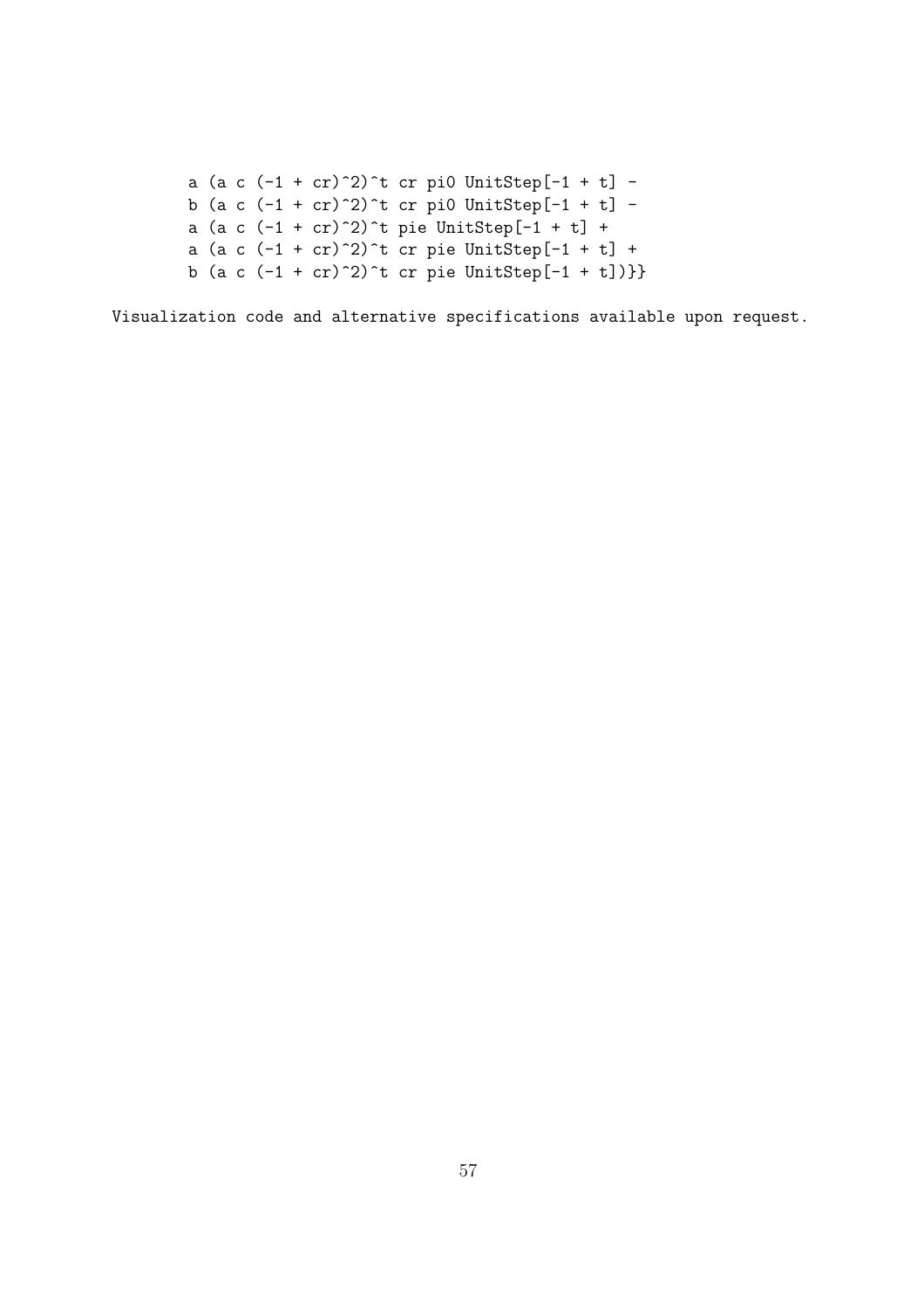## Chapter 2

## Perspectives of Inflation Targeting: Will We Survive the Turmoil?

## 2.1 Introduction

During the current financial crisis we have heard many opinions on the conduct of monetary policy. What went wrong in the past, what could be done now to help the economy, what should be changed to prevent similar breakdown in the future. In this essay we will try to asses perspectives of particular monetary policy regime, which became increasingly popular among both developed and emerging market economies: inflation targeting.

Inflation targeting was pioneered by the Royal Bank of New Zealand in 1989. The regime, where a credible nominal anchor of inflation target is meant to drive inflation expectations to the desired inflation rate was developed as a tool to reduce high inflation rates in the late 80's and early 90's. In the first cases of New Zealand and Canada, IT was developed virtually overnight as a policy framework which could replace badly performing monetary targeting. During the 90's, many other central banks adopted inflation targeting, both from developed and emerging market economies. For example, UK introduced IT regime soon after collapse of ERM (exchange rate targeting regime) in 1992. It is characteristic that in the first IT countries the framework was adopted with little academic discussion behind, the theory came first during 90's (Svensson (1998)). This also points out the practical nature of inflation targeting, which was developed as an ad-hoc measure to replace badly performing earlier monetary policy regimes.

Like other monetary policy regimes, the ultimate final goal is to stabilize price level (or inflation, as price level growth). The difference is, however, in the intermediate "state variable". In case of exchange rate peg regime, exchange rate plays the role of intermediate target, and it is believed that holding exchange rate stable helps to achieve price stability. This may hold to some extent, mainly in small open economies where prices are to a large extent imported. In monetary targeting regime, money supply is used as an intermediate target. Again, it is believed that dynamics of money aggregates determine inflation.

In case of inflation targeting, the major role of intermediate target is played by inflation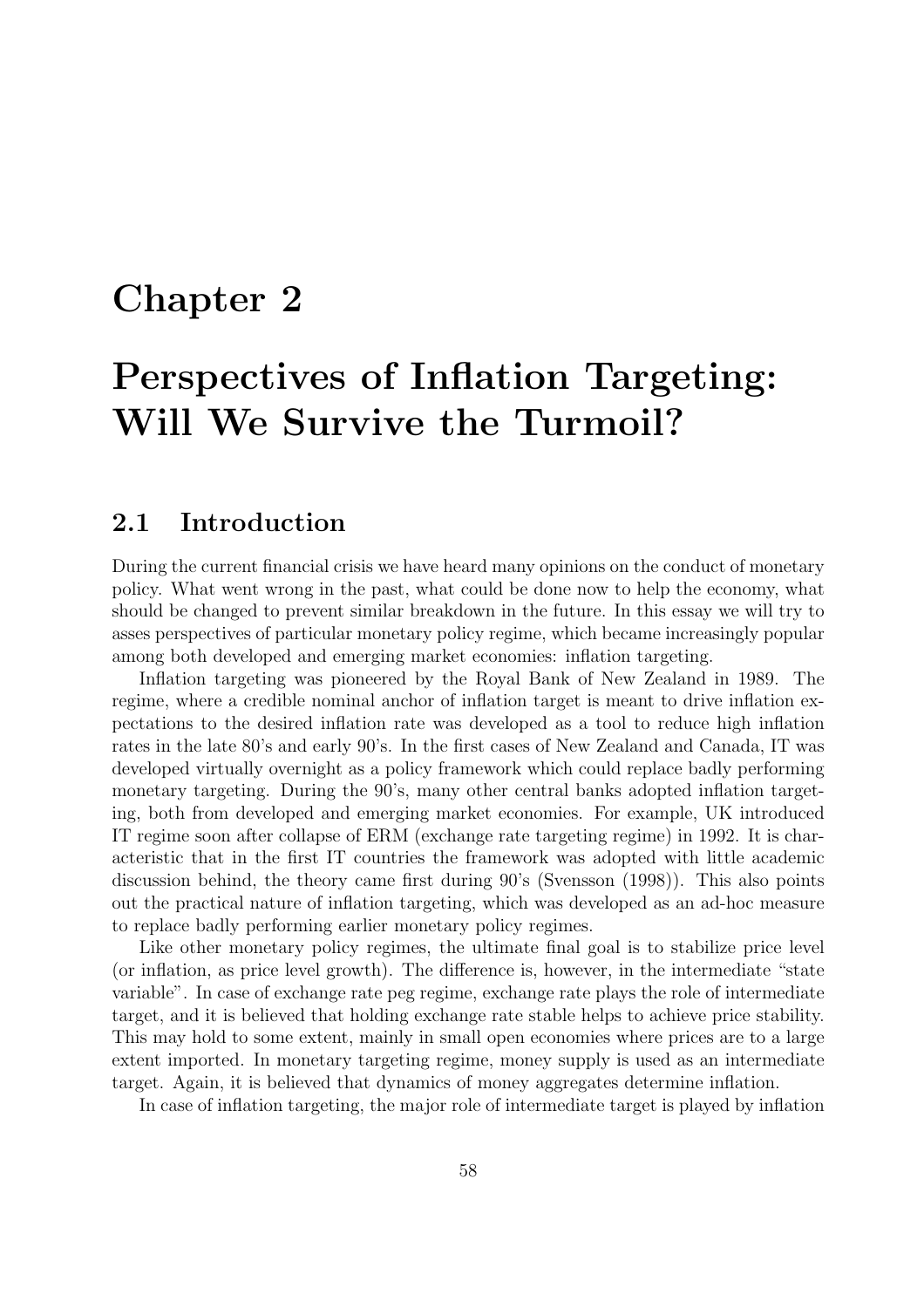forecast and inflation expectations (which is supposed to be the same). What is targeted is the forecast of inflation. Common belief is that price- and wage- setters set prices and wages in accordance to the expectations and thereby help the central bank to make the forecast come true. Success of anchoring inflation expectations is conditioned on proper communication and transparency. It is therefore not surprising that inflation targeting central banks were leaders in transparency and general opening to public.

In addition to the "inflation expectations management" inflation targeting involves strong commitment of central bank to conduct monetary policy (drive the control variable of short term interest rate) in a best way to fulfill both intermediate and consequently also ultimate target.

Compared to other monetary policy strategies, inflation targeting (which is, for reasons mentioned above, sometimes called inflation forecast targeting) uses variety of available information in the decision process. If a central bank was targeting exchange rate, it would have to rise interest rates whenever exchange rate falls (see Fisher parity equation). If it was targeting monetary aggregates (say M1), it would have to rise interest rates whenever M1 grows too fast. In other words, these two mentioned monetary policy strategies put ultimate weight on information carried by exchange rate and M1, respectively, and suppose that these are good proxies for future inflation. On the contrary, inflation targeting relies on inflation forecast. This forecast can (and must, to get on the effectiveness frontier) include all available information. The core of the forecast is usually made by a macroeconometric model (either DSGE or VAR), which includes only some of the available data. However, forecasts do not typically rely only on the model output, but are further finetuned using expert judgement, alternative scenarios are considered and possible risks are carefully assessed. The resulting mean inflation forecast is then targeted. It could thus be argued that inflation targeting takes into account all available information.

Relying on inflation forecast imposes some requirements on inflation targeting central banks. First, it is a considerably know-how intensive monetary policy regime as detailed and robust high-quality forecasts are needed. The forecasts should incorporate up-to-date economic research, not to lag behind in either methodology or particular macroeconomic relationships. Central bank has to be able to handle this. Moreover, the data needed for construction of the model should be of adequate quality, posing further requirements on statistical office and length of applicable time-series. However, as we will further discuss, these conditions do not need to hold strictly, as suggested by considerable success of inflation targeting in emerging market economies.

To sum up, we use Svensson's definition of inflation targeting:

- explicit numerical inflation target
- ...that is pursued in the medium run to avoid real instability (for instance in the output gap)
- which makes inflation targeting to be "flexible" rather than "strict"
- and due to the unavoidable lags in the effects of instruments on inflation, the decision framework is in practice "inflation-forecast targeting"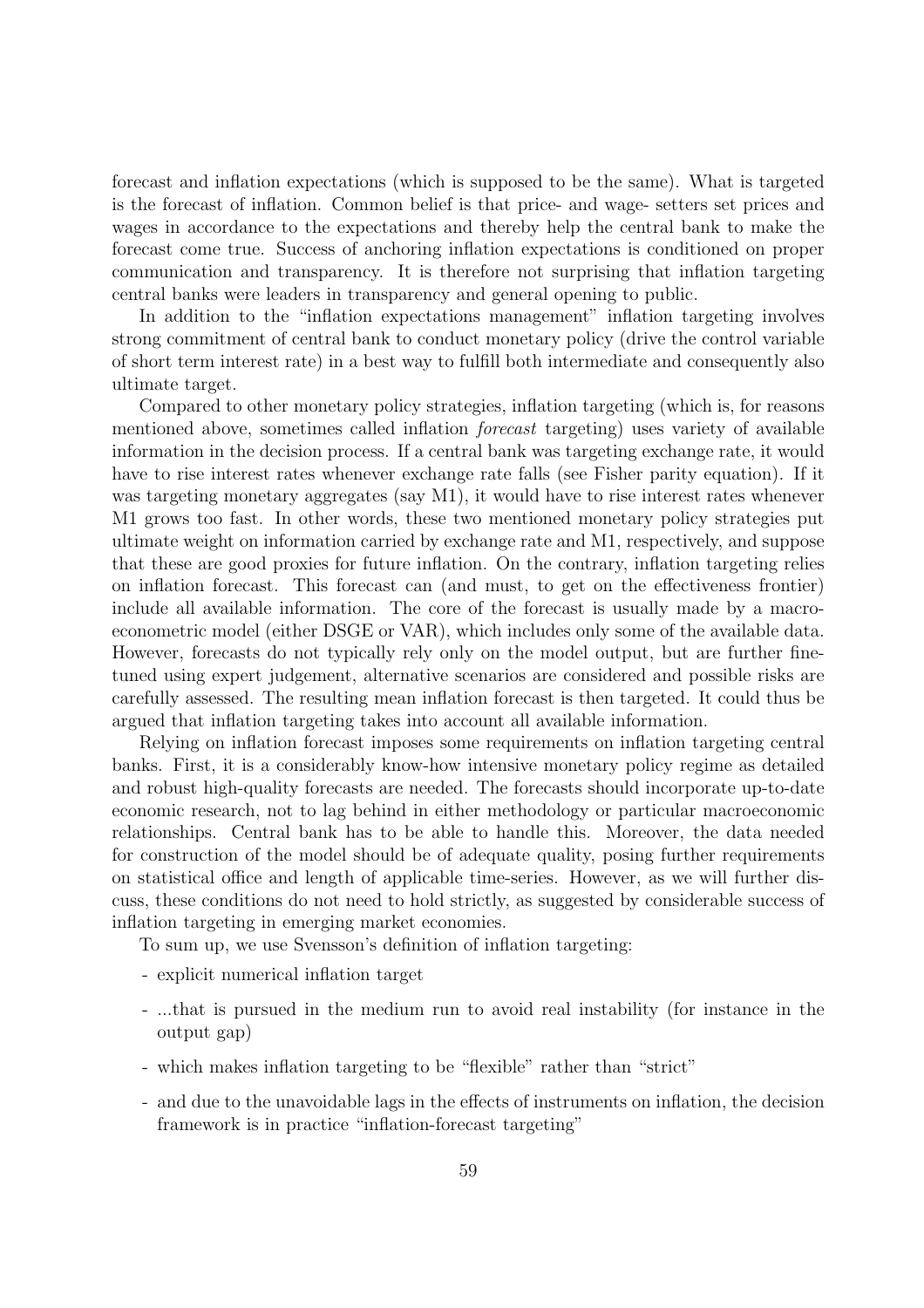- in addition, communication is very explicit ...
- and policy decisions are consistently motivated with reference to published inflation and output (-gap) forecast

## 2.2 Inflation Targeting: A Story of Success?

## 2.2.1 Rules Versus Discretion Debate

During last three decades, monetary theorists and policymakers lead a prolonged debate whether monetary policy should be conducted with discretion or under a rule.

Common logic would imply that discretion in any optimization problem weakly dominates rule. The reason is that optimization under discretion could take into account all available information up to the moment of decision, contrary to any rule which was set in the beginning of the game, without knowledge of latest development. Moreover, if the decision implied by the rule was still optimal given all available information, an agent optimizing under discretion would always be able to replicate the choice. Therefore, optimization under discretion is at least as effective as under rule.

However, the time-inconsistency problem first presented by Kydland and Prescott in their seminal work "Rules Rather than Discretion: The Inconsistency of Optimal Plans" (1977) showed that discretion could lead to socially suboptimal outcomes. Policymakers tend to change their optimal plans from what was promised and increase inflation to exploit the Phillips curve relationship. Output gap rises, but consequently also inflation expectations rise and shift the whole Phillips curve, which pushes output gap back to equilibrium. The resulting steady state is far from social optimum and even policymakers' utility is lower compared to the starting point. Numerous discussions were held to find a solution to the time-inconsistency problem. As a result we have independent central banks and clear mandate for price stability in most cases (with a notable exemption of Federal Reserve having dual mandate).

Inflation targeting seems to hold the flag of the "rules" side nowadays. Not only it imposes simple mandate for the central bank (fulfilling the inflation target), but moreover it is close to the "optimal contract for central banker" proposed by Walsh. Reserve Bank of New Zealand, the first and still one of the most orthodox inflation targeters, really does use option of firing governor in case of missing the target without reasonable explanation.

Still, inflation targeting should not be viewed as a strictly mechanistic rule. The discretion plays important role in the decision process. The whole inflation forecast, which is in fact the targeted intermediate variable, is a result of design of the main forecasting model, other models taken into account and finally an expert judgement about future inflation path. Further, understanding transmission mechanism of the economy is crucial element in inflation targeting, and often differs even among members of a bank board. Magnitude and even direction of control short-term interest rate change is subject to elaborate discussions on the bank board meetings in both IT and non-IT countries. All these elements signal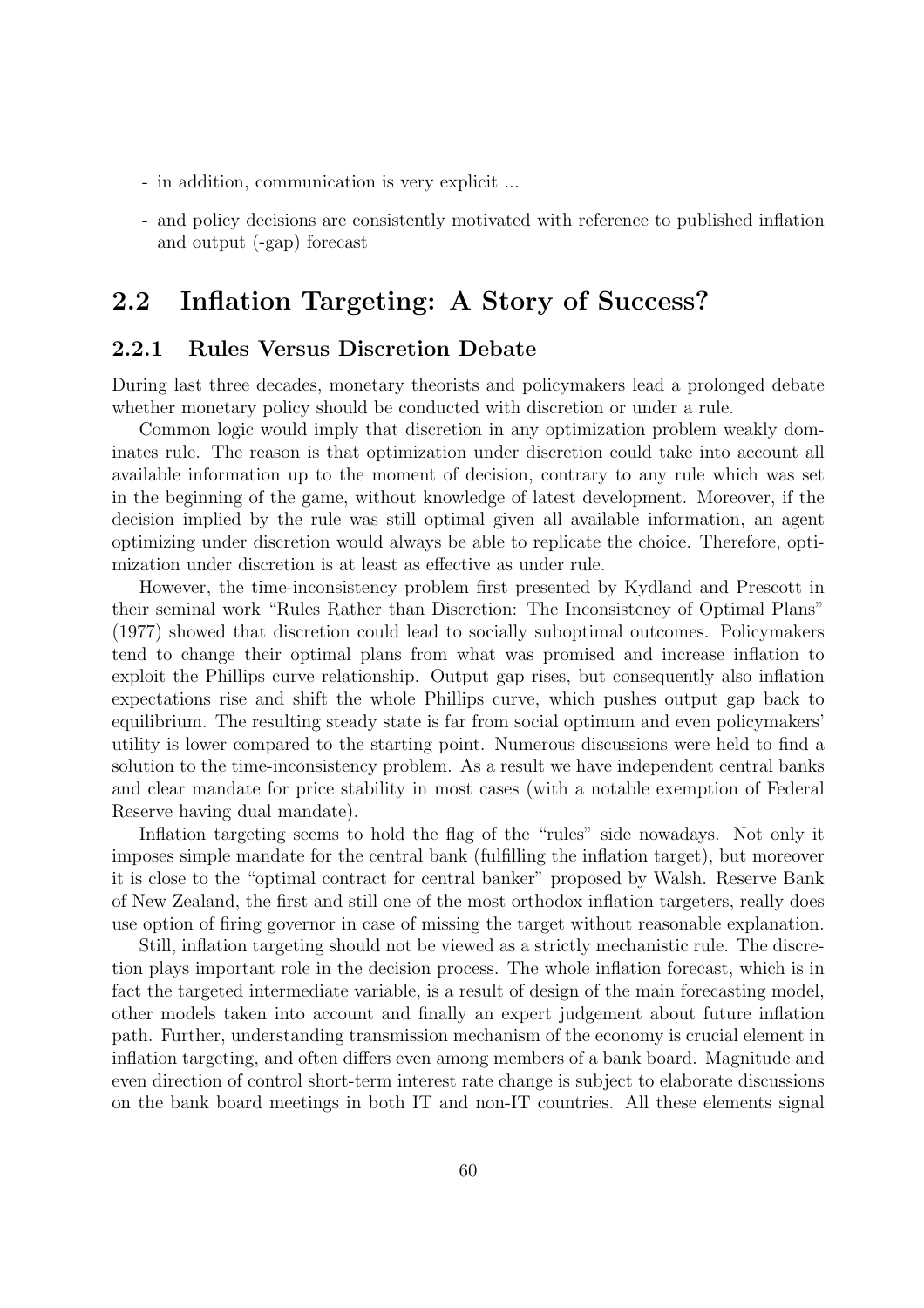presence of discretion in otherwise rule-based inflation targeting. Most accurately we could talk about rule-based discretion.

The time-inconsistency and rules versus discretion debate would seem to be resolved by inflation targeting, if only did the most prominent central banks in the world, the Federal Reserve and European Central Bank, use other policy regimes. Most probably they are not pursuing sub-optimal policies, so what makes them reject the "best practice" framework?

## 2.2.2 Account of Inflation Targeting: Survey of Literature

How do inflation targeting countries perform compared to the non-targeting ones? There has been many papers written on this topic. Some of them (Walsh (2008)) argue that inflation targeting is a successful policy regime, as it delivered price stability with no adverse effects on real volatility, as expected by critics. Inflation targeting is focused on minimizing inflation volatility. Based on the Phillips curve inflation-output trade-off, critics of inflation targeting argue that stabilizing inflation would result in more volatile output.

Mishkin and Schmidt-Hebbel (2006) and Walsh (2008) and many others conclude that no such adverse effects on output volatility were observed.

But did inflation targeting perform strictly better than other policy regimes? It is apparently difficult to find evidence in favor of strictly better performance of inflation targeting in developed countries. The cited Mishkin and Schmidt-Hebbel (2006) paper does not find that developed inflation targeters have performed better compared to developed non-targeters. However, the benefits are more visible in case of emerging market inflation targeters, which were able to significantly narrow the gap between developing and developed economies.

Analogous conclusion is made by Lin and Ye (2007a, 2007b). In their first paper (Lin and Ye (2007a)) they use a sample of 7 developed countries and based on propensity score matching methods conclude that inflation targeting has no significant effect on either level or variability of inflation. In the second paper (Lin and Ye (2007b)) they use another sample of 13 developing countries and using similar methods conclude that inflation targeting significantly lowers both mean and variability of inflation. Inflation targeting seems bring more benefits in emerging economies than in developed ones.

Batini and Laxton (2006) evaluate the performance of inflation targeting in emerging market economies and discuss conditions needed for a country to successfully pursue IT. Focus on developing countries brings results strictly in favor of inflation targeting: compared to other monetary policy regimes, IT scores better in both inflation and inflation expectations while no adverse effects on output are observed. Moreover, Batini and Laxton (2006) observe less volatility in interest rates, exchange rates and FX reserves and lower risk of currency crises in IT developing countries. Surprisingly, exchange rate pegs are dominated by IT even in these criteria. The conclusion is that emerging economies do not need to wait to meet the stringent criteria for IT adoption and that adoption of IT will lead to surplus with any starting conditions.

Jonas and Mishkin (2005) also conclude that inflation targeting has been successful framework in developing countries. They stress avoiding target undershooting and parallel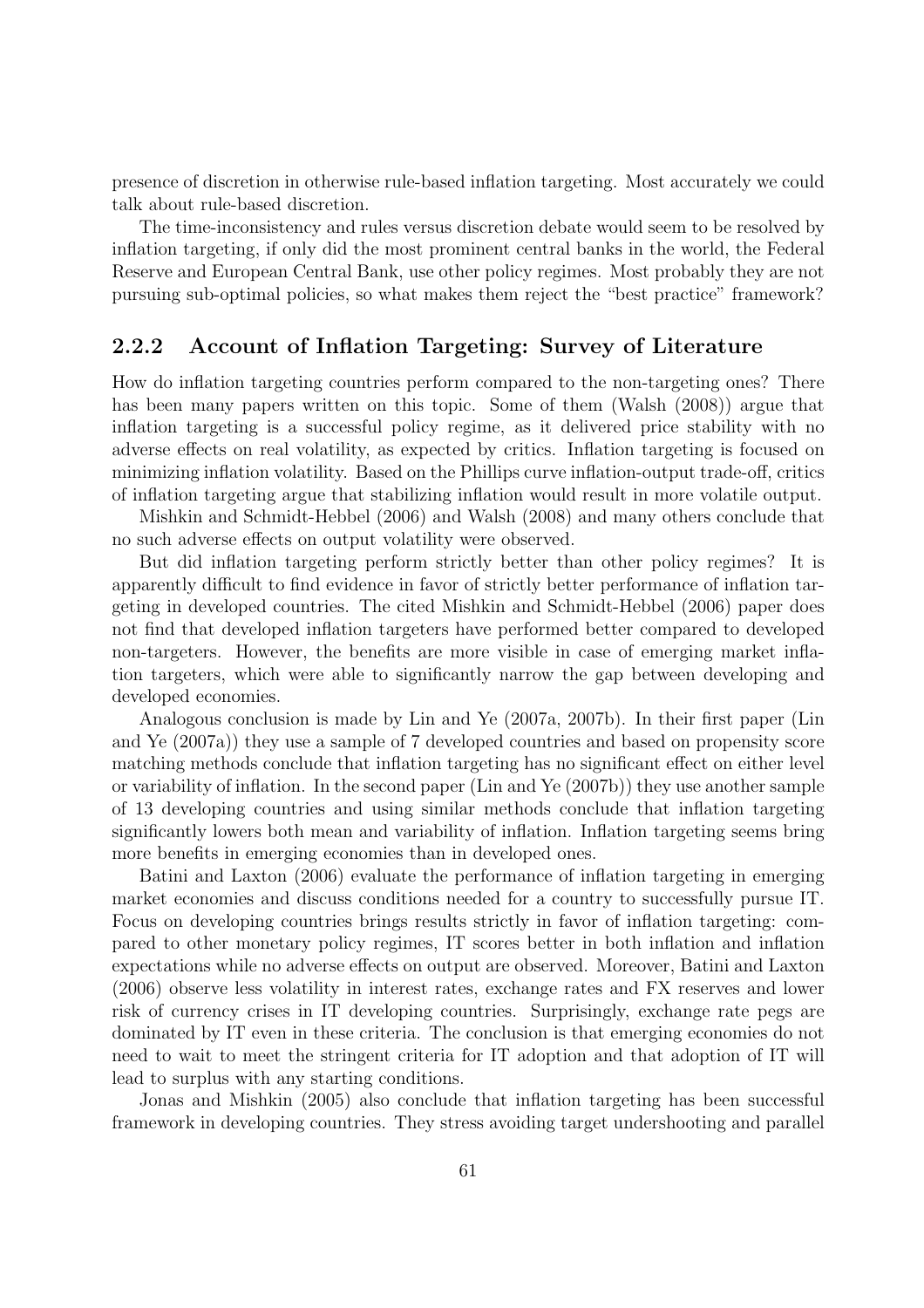exchange rate targeting, which may damage fragile credibility of the regime in emerging economies. EME's face more severe shocks and more painful trade-off in inflation and output than developed countries, which, however, does not imply that other monetary regimes are superior to IT. Same observation is made in Fraga, Goldfajn and Minella (2003).

Caballero and Krishnamurthy (2005) stress an important role which inflation targeting could play in overcoming "fear of floating" in developing countries. By commitment to inflation target central banks are less tempted to "protect" currency in short run fluctuations.

Recent paper by Siklos and Weymark (2009) compares monetary policy performance of developed countries using constructed indicator of "inflation pressure": Australia, Canada and New Zealand are compared with non-targeting United States. They conclude that inflation targeting countries are under substantially lower inflation pressure and that less movement in interest rates is needed to stabilize the price level.

Among other IT optimists, Vega and Winkelried (2005) conclude that "Inflation targeting has helped in reducing the level and volatility of inflation in countries that adopted it", using propensity score matching method. They enjoy the "natural experiment" characteristic of the IT evaluation problem and test robustness of their results on various control groups of both IT-ers and non-IT-ers.

Wu (2004) examines whether IT's observed impact on inflation is not only a result of more strict and conservative monetary policy. He finds that interest rates have not been systematically higher in IT countries. Moreover, even when interest rate movements are controlled for, adoption of inflation targeting has significant impact on inflation. Lower inflation is therefore not an effect of more aggressive policy of inflation targeters.

Feasibility of inflation targeting for the United Stated is discussed in Rudebusch and Walsh (1998) and more recently in Goodfriend (2005). Both papers realize that the Federal Reserve is in fact pursuing inflation targeting in an implicit form. Whether explicit IT would help the Fed in achieving the target is not clear to Rudebusch and Walsh (1998) as similar record of inflation development was observed in both IT and non-IT during the 90's. Goodfriend recommends IT for Fed and stresses role of Congress, to which Fed could be accountable of meeting the agreed target.

Similar issue is adressed by Tempelman (2008), who conludes that "Because the 1 to 2 percent long-run [inflation] comfort zone of implicit inflation targeting is so universally understood to be the Federal Reserve's existing practice, it is not clear what is to be gained from explicit announcement", which we leave without comment.

"A view from ECB" is presented by Issing (2003). Issing realizes, that there is not much difference in actual policy conduct between countries labeled as "inflation targeters" and others. No central does the orthodox inflation targeting, a degree of flexibility is present in each country. ECB, Fed and inflation targeting central banks were all successful in anchoring inflation expectations and reduced inflation volatility, which are the most commonly mentioned benefits of IT.

Inflation targeting is viewed as an emerging new international monetary policy paradigm in Rose (2006). Independent central banks, no restrictions on capital mobility, exchange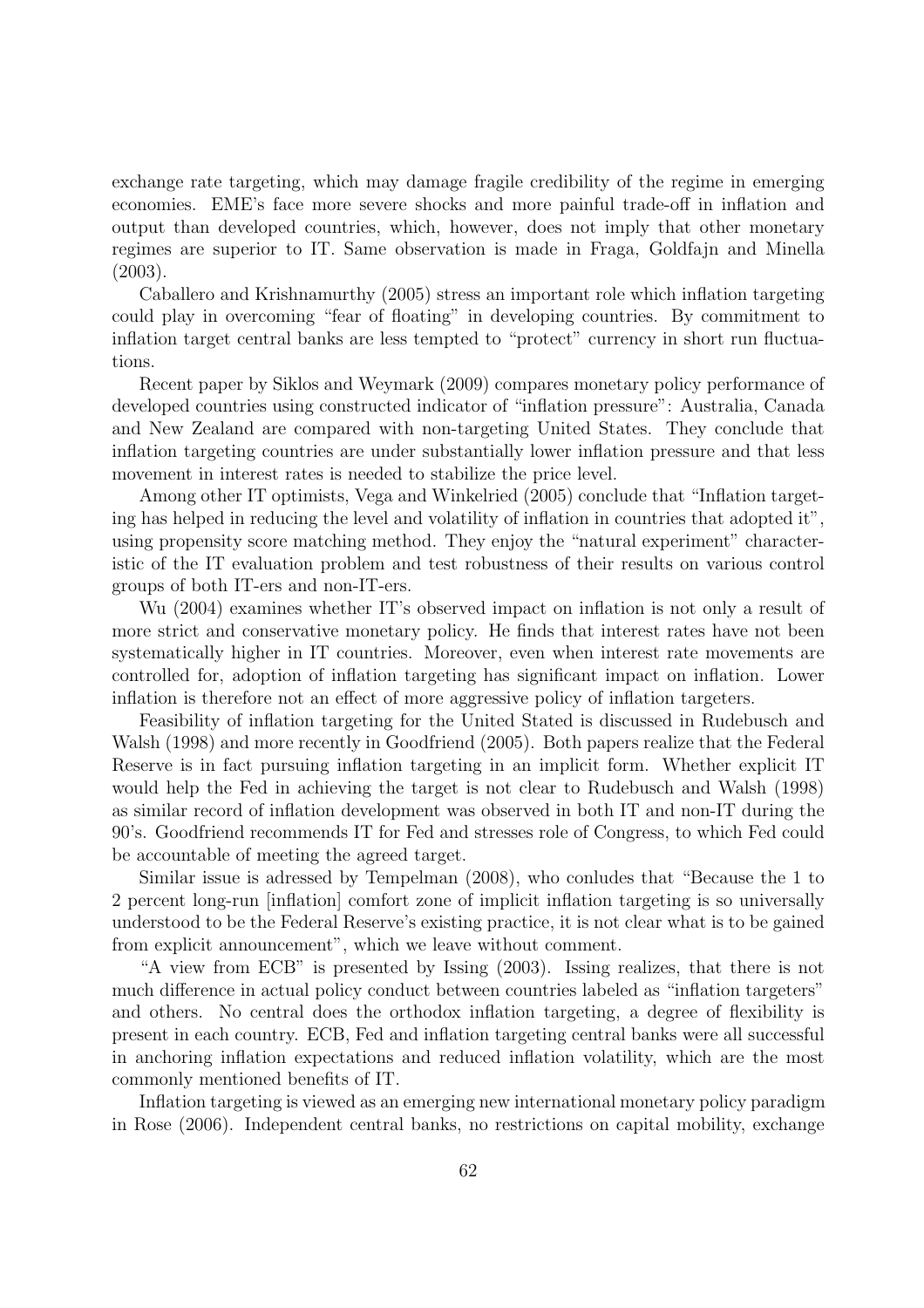rate float, but in the end also low exchange rate volatility. Domestic focus, no "big plans" not relying on international coordination, no role for central country, for gold, no IMF-like institution. Durable regime, no IT crisis and abandonment observed so far. Rose (2006) concludes: "Inflation targeting is Bretton Woods, reversed."

Stiglitz (2008) presents diametrically opposite view: "Today, inflation targeting is being put to a test - and it will most certainly fail." Stiglitz criticizes myopic policy reactions to imported inflation coupled with inability of small open economies' monetary policy to influence world prices (illustrated on example of 2007/2008 world oil and food price inflation).

Other famous argument against IT is derived from work of Ball and Sheridan (2005). In their paper they survey developed countries, both IT and non-IT. They find that inflation targeting does not help to achieve significantly better outcomes. A similar conclusion that inflation targeting does not matter is made by Willard (2006). Contrary to the latter paper, Ball and Sheridan (2005) acknowledge that inflation targeting transparency and accountability are "consistent with principles of democratic society" more than the "Just do it" way of conducting monetary policy.

Ravenna (2007) tests the "luck hypothesis" saying that success of inflation targeting in Canada would be replicated even without IT in place. He finds that similar results would be achieved with 35% probability under status quo policy. He concludes that performance of IT has not been extraordinary so far, maybe because it has not been put to test by severe inflationary shocks yet.

Roger and Stone (2005) point out that inflation targets have been missed in 40% of time in the IT countres, while the misses have been often severe and prolonged. A question then arises, why did the central banks did not abandon the regime, why no "inflation targeting crisis" occured due to these misses? Flexibility of inflation targeting, high standards of transparency and accountability and lack of viable alternatives are presented as answers.

Importance of transparency is stressed by several other studies: Little and Romano (2009) subscribe the IT's ability to anchor expectations to stress it puts on improving transparency, which is in fact available to all central banks, not only to the inflation targeting ones. Sims (2005) argues that inflation targeting does not cope with the most painful problems associated with inflation: deflation traps, hyper-inflationary spirals and fiscal dominance. With lack of coordination with fiscal policy inflation targeting is powerless. Any inflation target is not credible unless fiscal policy commits to cooperate on it. However, a significant improvement in transparency is acknowledged. But, as mentioned above, any central bank could be transparent, IT or not. Loayza and Soto (2002) also find transparency and effective communication as a crucial asset of inflation targeting framework, and the most important "best practice" spillover to other monetary policy regimes.

There are even a few critics of inflation targeting communication: Faust and Henderson (2004) point out the contradiction between commonly agreed preference function of a central bank, which is concerned not only about inflation but also about the output gap, with the declared mandate which solely focuses on maintaining price stability. Why do central bankers not admit that they are "flexible inflation targeters" (concerned also about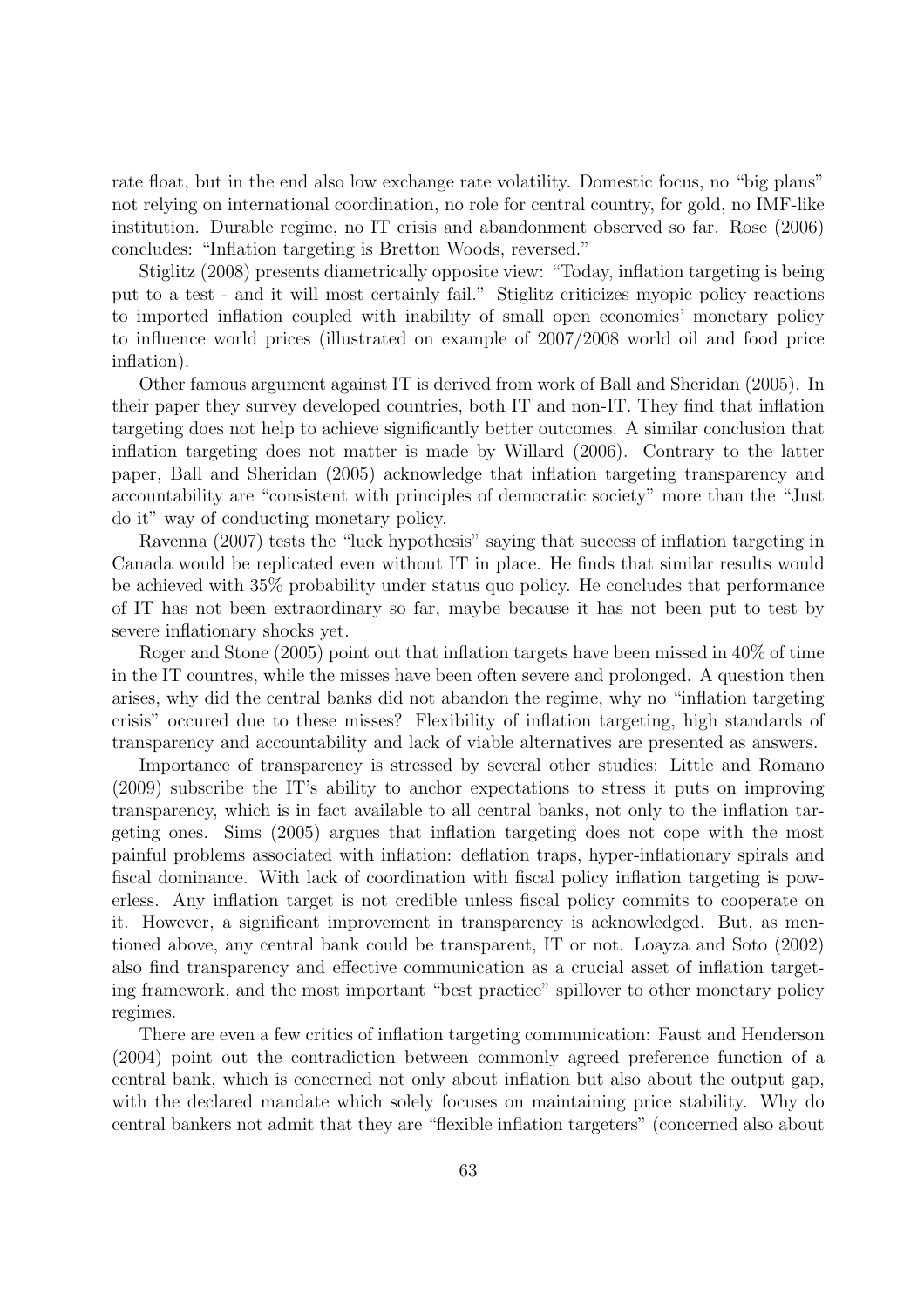output gap) and pretend to be "strict inflation targeters"? And even if they admit it, what is the output level they target? Apparently, only a half of the story is being communicated to the public.

Finally, Woodford (2003) does not find inflation targeting as fully optimal policy, as it does focus on inflation forecast only in the medium-term. The nearer-term price level path is then left unanchored. A more elaborate framework is needed to conduct optimal policy even in the nearer-than-medium-term.

We have seen that there are many opinions on inflation targeting in the literature. Lot of researchers did find that inflation targeting improves economic performance, lot of them found that not. Overall impression is that developing countries are able to gain more from potential benefits of the framework, maybe because industrialized countries like the U.S. and Eurozone members are already close to the monetary policy effectiveness frontier.

A particularly strong result is that no empirical study did find any adverse effects of inflation targeting. Moreover, no country did abandon IT due to "inflation targeting crisis" (only Finland and Spain left the club while entering the Eurozone).

So far so good, but what are the future prospects of inflation targeting? Should we fear with Stiglitz that inflation targeting will damage the ability to recover from the 2008/2009 financial turmoil and subsequent real crisis?

Mervyn King (2005) asks "how serious are the problems posed by issues as asset price inflation?" Was his humble remark back in 2005 not a strike home, considering developments in last years?

## 2.3 Facing the Financial Crisis

How does inflation targeting score in the turmoil of 2008/2009 financial crisis and subsequent worldwide real decline? Were the fears of above cited commentators relevant for current development, did the critics foresee the problems we are now facing? Is inflation targeting in fact facing any problems? What is the role of inflation targeting in the crisis, is it a burden or a lighthouse to guide monetary policy in the blizzard? Should we now reconsider the arguments pro and contra inflation targeting?

## 2.3.1 Rigidity?

One of the often mentioned criticisms of inflation targeting framework goes along the line of policy rigidity. The early IT critics claim, that inflation targeting focuses too much on inflation, that it is not flexible enough. "Inflation nutters" are willing to sacrifice large proportions of output by cutting interest rates to succesfully disinflate. However, many others argue that all inflation targeters are to some extent flexible and no central bank is a "strict inflation targeter". Issing (2003) mitigates the differences among ECB, Fed and IT central banks in how they in the end conduct monetary policy.

Still, this argument may be of some relevance, when we realize that most central banks did hold interest rates at relatively high levels up to 10/2008, fearing that the world food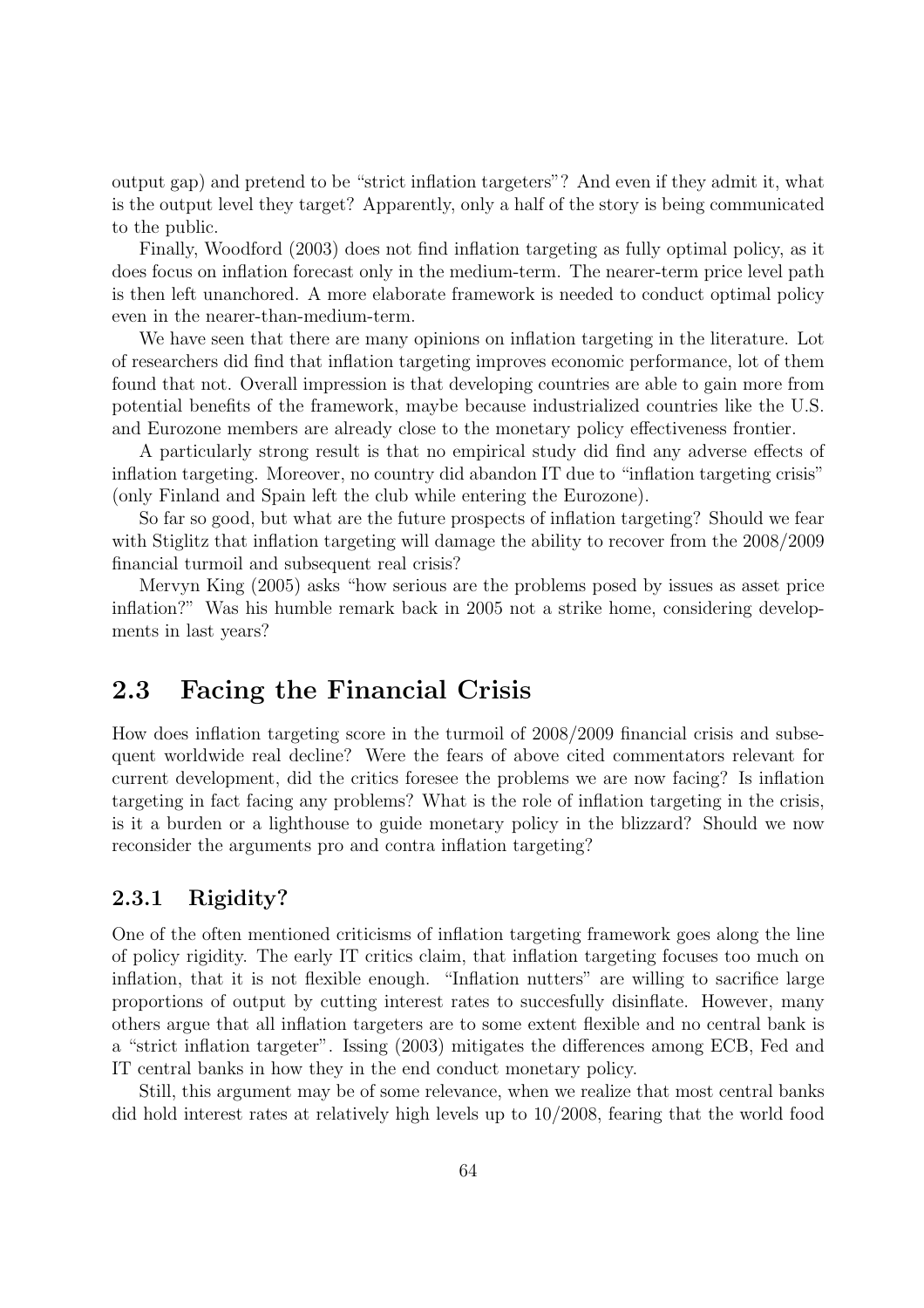and oil price shock may persist. (ECB 4.25%, BoE 5.0%, Riksbank 4.75%, CNB 3.5%, most of which were the peak values of monetary restriction) As research on monetary transmission mechanism suggests, actions of monetary policy take largest effects with a lag of 12-16 months. The monetary tightening pursued by central banks worldwide will therefore strike the economies with the most power at the end of 2009, when the price shocks of 2007/2008 will be gone for long. To the contrary, economy of U.K. fell into deflation  $(-0.4\%)$  measured by RPI in  $3/2009$ , as well as the U.S.  $(-0.38\%)$  measured by CPI and other countries on the edge.

However, it is not clear if countercyclical policy should be subscribed to too much focus on inflation. Deflation is definitely not something which even "inflation freaking" central bankers would be happy with. And importantly, all the central banks kept the rates high, both inflation targeting and others.

## 2.3.2 Too Narrow Focus?

Maybe the most severe objection which appeared since the crisis breakout is too narrow focus of monetary policy, inflation targeting before all. The ultimate goal of monetary policy is price stability in most cases. Price level is, however, usually measured by some kind of price index, which takes into account necessarily a limited number of goods. What is being targeted in most central banks is inflation measured by core CPI (Canada, Australia), headline CPI (UK, Sweden) or a closely related measure (RPIX: UK before 2004, PCE: non-targeting US).

CPI, even when the headline version is considered, does include prices weighted by their importance in a consumer basket. The consumer basket composition is typically based on statistical surveys. It does not contain (or does, but with a low weight on final index) variety of non-consumer prices, which are, however, crucial for the economy while considering for example investment decisions or credit collateral.

This shortcoming has shown up particularly painful at the outset of current financial crisis: asset prices were growing fast (asset price inflation) and created the nowadays thoroughly discussed bubbles. Especially housing prices played significant role in this process and stayed to a large extent unreflected in the consumer price indices and thus also by monetary policy. Although there was enormous inflation on housing market, the Federal Reserve (although not inflation targeting) kept low interest rates as CPI inflation risks were low, thereby fueling further investment in housing and further inflating the bubble.

An important question arises, if central banks should to some extent broaden their definition of inflation to capture also other assets than those included in CPI basket. Some non-consumer assets have significant impact on the balance sheets of financial institutions and values of collateral. Credit availability is therefore also influenced and the overall wealth of financial agents is at stake, as was many times observed during the 2008/2009 crisis.

Some commentators suggest that central bank should "lean against the wind" with a restrictive monetary stance when an asset bubble threatens to emerge. However, it would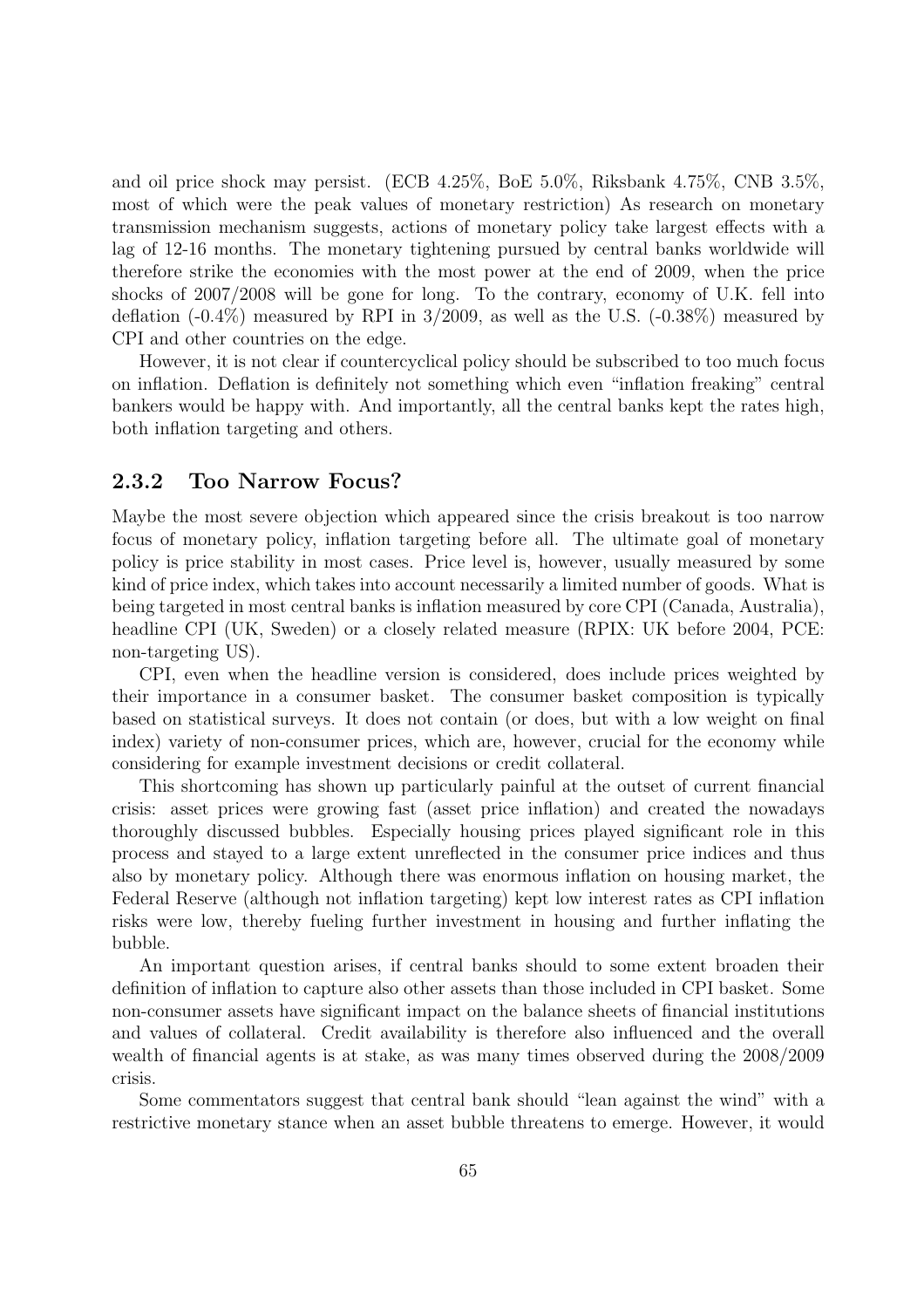be no more an exceptional "leaning" (distinct from the pure inflation targeting) when the prices which create the bubble would be incorporated into the target itself. Such alternative broad definition of inflation target would definitely need much more research on transmission mechanism from control short term interest rate to the new definition of price level.

## 2.3.3 Irrelevance of Forecasts and Communication Issues

Inflation targeting relies to a large extent on forecasts. What is being targeted is in fact the inflation forecast itself. What is then to be targeted in situation when any forecast is unreliable, such as in the second half of 2008? Inflation forecast tergeters are clearly first to be affected by the forecast inaccuracy. Given the development in early 2009, the term "inaccuracy" becomes weak for what we observe. More likely the forecasters and analysts are facing uncertainty of Knightian type. Not even that simple additive shocks and stochastic parameters of the model have increasing variance, moreover we can not believe the model itself.





The Figure 2.1 shows Consensus forecasts of CPI inflation in UK. Even in such a developed country with long time series and robust forecasting framework, relying on forecasts may lead even to pro-cyclical monetary policy. Forecasts for second half of 2009 have predicted CPI inflation above inflation target, and the monetary tightening policy pursued given that forecast would in the end only deepen the emerging unexpected deflation.

Admitting such degree of uncertainty the inflation targeting banks might suffer large credibility losses. On the other hand, issuing forecasts out of reality does not help credibility either. How to tackle this Skylla and Charybdis?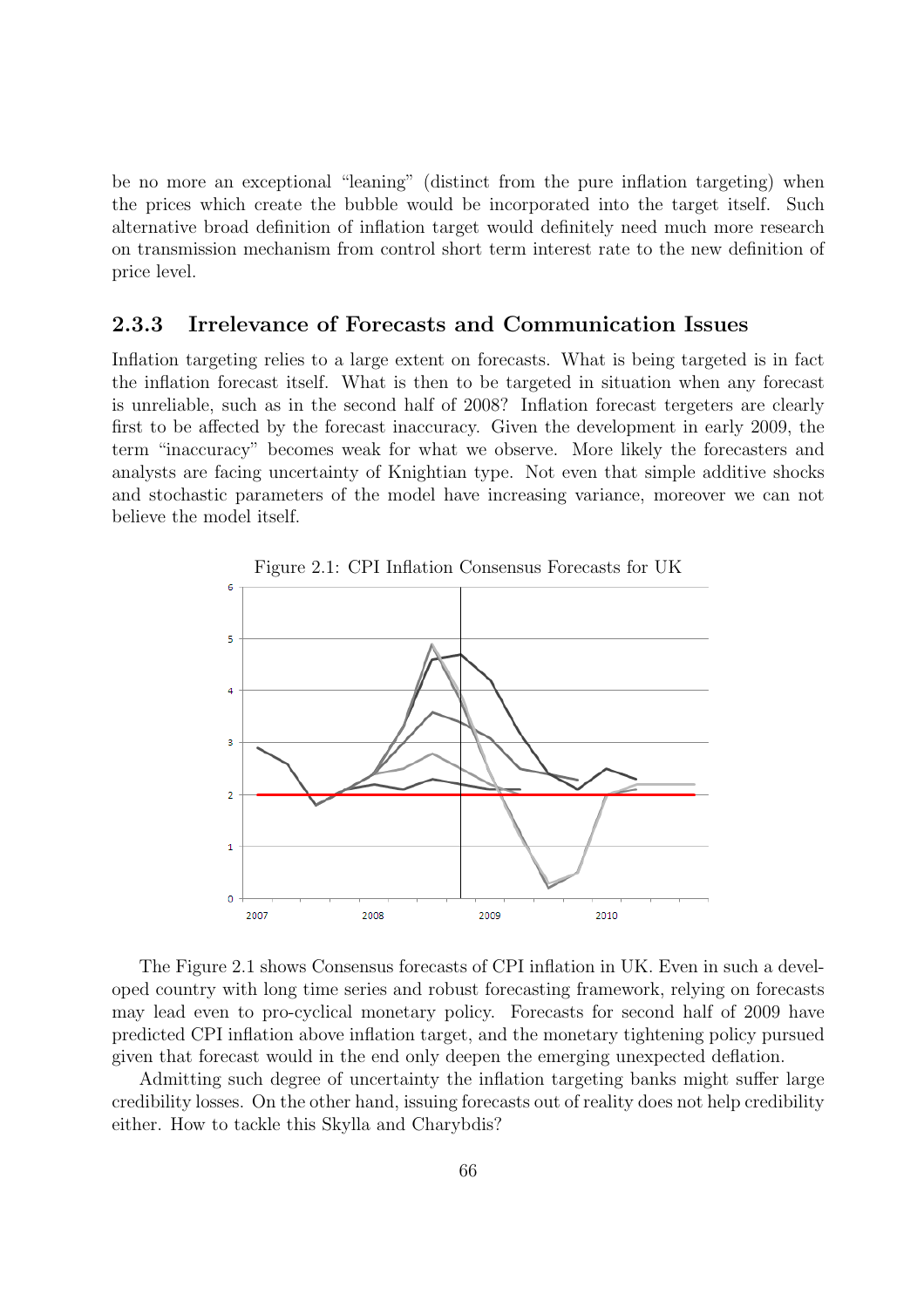Most commentators above acknowledge, that one of the main uncontroversial contributions inflation targeting has brought is increased focus on transparency. Most likely, central banks would do best by communicating the perceived risks, by further revealing secrets (and also uncertainties) of the temple, by sharing the know-how of policymaking with public. Inflation targeting should not, and hopefully would not, abandon the most significant benefit it brought to monetary policy in general: new standard in best practice of central bank communication and transparency.

## 2.3.4 Monetary Policy Inefficiency and Target Credibility

Another issue that is being discussed nowadays is credibility of inflation target facing borders of monetary policy. In the deflation periods the central bank is virtually unable to move along the Phillips curve. Inflating the economy using monetary easing is simply not possible due to zero bound on nominal interest rates. Another problem limiting the monetary policy effectiveness emerged during the 2008/2009 crisis: increased gap between control short-term policy rate and the long term interbank interest rates. When the previously close relationship starts to be loose, monetary policy is unable to influence the effective interest rates in the economy. In both cases monetary policy becomes impotent.

Monetary policy inefficiency undermines credibility of inflation target: when the bank can not commit to fulfillment of the target because of monetary policy boundaries, it is no more rational for the agents to follow the target inflation rate in their price- and wagesetting decisions and inflation expectations start to diverge. As proposed by Sims (2005), inflation targeting would not be fully credible unless fiscal policy will be committed to cooperate. This might be one of the possible ways out of the target credibility puzzle. Another one might be preventive communication policy. If the central bank could manage inflation expectations not to fall to negative numbers, deflation would be only a transitional state. This is a serious challenge for central banks' monetary policy communication today.

## 2.4 Conclusion

In the first section we have surveyed the state-of-art literature evaluating the policy framework of inflation targeting. Some authors do find significant benefits of inflation targeting framework, some do not. The benefits of IT are apparently larger in emerging market economies than in the developed ones. The emerging countries probably more benefit from strong nominal anchor, increased credibility and self-disciplining rules, while the developed ones could reach all these even without inflation targeting framework.

Although the opinions on IT vary, common conclusion is that inflation targeting *does* not harm the economy. Moreover, no inflation targeting crisis was observed the the 20-years history of the framework.

The most often acknowledged benefit of inflation targeting is increased focus on communication and transparency. However, many commentators argue that similar communication best-practices could be pursued by any central bank, inflation targeting of not.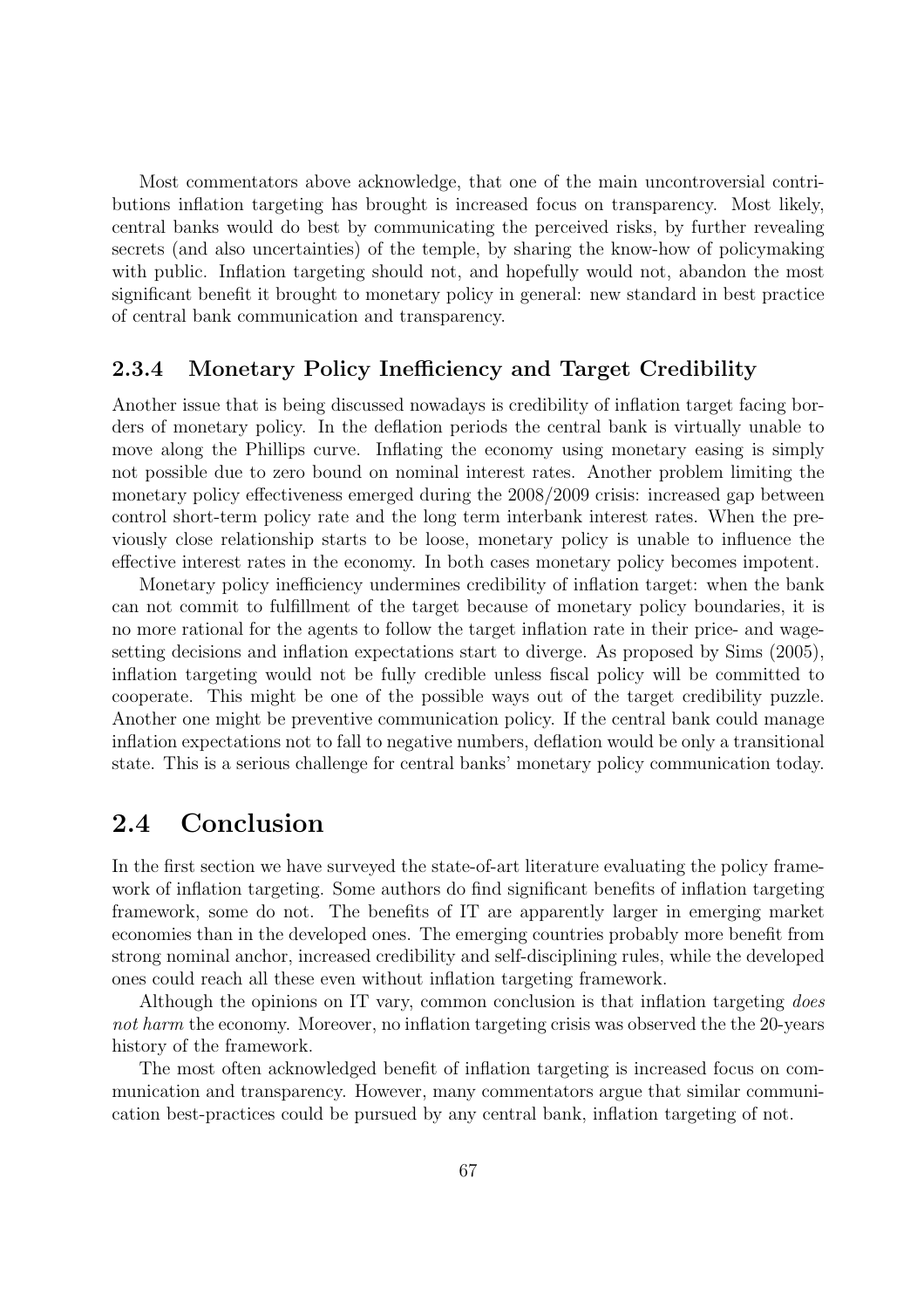In the second section we have assessed the future perspectives of inflation targeting, especially facing the current 2008/2009 crisis. Among the issue open to dispute we see the definition of inflation target itself. Is the CPI (and related measures) not too narrow for stabilization policies? Other assets, mainly of financial and real-estate nature could be included into the measures to control for extraordinary inflation of asset bubbles. Clearly, more research would be needed to describe the transmission mechanism from control short term interest rate to asset and household prices, in both quantitative and time dimension.

Rigidity of inflation targeting regime plays prominent role in argumentation of it's critics. However, along with several authors we conclude that inflation targeters are rather flexible than strict and that inflation targeting is not characterized by more aggressive policy reactions. However, inflation targeting could have contributed to the prolonged monetary tightening up to 10/2008, which contributes to the 2009 real recessions and deflation threats.

Another issue is the IT's reliance on forecasts, coupled with the forecast unreliability during the turmoil. Still, the conclusion is that inflation targeting central banks should stick to their best practice of communication and transparency and present the perceived risks and uncertainties to the public. Admitting a degree of uncertainty would harm credibility of both the IT framework and the institution less than self-confident presentation of wrong forecasts.

Last discussed problem is credibility of inflation targets faced with monetary policy inefficiency in extreme cases of deflation or high risk premiums on the interbank market. One of the proposed solutions is credible commitment of fiscal policy to cooperate, another might be preventive communication strategies which would not let the inflation expectations to diverge.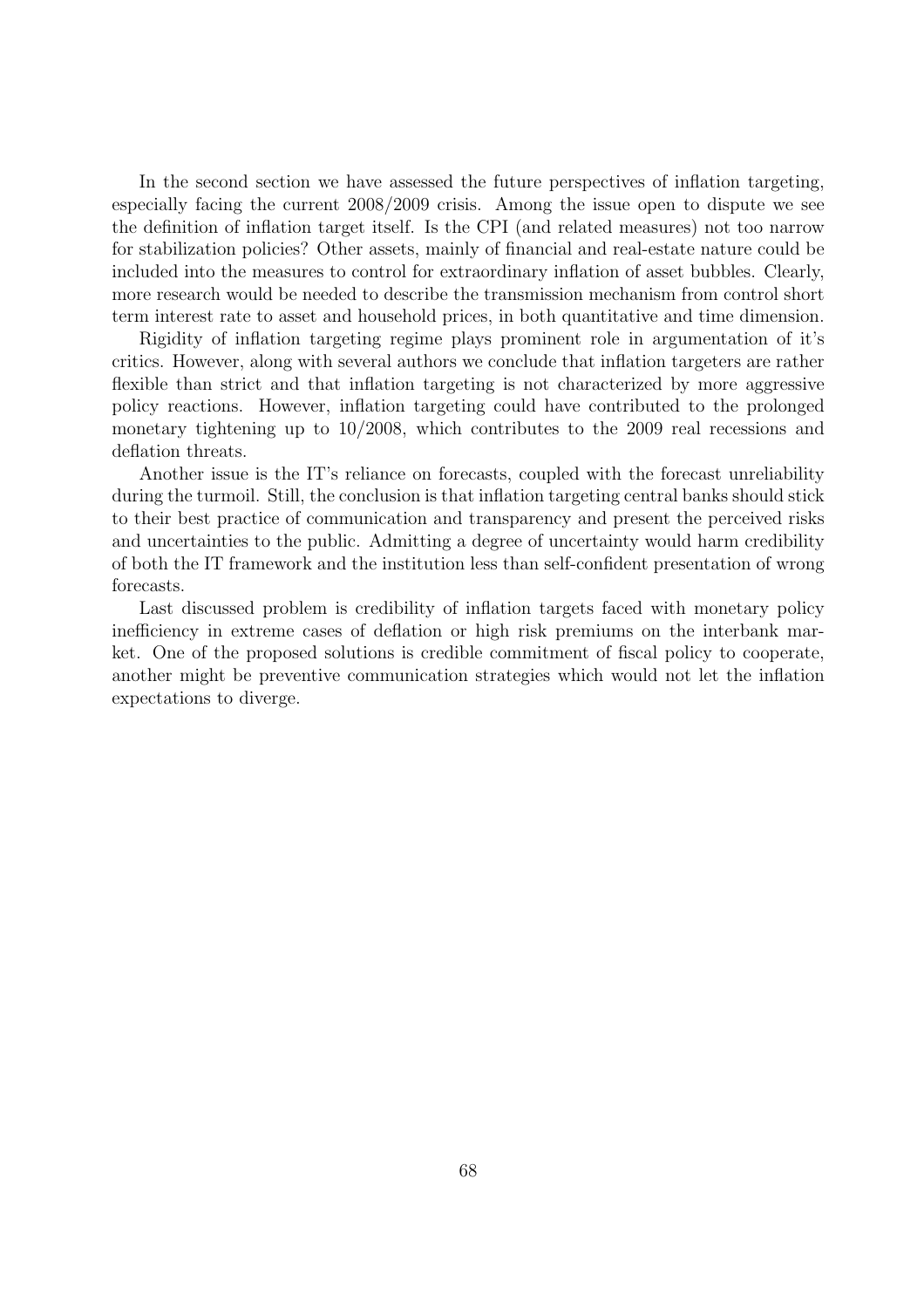# Bibliography

- [1] Ball L., Sheridan N.: "Does Inflation Targeting Matter?" in The Inflation-Targeting Debate, The University of Chicago Press, 2005
- [2] Batini N., Laxton D.: Under what conditions can inflation targeting be adopted?, in Monetary Policy under Inflation Targeting, Banco Central de Chile, 2007, 467-506. BWDebate Bernanke B., Woodford M.: "The Inflation Targeting Debate: Introduction," in The Inflation-Targeting Debate, The University of Chicago Press, 2005
- [3] Caballero R. J., Krishnamurthy A.: "Inflation Targeting and Sudden Stops" in The Inflation-Targeting Debate, The University of Chicago Press, 2005
- [4] Collins S., Siklos P.: Monetary Policy Rules and Inflation Targets: Are Australia, Canada, and New Zealand Different from the U.S.?", Open Economies Review 15 October 2004, 347-362.
- [5] Faust J., Henderson D. W.: Is Inflation Targeting Best-Practice Monetary Policy? May 2004, FRB International Finance Discussion Paper No. 807. Available at SSRN:
- [6] Fraga A., Goldfajn I., Minella A.: "Inflation Targeting In Emerging Market Economies", NBER Working Papers, WP No. 10019, October 2003.
- [7] Goodfriend M.: "Inflation Targeting in the United States?" in The Inflation-Targeting Debate, The University of Chicago Press, 2005
- [8] Issing O.: Inflation Targeting: A View from the ECB, Federal Reserve Bank of St. Louis Review, July/August 2004, 86(4), 169-179.
- [9] Jonas J., Mishkin F. S.: "Inflation Targeting in Developing Countries" in The Inflation-Targeting Debate, The University of Chicago Press, 2005
- [10] King M.: "What Has Inflation Targeting Achieved?" in The Inflation-Targeting Debate, The University of Chicago Press, 2005
- [11] Kydland F. E., Prescott E. C.: "Rules Rather than Discretion: The Inconsistency of Optimal Plans," The Journal of Political Economy, University of Chicago Press, 1977.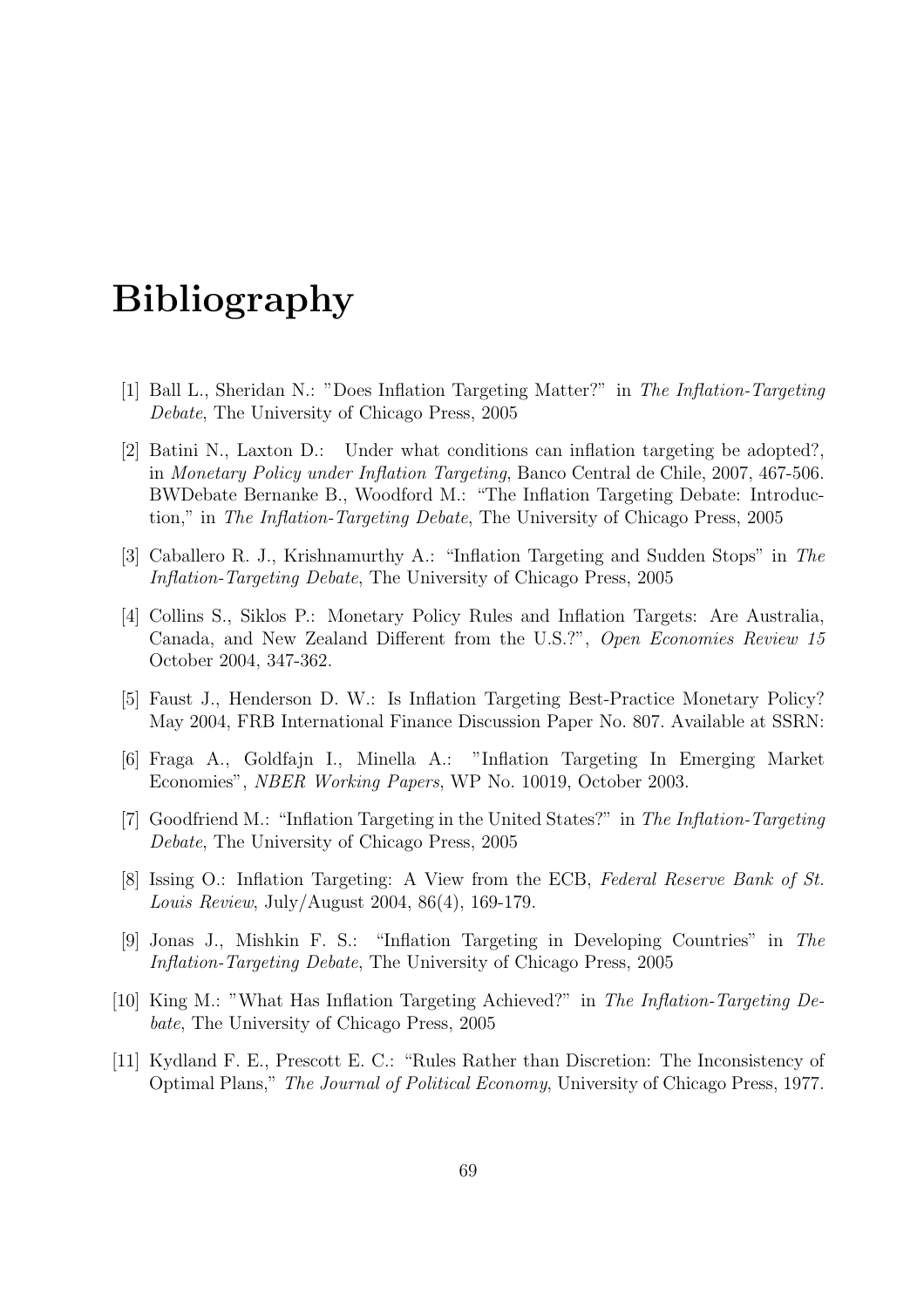- [12] Lin S., Ye H.: Does Inflation Targeting Make a Difference? Evaluating the Treatment Effect of Inflation Targeting in Seven Industrial Countries, Journal of Monetary Economics, 54 (2007), 2521-2533. Propensity scoring approach.
- [13] Lin S., Ye H.: Does Inflation Targeting Make a Difference? Other Side of the Story from Developing Countries, available at www.econ.vt.edu/seminars/seminarpapers/2008/shu linpaper2.pdf
- [14] Little J. S., Romano T. F.: "Inflation TargetingCentral Bank Practice Overseas" Federal Reserve Bank of Boston Public Policy Briefs, No. 08/1, 2009
- [15] Loayza N., Soto R.: "Inflation Targeting: An Overview," Central Bank of Chile, available at http://www.bcentral.cl/estudios/banca-central/pdf/v5/001 022Intro.pdf
- [16] Mishkin F. S.: "Monetary Policy Strategy: How Did We Get Here?", NBER Working Paper No. 12515, 2006.
- [17] Mishkin F. S., Schmidt-Hebbel K.: "One Decade Of Inflation Targeting In the World: What Do We Know and What Do We Need to Know?", NBER Working Papers, WP No. 8397, July 2001.
- [18] Mishkin F. S., Schmidt-Hebbel K.: "Does Inflation Targeting Make a Difference?", Czech National Bank Working Paper Series, December 2006.
- [19] Neumann M., von Hargen J.: "Does Infation Targeting Matter?", Federal Reserve Bank of St. Louis Review, 84 (July-August 2002), 127-48.
- [20] Petursson T.: "The Effect of Inflation Targeting on Macroeconomic Performance", Working Paper No. 23, Central Bank of Iceland, 2004.
- [21] Ravenna F.: The Impact of Inflation Targeting: Testing the Good Luck Hypothesis, Nov. 2007.
- [22] Roger S., Stone M.: On Target? The International Experience with Achieving Inflation Targets, International Monetary Fund Working Paper WP/05/163, August 2005.
- [23] Rose A. K.: A Stable International Monetary System Emerges: Bretton Woods, Reversed, Journal of International Money and Finance 2007.
- [24] Rudebusch G. D., Walsh C. E.: U.S. Inflation Targeting: Pro and Con, Reserve Bank of San Francisco Economic Letter, May 29, 1998.
- [25] Siklos P.: "Inflation Targeting Around the World", Emerging Market Finance and Trade (forthcoming) 2008.